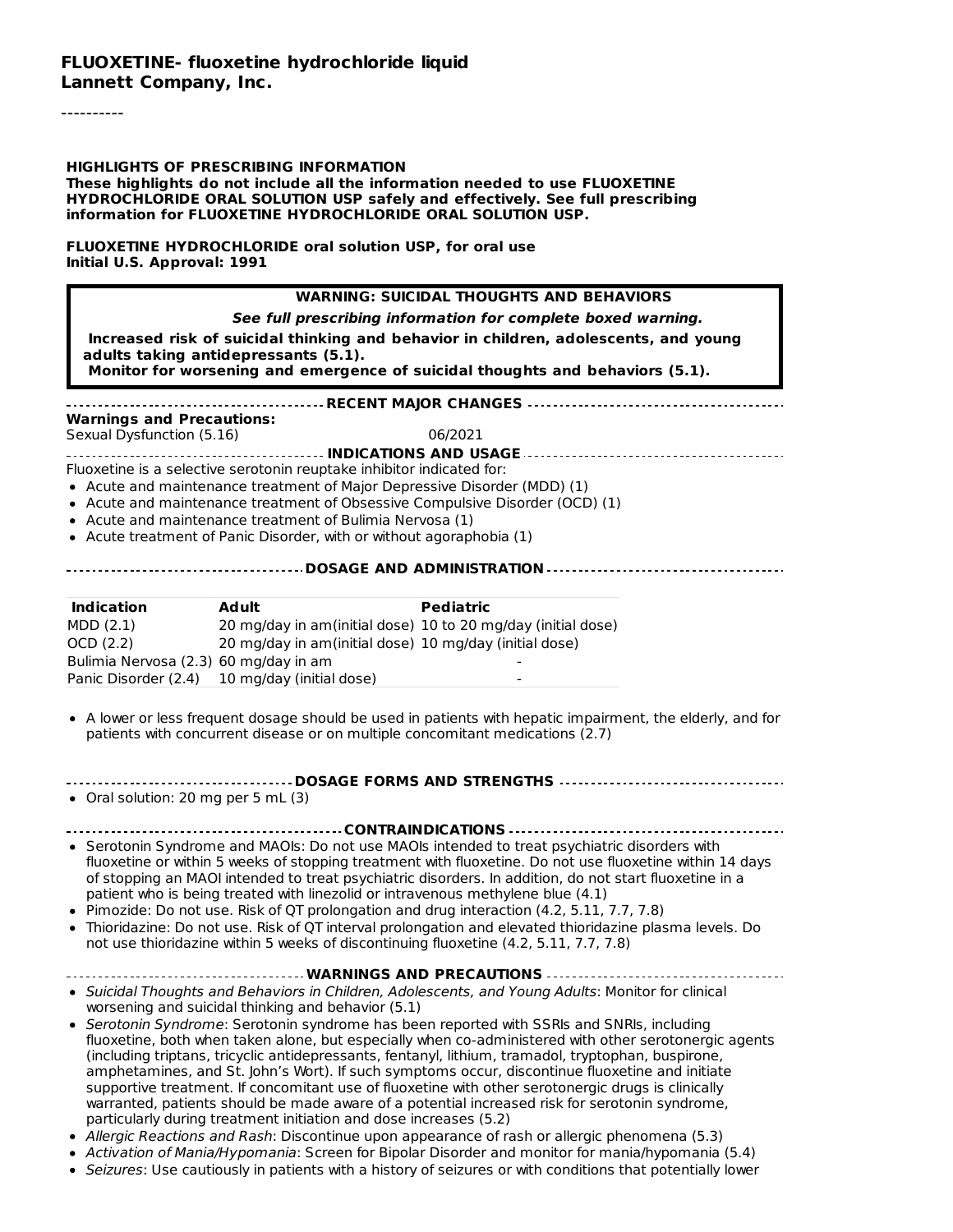Seizures: Use cautiously in patients with a history of seizures or with conditions that potentially lower the seizure threshold (5.5)

- Altered Appetite and Weight: Significant weight loss has occurred (5.6)
- Abnormal Bleeding: May increase the risk of bleeding. Use with NSAIDs, aspirin, warfarin, or other drugs that affect coagulation may potentiate the risk of gastrointestinal or other bleeding (5.7)
- Angle-Closure Glaucoma: Angle-closure glaucoma has occurred in patients with untreated anatomically narrow angles treated with antidepressants (5.8)
- Hyponatremia: Has been reported with fluoxetine in association with syndrome of inappropriate antidiuretic hormone (SIADH). Consider discontinuing if symptomatic hyponatremia occurs (5.9)
- Anxiety and Insomnia: May occur (5.10)
- OT Prolongation: OT prolongation and ventricular arrhythmia including Torsades de Pointes have been reported with fluoxetine use. Use with caution in conditions that predispose to arrhythmias or increased fluoxetine exposure. Use cautiously in patients with risk factors for QT prolongation (4.2, 5.11)
- Potential for Cognitive and Motor Impairment: Has potential to impair judgment, thinking, and motor skills. Use caution when operating machinery (5.13)
- Long Half-Life: Changes in dose will not be fully reflected in plasma for several weeks (5.14)
- Sexual Dysfunction: Fluoxetine may cause symptoms of sexual dysfunction (5.16)

**ADVERSE REACTIONS** Most common adverse reactions ( $\geq$ 5% and at least twice that for placebo) associated with: Major Depressive Disorder, Obsessive Compulsive Disorder, Bulimia, and Panic Disorder: abnormal dreams, abnormal ejaculation, anorexia, anxiety, asthenia, diarrhea, dry mouth, dyspepsia, flu syndrome, impotence, insomnia, libido decreased, nausea, nervousness, pharyngitis, rash, sinusitis, somnolence, sweating, tremor, vasodilatation, and yawn (6.1)

#### **To report SUSPECTED ADVERSE REACTIONS, contact Lannett Company, Inc. at 1-844-834- 0530 or FDA at 1-800-FDA-1088 or www.fda.gov/medwatch.**

**DRUG INTERACTIONS**

- Monoamine Oxidase Inhibitors (MAOIs): (2.9, 2.10, 4.1, 5.2)
- Drugs Metabolized by CYP2D6: Fluoxetine is a potent inhibitor of CYP2D6 enzyme pathway (7.7)
- Tricyclic Antidepressants (TCAs): Monitor TCA levels during coadministration with fluoxetine or when fluoxetine has been recently discontinued (5.2, 7.7)
- CNS Acting Drugs: Caution should be used when taken in combination with other centrally acting drugs (7.2)
- Benzodiazepines: Diazepam increased t  $\frac{1}{2}$ , alprazolam further psychomotor performance decrement due to increased levels (7.7)
- Antipsychotics: Potential for elevation of haloperidol and clozapine levels (7.7)
- Anticonvulsants: Potential for elevated phenytoin and carbamazepine levels and clinical anticonvulsant toxicity (7.7)
- Serotonergic Drugs: (2.9, 2.10, 4.1, 5.2)
- Drugs that Interfere with Hemostasis (e.g. NSAIDs, Aspirin, Warfarin): May potentiate the risk of bleeding (7.4)
- Drugs Tightly Bound to Plasma Proteins: May cause a shift in plasma concentrations (7.6, 7.7)
- Drugs that Prolong the OT Interval: Do not use fluoxetine with thioridazine or pimozide. Use with caution in combination with other drugs that prolong the QT interval (4.2, 5.11, 7.7, 7.8)
- **USE IN SPECIFIC POPULATIONS**
- Pregnancy: SSRI use, particularly later in pregnancy, may increase risk for persistent pulmonary hypertension and symptoms of poor adaptation (respiratory distress, temperature instability, feeding difficulty, hypotonia, tremor, irritability) in the neonate (8.1)
- Pediatric Use: Safety and effectiveness of fluoxetine in patients <8 years of age with Major Depressive Disorder and <7 years of age with OCD have not been established (8.4)
- Hepatic Impairment: Lower or less frequent dosing may be appropriate in patients with cirrhosis (8.6)

#### **See 17 for PATIENT COUNSELING INFORMATION and Medication Guide.**

**Revised: 6/2021**

#### **FULL PRESCRIBING INFORMATION: CONTENTS\* WARNING: SUICIDAL THOUGHTS AND BEHAVIORS 1 INDICATIONS AND USAGE 2 DOSAGE AND ADMINISTRATION**

- 2.1 Major Depressive Disorder
- 2.2 Obsessive Compulsive Disorder

#### 2.3 Bulimia Nervosa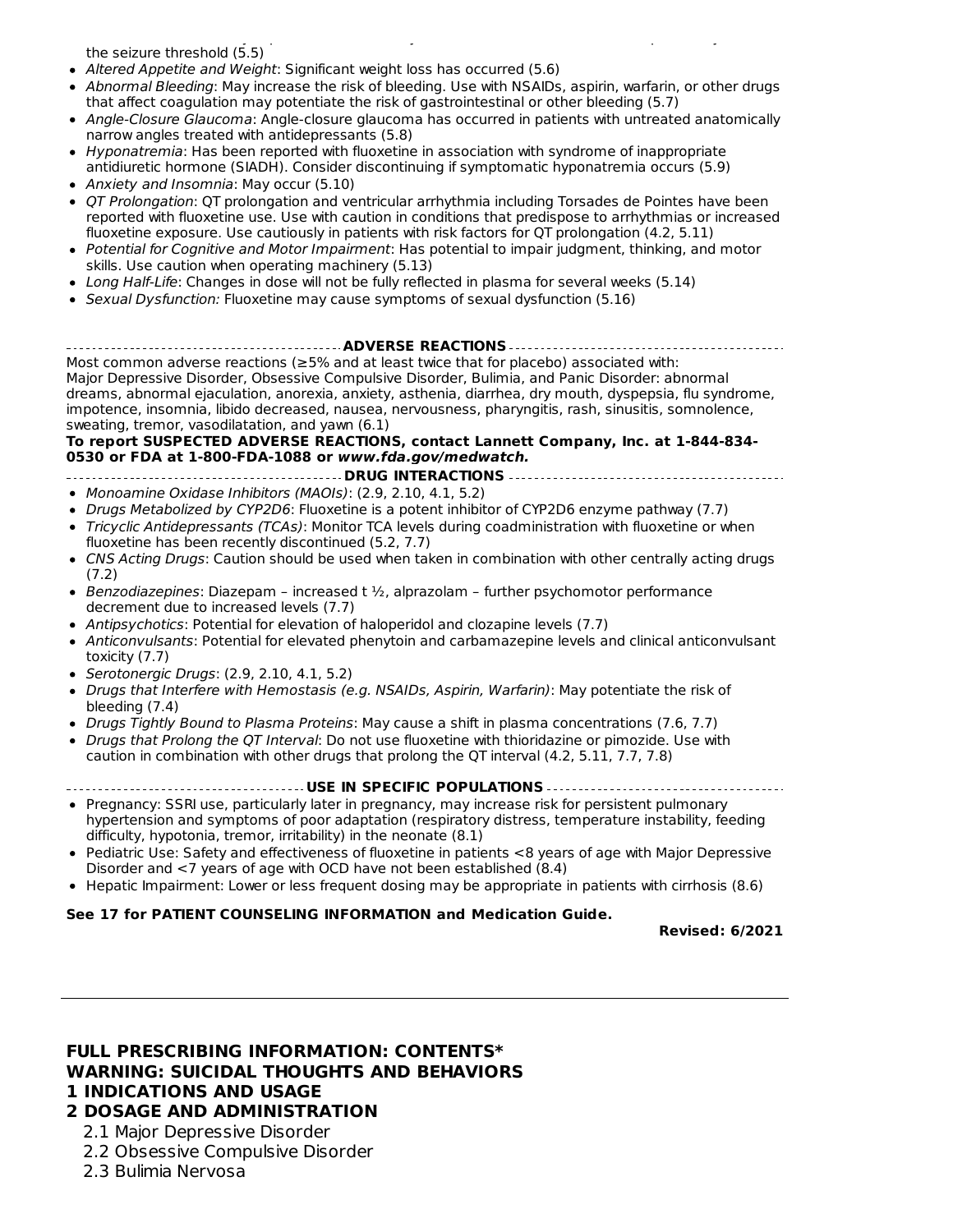- 2.4 Panic Disorder
- 2.7 Dosing in Specific Populations
- 2.8 Discontinuation of Treatment
- 2.9 Switching a Patient To or From a Monoamine Oxidase Inhibitor (MAOI) Intended to Treat Psychiatric Disorders
- 2.10 Use of Fluoxetine with Other MAOIs such as Linezolid or Methylene Blue

# **3 DOSAGE FORMS AND STRENGTHS**

# **4 CONTRAINDICATIONS**

- 4.1 Monoamine Oxidase Inhibitors (MAOIs)
- 4.2 Other Contraindications

# **5 WARNINGS AND PRECAUTIONS**

- 5.1 Suicidal Thoughts and Behaviors in Children, Adolescents, and Young Adults
- 5.2 Serotonin Syndrome
- 5.3 Allergic Reactions and Rash
- 5.4 Screening Patients for Bipolar Disorder and Monitoring for Mania/Hypomania
- 5.5 Seizures
- 5.6 Altered Appetite and Weight
- 5.7 Abnormal Bleeding
- 5.8 Angle-Closure Glaucoma
- 5.9 Hyponatremia
- 5.10 Anxiety and Insomnia
- 5.11 QT Prolongation
- 5.12 Use in Patients with Concomitant Illness
- 5.13 Potential for Cognitive and Motor Impairment
- 5.14 Long Elimination Half-Life
- 5.15 Discontinuation Adverse Reactions
- 5.16 Sexual Dysfunction

# **6 ADVERSE REACTIONS**

- 6.1 Clinical Trials Experience
- 6.2 Postmarketing Experience

# **7 DRUG INTERACTIONS**

- 7.1 Monoamine Oxidase Inhibitors (MAOI)
- 7.2 CNS Acting Drugs
- 7.3 Serotonergic Drugs
- 7.4 Drugs that Interfere with Hemostasis (e.g., NSAIDS, Aspirin, Warfarin)
- 7.5 Electroconvulsive Therapy (ECT)
- 7.6 Potential for Other Drugs to affect Fluoxetine
- 7.7 Potential for Fluoxetine to affect Other Drugs
- 7.8 Drugs that Prolong the QT Interval

# **8 USE IN SPECIFIC POPULATIONS**

- 8.1 Pregnancy
- 8.2 Lactation
- 8.4 Pediatric Use
- 8.5 Geriatric Use
- 8.6 Hepatic Impairment

# **9 DRUG ABUSE AND DEPENDENCE**

9.3 Dependence

## **10 OVERDOSAGE**

- 10.1 Human Experience
- 10.2 Animal Experience
- 10.3 Management of Overdose

# **11 DESCRIPTION**

# **12 CLINICAL PHARMACOLOGY**

- 12.1 Mechanism of Action
- 12.2 Pharmacodynamics
- 12.3 Pharmacokinetics
- 12.4 Specific Populations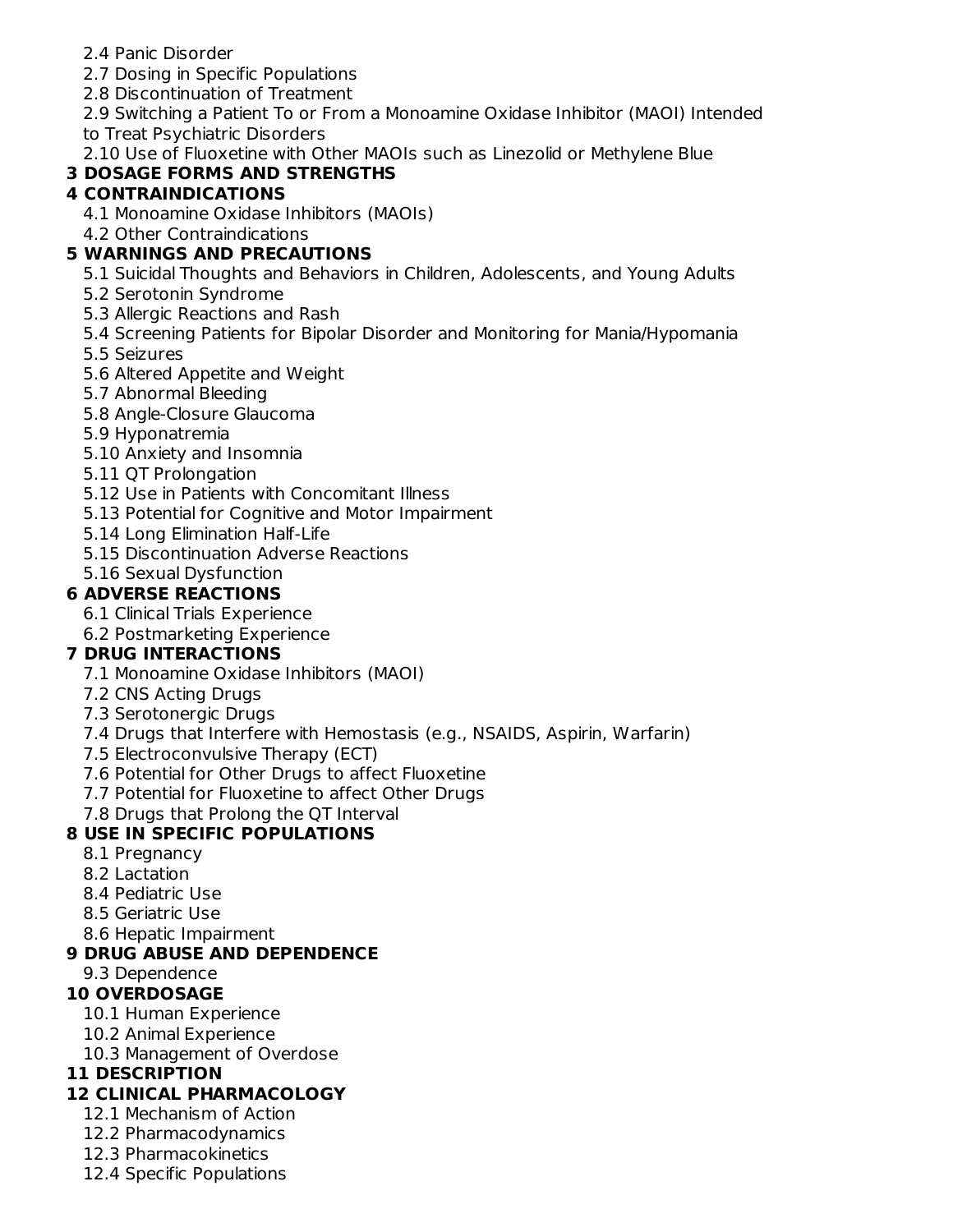### **13 NONCLINICAL TOXICOLOGY**

- 13.1 Carcinogenesis, Mutagenesis, Impairment of Fertility
- 13.2 Animal Toxicology and/or Pharmacology

## **14 CLINICAL STUDIES**

- 14.1 Major Depressive Disorder
- 14.2 Obsessive Compulsive Disorder
- 14.3 Bulimia Nervosa
- 14.4 Panic Disorder

# **16 HOW SUPPLIED/STORAGE AND HANDLING**

- 16.1 How Supplied
- 16.2 Storage and Handling

### **17 PATIENT COUNSELING INFORMATION**

\* Sections or subsections omitted from the full prescribing information are not listed.

## **FULL PRESCRIBING INFORMATION**

## **WARNING: SUICIDAL THOUGHTS AND BEHAVIORS**

- **Antidepressants increased the risk of suicidal thoughts and behavior in children,adolescents, and young adults in short-term studies. These studies did not show an increase in the risk of suicidal thoughts and behaviors with antidepressant use in patients over age 24; there was a reduction in risk with antidepressant use in patients aged 65 and older [see Warnings and Precautions (5.1)].**
- **In patients of all ages who are started on antidepressant therapy, monitor closely for worsening and for emergence of suicidal thoughts and behaviors. Advise families and caregivers of the need for close observation and communication with the prescriber [see Warnings and Precautions (5.1)].**
- **Fluoxetine is not approved for use in children less than 7 years of age [see Warnings and Precautions (5.1) and Use in Specific Populations (8.4)].**

## **1 INDICATIONS AND USAGE**

Fluoxetine oral solution, USP is indicated for the treatment of:

- Acute and maintenance treatment of Major Depressive Disorder [see Clinical Studies (14.1)].
- Acute and maintenance treatment of obsessions and compulsions in patients with Obsessive Compulsive Disorder (OCD) [see Clinical Studies (14.2)].
- Acute and maintenance treatment of binge-eating and vomiting behaviors in patients with moderate to severe Bulimia Nervosa [see Clinical Studies (14.3)].
- Acute treatment of Panic Disorder, with or without agoraphobia [see Clinical Studies  $(14.4)$ .

Fluoxetine oral solution, USP monotherapy is not indicated for the treatment of depressive episodes associated with Bipolar I Disorder or the treatment of treatment resistant depression.

## **2 DOSAGE AND ADMINISTRATION**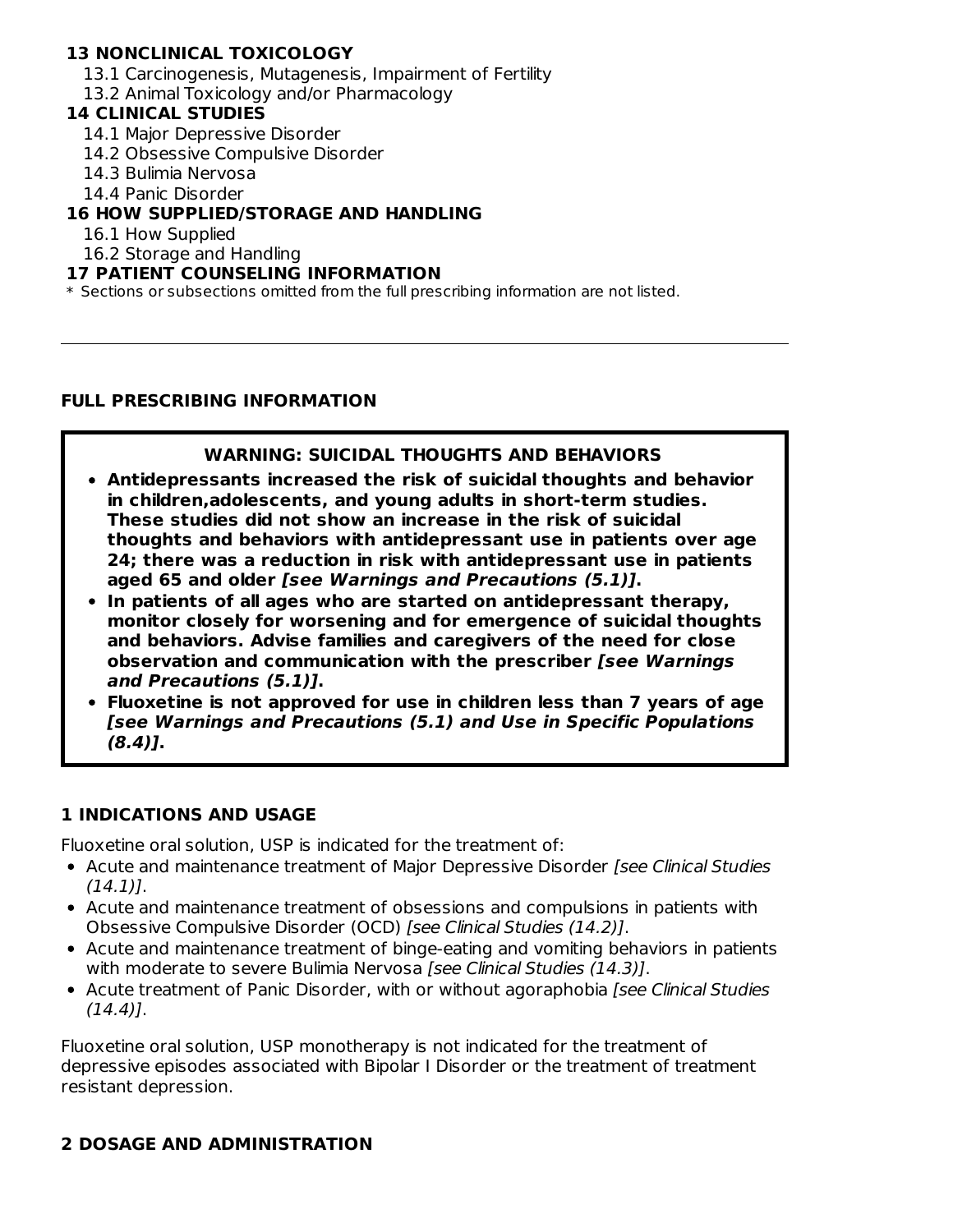## **2.1 Major Depressive Disorder**

#### Initial Treatment

Adult - Initiate fluoxetine oral solution, USP 20 mg/day orally in the morning. Consider a dose increase after several weeks if insufficient clinical improvement is observed. Administer doses above 20 mg/day once daily in the morning or twice daily (i.e., morning and noon). The maximum fluoxetine dose should not exceed 80 mg/day.

In controlled trials used to support the efficacy of fluoxetine, patients were administered morning doses ranging from 20 to 80 mg/day. Studies comparing fluoxetine 20, 40, and 60 mg/day to placebo indicate that 20 mg/day is sufficient to obtain a satisfactory response in Major Depressive Disorder in most cases [see Clinical Studies (14.1)].

Pediatric (children and adolescents) - Initiate fluoxetine oral solution, USP 10 or 20 mg/day. After 1 week at 10 mg/day, increase the dose to 20 mg/day. However, due to higher plasma levels in lower weight children, the starting and target dose in this group may be 10 mg/day. Consider a dose increase to 20 mg/day after several weeks if insufficient clinical improvement is observed. In the short-term (8 to 9 week) controlled clinical trials of fluoxetine supporting its effectiveness in the treatment of Major Depressive Disorder, patients were administered fluoxetine doses of 10 to 20 mg/day [see Clinical Studies (14.1)].

All patients - As with other drugs effective in the treatment of Major Depressive Disorder, the full effect may be delayed until 4 weeks of treatment or longer.

Periodically reassess to determine the need for maintenance treatment.

Switching Patients to a Tricyclic Antidepressant (TCA) - Dosage of a TCA may need to be reduced, and plasma TCA concentrations may need to be monitored temporarily when fluoxetine is coadministered or has been recently discontinued *[see Warnings and* Precautions (5.2) and Drug Interactions (7.7)].

### **2.2 Obsessive Compulsive Disorder**

### Initial Treatment

Adult - Initiate fluoxetine oral solution, USP 20 mg/day, orally in the morning. Consider a dose increase after several weeks if insufficient clinical improvement is observed. The full therapeutic effect may be delayed until 5 weeks of treatment or longer. Administer doses above 20 mg/day once daily in the morning or twice daily (i.e., morning and noon). A dose range of 20 to 60 mg/day is recommended; however, doses of up to 80 mg/day have been well tolerated in open studies of OCD. The maximum fluoxetine dose should not exceed 80 mg/day.

In the controlled clinical trials of fluoxetine supporting its effectiveness in the treatment of OCD, patients were administered fixed daily doses of 20, 40, or 60 mg of fluoxetine or placebo [see Clinical Studies (14.2)]. In one of these studies, no dose-response relationship for effectiveness was demonstrated.

Pediatric (children and adolescents) - In adolescents and higher weight children, initiate treatment with a dose of 10 mg/day. After 2 weeks, increase the dose to 20 mg/day. Consider additional dose increases after several more weeks if insufficient clinical improvement is observed. A dose range of 20 to 60 mg/day is recommended.

In lower weight children, initiate treatment with a dose of 10 mg/day. Consider additional dose increases after several more weeks if insufficient clinical improvement is observed. A dose range of 20 to 30 mg/day is recommended. Experience with daily doses greater than 20 mg is very minimal, and there is no experience with doses greater than 60 mg.

In the controlled clinical trial of fluoxetine supporting its effectiveness in the treatment of OCD, patients were administered fluoxetine doses in the range of 10 to 60 mg/day [see Clinical Studies (14.2)].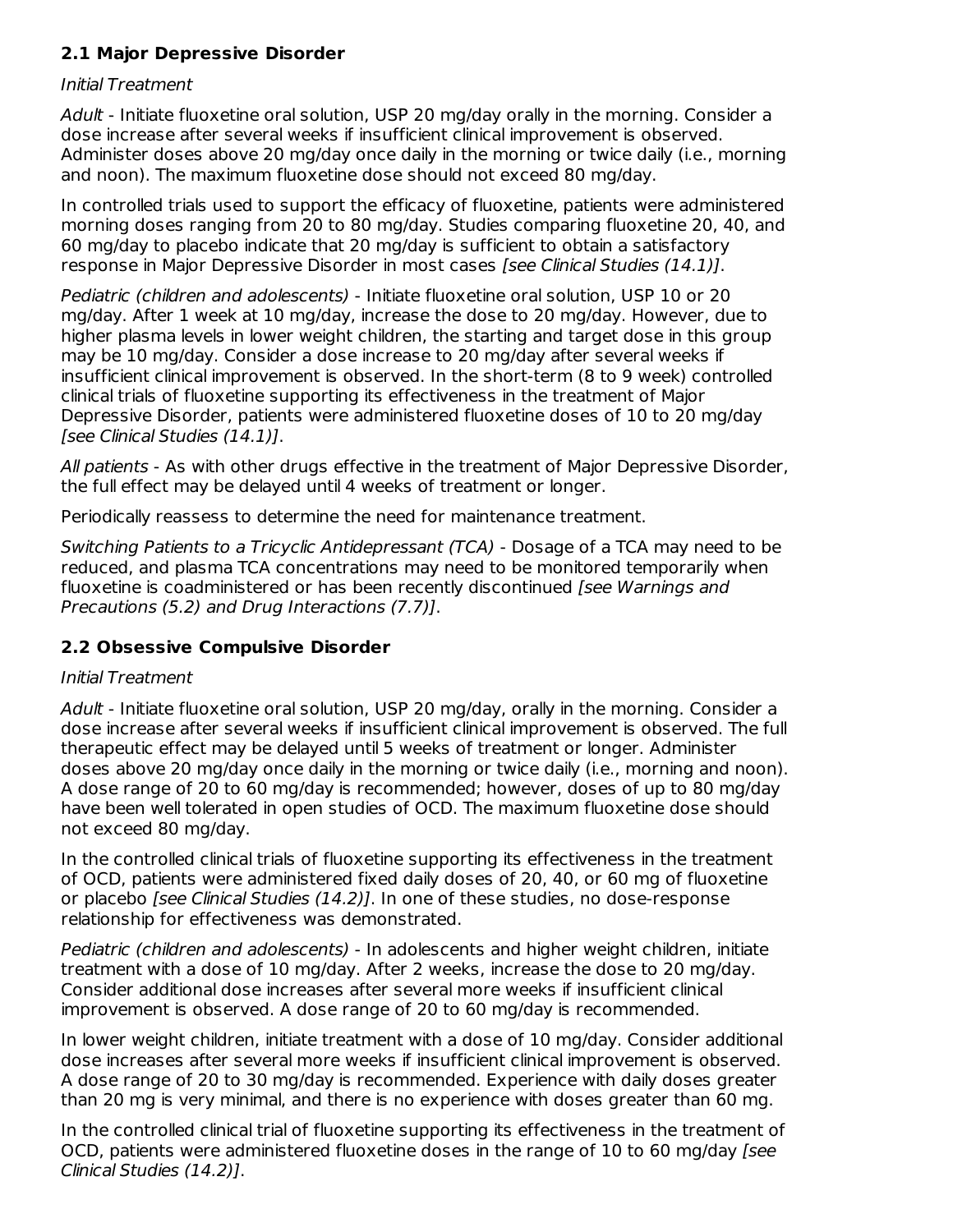Periodically reassess to determine the need for treatment.

### **2.3 Bulimia Nervosa**

Initial Treatment - Administer fluoxetine oral solution, USP 60 mg/day in the morning. For some patients it may be advisable to titrate up to this target dose over several days. Fluoxetine doses above 60 mg/day have not been systematically studied in patients with bulimia. In the controlled clinical trials of fluoxetine supporting its effectiveness in the treatment of Bulimia Nervosa, patients were administered fixed daily fluoxetine doses of 20 or 60 mg, or placebo [see Clinical Studies (14.3)]. Only the 60 mg dose was statistically significantly superior to placebo in reducing the frequency of binge-eating and vomiting.

Periodically reassess to determine the need for maintenance treatment.

## **2.4 Panic Disorder**

Initial Treatment - Initiate treatment with fluoxetine oral solution, USP 10 mg/day. After one week, increase the dose to 20 mg/day. Consider a dose increase after several weeks if no clinical improvement is observed. Fluoxetine doses above 60 mg/day have not been systematically evaluated in patients with Panic Disorder. In the controlled clinical trials of fluoxetine supporting its effectiveness in the treatment of Panic Disorder, patients were administered fluoxetine doses in the range of 10 to 60 mg/day [see Clinical Studies (14.4)]. The most frequently administered dose in the 2 flexible-dose clinical trials was 20 mg/day.

Periodically reassess to determine the need for continued treatment.

# **2.7 Dosing in Specific Populations**

Geriatric - Consider a lower or less frequent dosage for the elderly [see Use in Specific Populations (8.5)].

Hepatic Impairment - As with many other medications, use a lower or less frequent dosage in patients with hepatic impairment [see Clinical Pharmacology (12.4) and Use in Specific Populations (8.6)].

Concomitant Illness - Patients with concurrent disease or on multiple concomitant medications may require dosage adjustments [see Clinical Pharmacology (12.4) and Warnings and Precautions (5.12)].

# **2.8 Discontinuation of Treatment**

Symptoms associated with discontinuation of fluoxetine, SNRIs, and SSRIs, have been reported [see Warnings and Precautions (5.15)].

### **2.9 Switching a Patient To or From a Monoamine Oxidase Inhibitor (MAOI) Intended to Treat Psychiatric Disorders**

At least 14 days should elapse between discontinuation of an MAOI intended to treat psychiatric disorders and initiation of therapy with fluoxetine. Conversely, at least 5 weeks should be allowed after stopping fluoxetine before starting an MAOI intended to treat psychiatric disorders [see Contraindications (4.1)].

## **2.10 Use of Fluoxetine with Other MAOIs such as Linezolid or Methylene Blue**

Do not start fluoxetine in a patient who is being treated with linezolid or intravenous methylene blue because there is an increased risk of serotonin syndrome. In a patient who requires more urgent treatment of a psychiatric condition, other interventions, including hospitalization, should be considered [see Contraindications (4.1)].

In some cases, a patient already receiving fluoxetine therapy may require urgent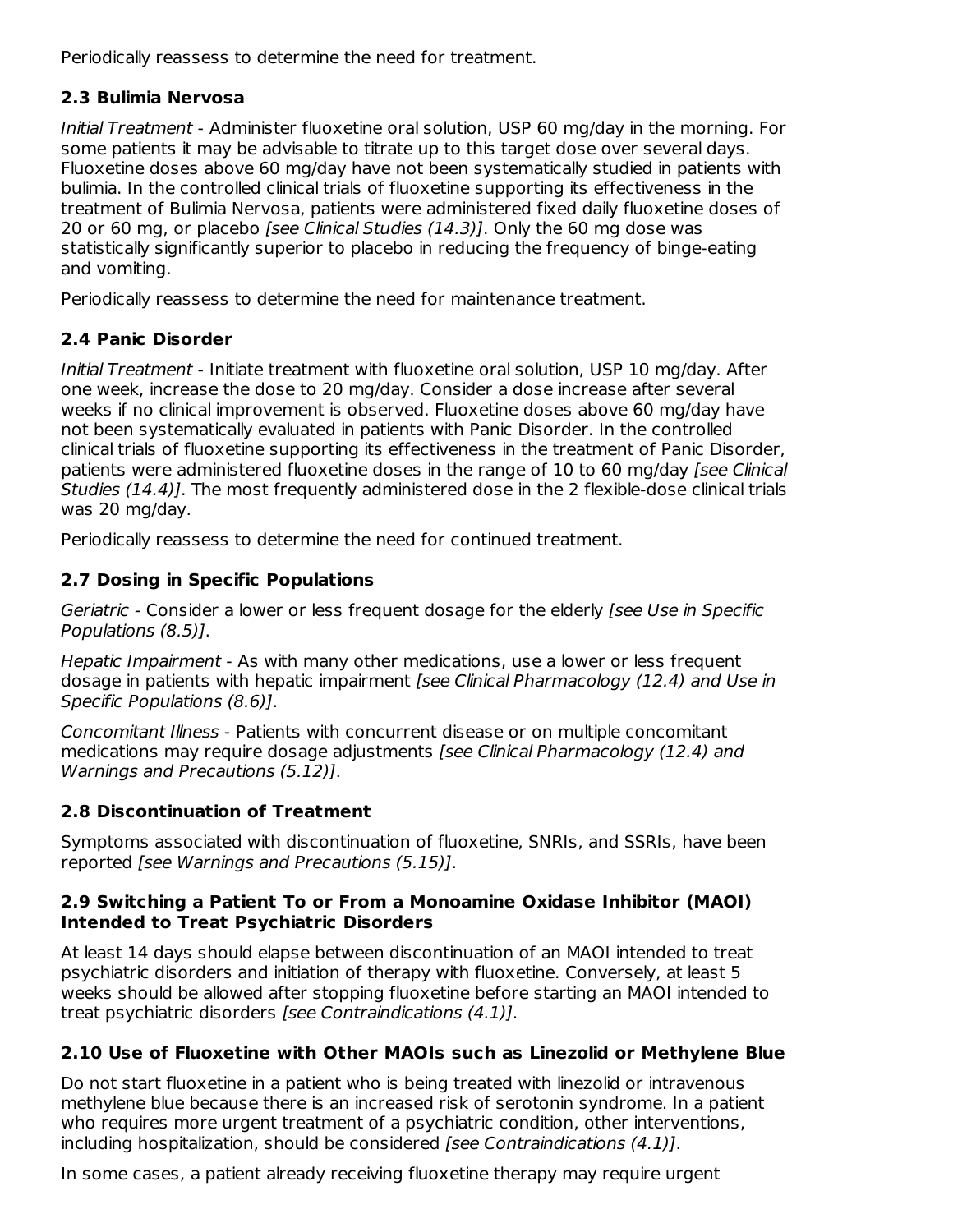treatment with linezolid or intravenous methylene blue. If acceptable alternatives to linezolid or intravenous methylene blue treatment are not available and the potential benefits of linezolid or intravenous methylene blue treatment are judged to outweigh the risks of serotonin syndrome in a particular patient, fluoxetine should be stopped promptly, and linezolid or intravenous methylene blue can be administered. The patient should be monitored for symptoms of serotonin syndrome for five weeks or until 24 hours after the last dose of linezolid or intravenous methylene blue, whichever comes first. Therapy with fluoxetine may be resumed 24 hours after the last dose of linezolid or intravenous methylene blue [see Warnings and Precautions (5.2)].

The risk of administering methylene blue by non-intravenous routes (such as oral tablets or by local injection) or in intravenous doses much lower than 1 mg/kg with fluoxetine is unclear. The healthcare provider should, nevertheless, be aware of the possibility of emergent symptoms of serotonin syndrome with such use [see Warnings and Precautions (5.2)].

## **3 DOSAGE FORMS AND STRENGTHS**

Fluoxetine oral solution, USP (contains fluoxetine hydrochloride, equivalent to 20 mg/5mL of fluoxetine), is a clear, colorless liquid with mint flavor.

## **4 CONTRAINDICATIONS**

## **4.1 Monoamine Oxidase Inhibitors (MAOIs)**

The use of MAOIs intended to treat psychiatric disorders with fluoxetine or within 5 weeks of stopping treatment with fluoxetine is contraindicated because of an increased risk of serotonin syndrome. The use of fluoxetine within 14 days of stopping an MAOI intended to treat psychiatric disorders is also contraindicated [see Dosage and Administration (2.9) and Warnings and Precautions (5.2)].

Starting fluoxetine in a patient who is being treated with MAOIs such as linezolid or intravenous methylene blue is also contraindicated because of an increased risk of serotonin syndrome [see Dosage and Administration (2.10) and Warnings and Precautions (5.2)].

### **4.2 Other Contraindications**

The use of fluoxetine is contraindicated with the following:

- Pimozide [see Warnings and Precautions (5.11) and Drug Interactions (7.7, 7.8)]
- Thioridazine [see Warnings and Precautions (5.11) and Drug Interactions (7.7, 7.8)]

Pimozide and thioridazine prolong the QT interval. Fluoxetine can increase the levels of pimozide and thioridazine through inhibition of CYP2D6. Fluoxetine can also prolong the QT interval.

## **5 WARNINGS AND PRECAUTIONS**

### **5.1 Suicidal Thoughts and Behaviors in Children, Adolescents, and Young Adults**

Patients with Major Depressive Disorder (MDD), both adult and pediatric, may experience worsening of their depression and/or the emergence of suicidal ideation and behavior (suicidality) or unusual changes in behavior, whether or not they are taking antidepressant medications, and this risk may persist until significant remission occurs. Suicide is a known risk of depression and certain other psychiatric disorders, and these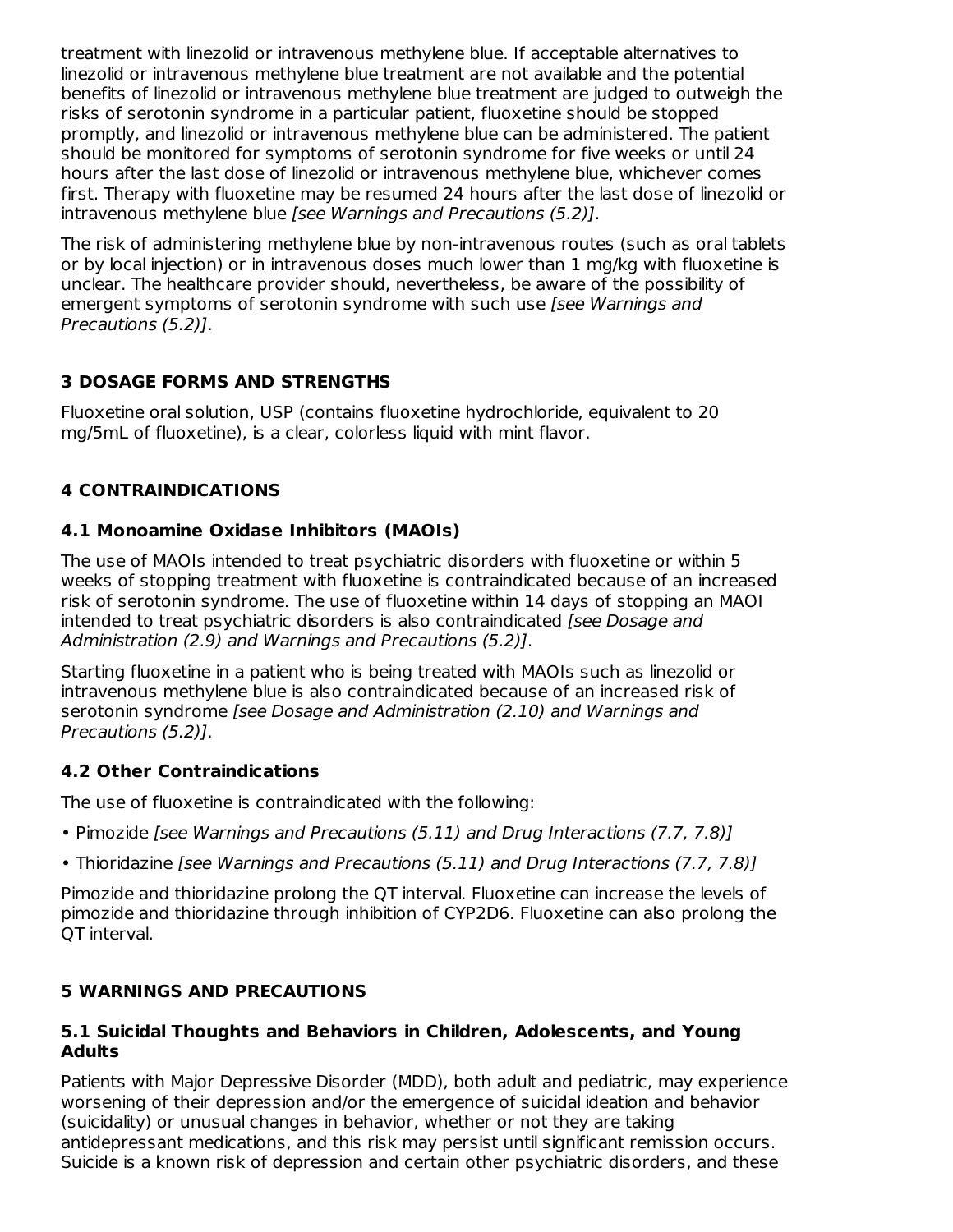disorders themselves are the strongest predictors of suicide. There has been a longstanding concern, however, that antidepressants may have a role in inducing worsening of depression and the emergence of suicidality in certain patients during the early phases of treatment. Pooled analyses of short-term placebo-controlled trials of antidepressant drugs (SSRIs and others) showed that these drugs increase the risk of suicidal thinking and behavior (suicidality) in children, adolescents, and young adults (ages 18 to 24) with Major Depressive Disorder (MDD) and other psychiatric disorders. Short-term studies did not show an increase in the risk of suicidality with antidepressants compared to placebo in adults beyond age 24; there was a reduction with antidepressants compared to placebo in adults aged 65 and older.

The pooled analyses of placebo-controlled trials in children and adolescents with MDD, Obsessive Compulsive Disorder (OCD), or other psychiatric disorders included a total of 24 short-term trials of 9 antidepressant drugs in over 4,400 patients. The pooled analyses of placebo-controlled trials in adults with MDD or other psychiatric disorders included a total of 295 short-term trials (median duration of 2 months) of 11 antidepressant drugs in over 77,000 patients. There was considerable variation in risk of suicidality among drugs, but a tendency toward an increase in the younger patients for almost all drugs studied. There were differences in absolute risk of suicidality across the different indications, with the highest incidence in MDD. The risk differences (drug versus placebo), however, were relatively stable within age strata and across indications. These risk differences (drug-placebo difference in the number of cases of suicidality per 1000 patients treated) are provided in Table 1.

#### **Table 1: Suicidality per 1000 Patients Treated**

| Age<br>Range | Drug-Placebo Difference in Number of Cases of Suicidality per 1000<br><b>Patients Treated</b> |
|--------------|-----------------------------------------------------------------------------------------------|
|              | Increases Compared to Placebo                                                                 |
| < 18         | 14 additional cases                                                                           |
|              | 18 to 24 5 additional cases                                                                   |
|              | Decreases Compared to Placebo                                                                 |
|              | 25 to 64 1 fewer case                                                                         |
|              | $\geq 65$ 6 fewer cases                                                                       |

No suicides occurred in any of the pediatric trials. There were suicides in the adult trials, but the number was not sufficient to reach any conclusion about drug effect on suicide.

It is unknown whether the suicidality risk extends to longer-term use, i.e., beyond several months. However, there is substantial evidence from placebo-controlled maintenance trials in adults with depression that the use of antidepressants can delay the recurrence of depression.

#### **All patients being treated with antidepressants for any indication should be monitored appropriately and observed closely for clinical worsening, suicidality, and unusual changes in behavior, especially during the initial few months of a course of drug therapy, or at times of dose changes, either increases or decreases.**

The following symptoms, anxiety, agitation, panic attacks, insomnia, irritability, hostility, aggressiveness, impulsivity, akathisia (psychomotor restlessness), hypomania, and mania, have been reported in adult and pediatric patients being treated with antidepressants for Major Depressive Disorder as well as for other indications, both psychiatric and nonpsychiatric. Although a causal link between the emergence of such symptoms and either the worsening of depression and/or the emergence of suicidal impulses has not been established, there is concern that such symptoms may represent precursors to emerging suicidality.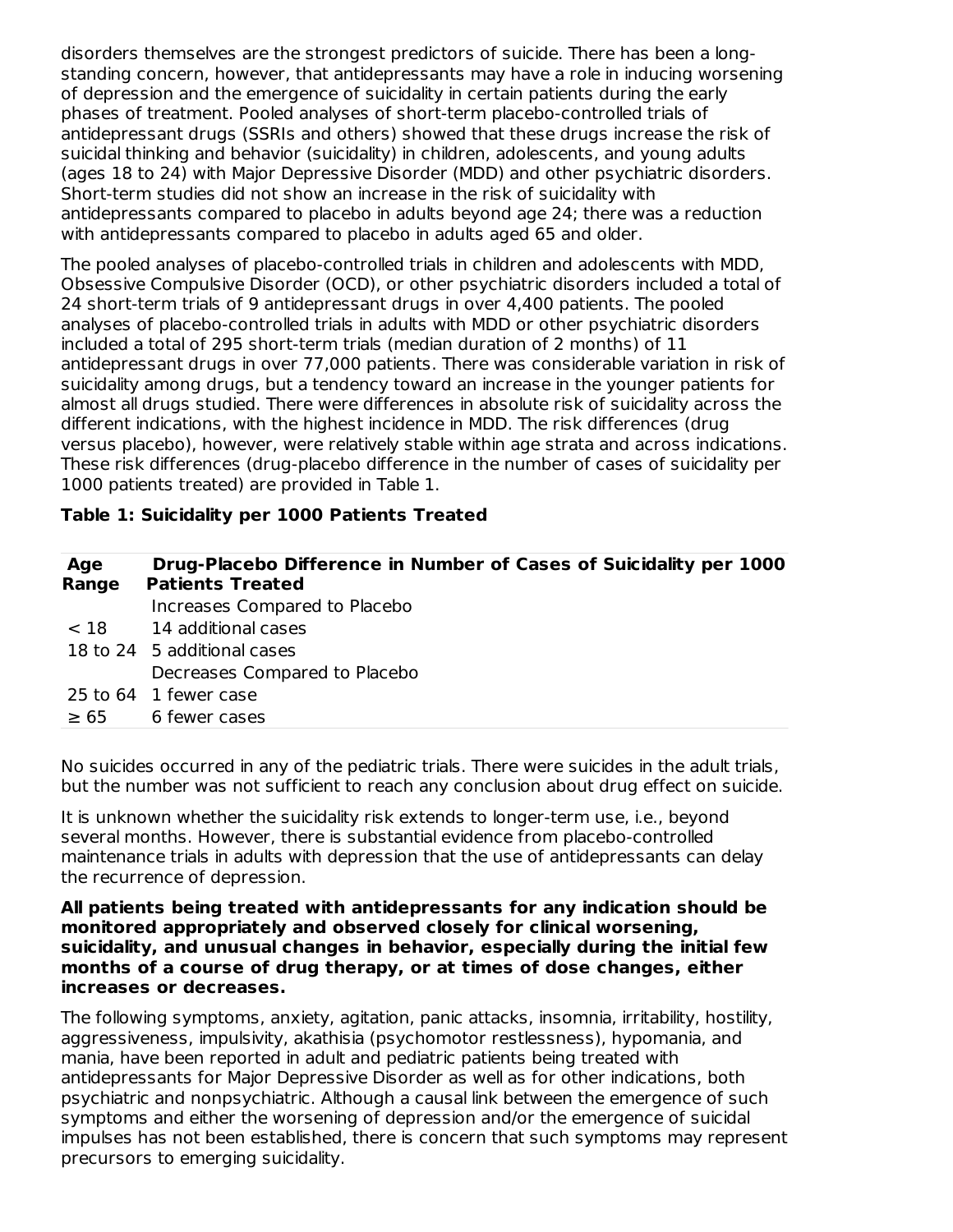Consideration should be given to changing the therapeutic regimen, including possibly discontinuing the medication, in patients whose depression is persistently worse, or who are experiencing emergent suicidality or symptoms that might be precursors to worsening depression or suicidality, especially if these symptoms are severe, abrupt in onset, or were not part of the patient's presenting symptoms.

If the decision has been made to discontinue treatment, medication should be tapered, as rapidly as is feasible, but with recognition that abrupt discontinuation can be associated with certain symptoms [see Warnings and Precautions (5.15)].

**Families and caregivers of patients being treated with antidepressants for Major Depressive Disorder or other indications, both psychiatric and nonpsychiatric, should be alerted about the need to monitor patients for the emergence of agitation, irritability, unusual changes in behavior, and the other symptoms described above, as well as the emergence of suicidality, and to report such symptoms immediately to health care providers. Such monitoring should include daily observation by families and caregivers.** Prescriptions for fluoxetine should be written for the smallest quantity of liquid consistent with good patient management, in order to reduce the risk of overdose.

## **5.2 Serotonin Syndrome**

The development of a potentially life-threatening serotonin syndrome has been reported with SNRIs and SSRIs, including fluoxetine, alone but particularly with concomitant use of other serotonergic drugs (including triptans, tricyclic antidepressants, fentanyl, lithium, tramadol, tryptophan, buspirone, amphetamines, and St. John's Wort) and with drugs that impair metabolism of serotonin (in particular, MAOIs, both those intended to treat psychiatric disorders and also others, such as linezolid and intravenous methylene blue).

Serotonin syndrome symptoms may include mental status changes (e.g., agitation, hallucinations, delirium, and coma), autonomic instability (e.g., tachycardia, labile blood pressure, dizziness, diaphoresis, flushing, hyperthermia), neuromuscular symptoms (e.g., tremor, rigidity, myoclonus, hyperreflexia, incoordination), seizures, and/or gastrointestinal symptoms (e.g., nausea, vomiting, diarrhea). Patients should be monitored for the emergence of serotonin syndrome.

The concomitant use of fluoxetine with MAOIs intended to treat psychiatric disorders is contraindicated. Fluoxetine should also not be started in a patient who is being treated with MAOIs such as linezolid or intravenous methylene blue. All reports with methylene blue that provided information on the route of administration involved intravenous administration in the dose range of 1 mg/kg to 8 mg/kg. No reports involved the administration of methylene blue by other routes (such as oral tablets or local tissue injection) or at lower doses. There may be circumstances when it is necessary to initiate treatment with an MAOI such as linezolid or intravenous methylene blue in a patient taking fluoxetine. Fluoxetine should be discontinued before initiating treatment with the MAOI [see Contraindications (4.1) and Dosage and Administration (2.9, 2.10)].

If concomitant use of fluoxetine with other serotonergic drugs, i.e., triptans, tricyclic antidepressants, fentanyl, lithium, tramadol, buspirone, tryptophan, amphetamines, and St. John's Wort is clinically warranted, patients should be made aware of a potential increased risk for serotonin syndrome, particularly during treatment initiation and dose increases.

Treatment with fluoxetine and any concomitant serotonergic agents, should be discontinued immediately if the above events occur and supportive symptomatic treatment should be initiated.

## **5.3 Allergic Reactions and Rash**

In US fluoxetine clinical trials, 7% of 10,782 patients developed various types of rashes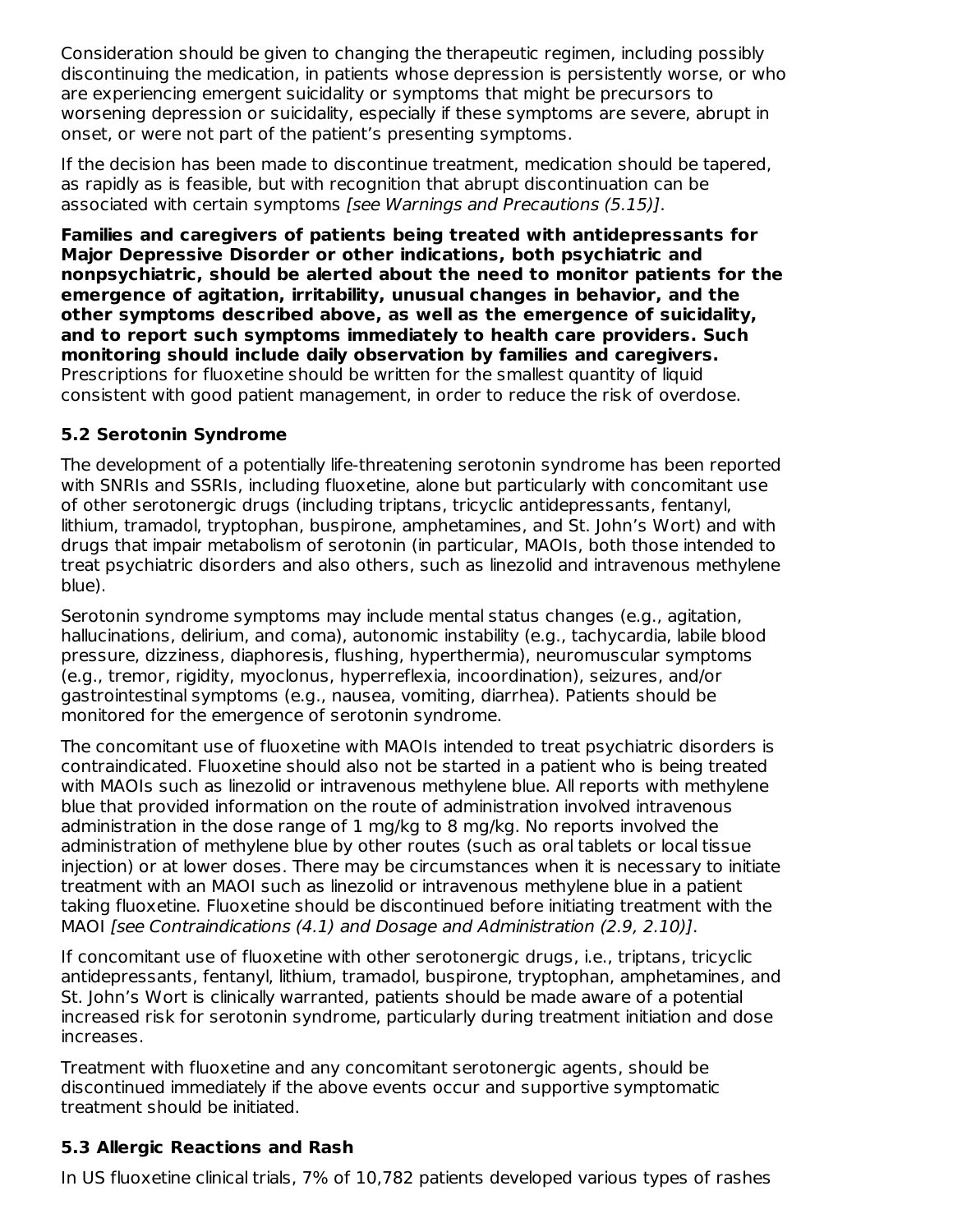and/or urticaria. Among the cases of rash and/or urticaria reported in premarketing clinical trials, almost a third were withdrawn from treatment because of the rash and/or systemic signs or symptoms associated with the rash. Clinical findings reported in association with rash include fever, leukocytosis, arthralgias, edema, carpal tunnel syndrome, respiratory distress, lymphadenopathy, proteinuria, and mild transaminase elevation. Most patients improved promptly with discontinuation of fluoxetine and/or adjunctive treatment with antihistamines or steroids, and all patients experiencing these reactions were reported to recover completely.

In premarketing clinical trials, 2 patients are known to have developed a serious cutaneous systemic illness. In neither patient was there an unequivocal diagnosis, but one was considered to have a leukocytoclastic vasculitis, and the other, a severe desquamating syndrome that was considered variously to be a vasculitis or erythema multiforme. Other patients have had systemic syndromes suggestive of serum sickness.

Since the introduction of fluoxetine, systemic reactions, possibly related to vasculitis and including lupus-like syndrome, have developed in patients with rash. Although these reactions are rare, they may be serious, involving the lung, kidney, or liver. Death has been reported to occur in association with these systemic reactions.

Anaphylactoid reactions, including bronchospasm, angioedema, laryngospasm, and urticaria alone and in combination, have been reported.

Pulmonary reactions, including inflammatory processes of varying histopathology and/or fibrosis, have been reported rarely. These reactions have occurred with dyspnea as the only preceding symptom.

Whether these systemic reactions and rash have a common underlying cause or are due to different etiologies or pathogenic processes is not known. Furthermore, a specific underlying immunologic basis for these reactions has not been identified. Upon the appearance of rash or of other possibly allergic phenomena for which an alternative etiology cannot be identified, fluoxetine should be discontinued.

#### **5.4 Screening Patients for Bipolar Disorder and Monitoring for Mania/Hypomania**

A major depressive episode may be the initial presentation of Bipolar Disorder. It is generally believed (though not established in controlled trials) that treating such an episode with an antidepressant alone may increase the likelihood of precipitation of a mixed/manic episode in patients at risk for Bipolar Disorder. Whether any of the symptoms described for clinical worsening and suicide risk represent such a conversion is unknown. However, prior to initiating treatment with an antidepressant, patients with depressive symptoms should be adequately screened to determine if they are at risk for Bipolar Disorder; such screening should include a detailed psychiatric history, including a family history of suicide, Bipolar Disorder, and depression.

In US placebo-controlled clinical trials for Major Depressive Disorder, mania/hypomania was reported in 0.1% of patients treated with fluoxetine and 0.1% of patients treated with placebo. Activation of mania/hypomania has also been reported in a small proportion of patients with Major Affective Disorder treated with other marketed drugs effective in the treatment of Major Depressive Disorder [see Use in Specific Populations  $(8.4)$ .

In US placebo-controlled clinical trials for OCD, mania/hypomania was reported in 0.8% of patients treated with fluoxetine and no patients treated with placebo. No patients reported mania/hypomania in US placebo-controlled clinical trials for bulimia. In US fluoxetine clinical trials, 0.7% of 10,782 patients reported mania/hypomania [see Use in Specific Populations (8.4)].

### **5.5 Seizures**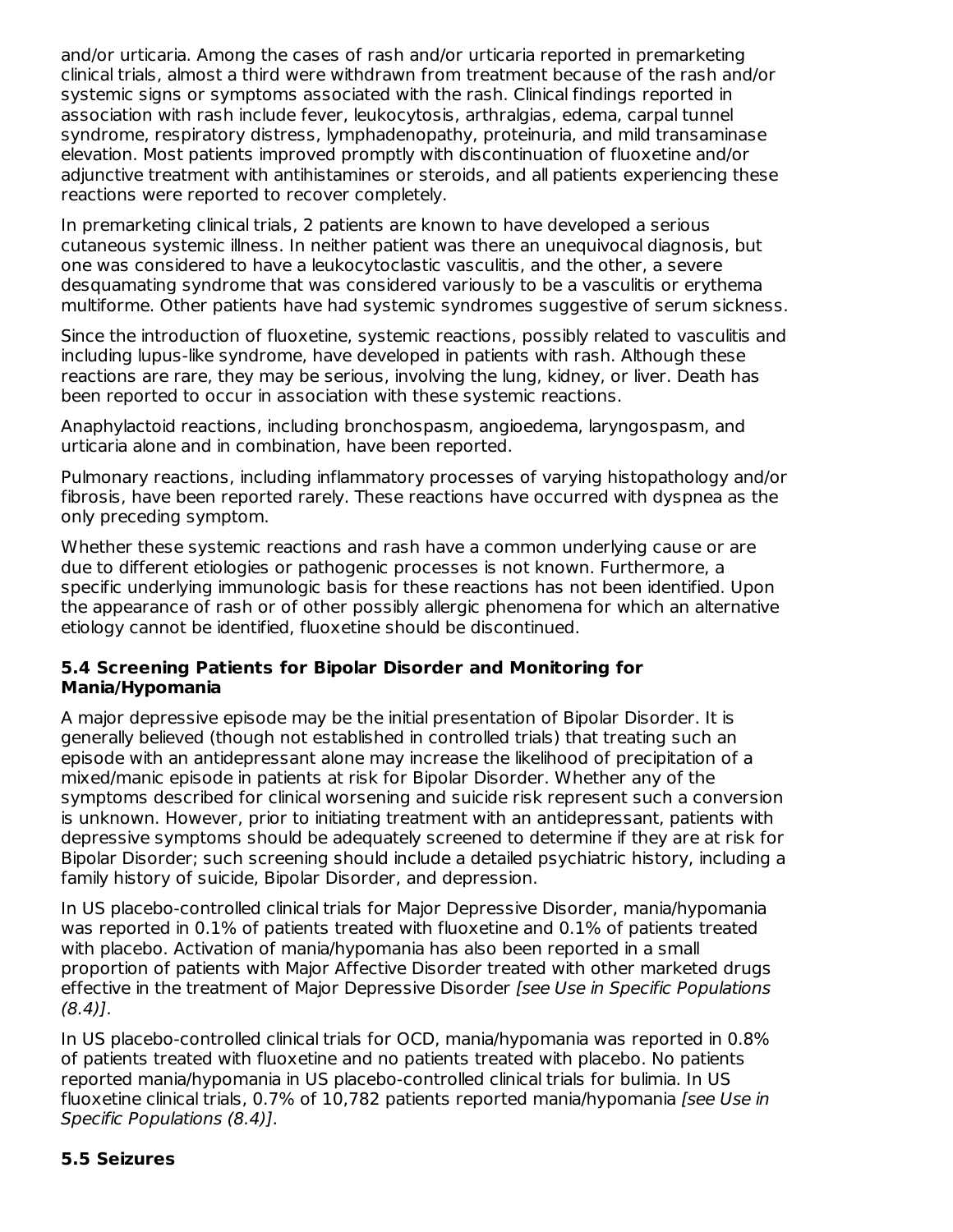In US placebo-controlled clinical trials for Major Depressive Disorder, convulsions (or reactions described as possibly having been seizures) were reported in 0.1% of patients treated with fluoxetine and 0.2% of patients treated with placebo. No patients reported convulsions in US placebo-controlled clinical trials for either OCD or bulimia. In US fluoxetine clinical trials, 0.2% of 10,782 patients reported convulsions. The percentage appears to be similar to that associated with other marketed drugs effective in the treatment of Major Depressive Disorder. Fluoxetine should be introduced with care in patients with a history of seizures.

## **5.6 Altered Appetite and Weight**

Significant weight loss, especially in underweight depressed or bulimic patients, may be an undesirable result of treatment with fluoxetine.

In US placebo-controlled clinical trials for Major Depressive Disorder, 11% of patients treated with fluoxetine and 2% of patients treated with placebo reported anorexia (decreased appetite). Weight loss was reported in 1.4% of patients treated with fluoxetine and in 0.5% of patients treated with placebo. However, only rarely have patients discontinued treatment with fluoxetine because of anorexia or weight loss [see Use in Specific Populations (8.4)]. In US placebo-controlled clinical trials for OCD, 17% of patients treated with fluoxetine and 10% of patients treated with placebo reported anorexia (decreased appetite). One patient discontinued treatment with fluoxetine because of anorexia [see Use in Specific Populations (8.4)].

In US placebo-controlled clinical trials for Bulimia Nervosa, 8% of patients treated with fluoxetine 60 mg and 4% of patients treated with placebo reported anorexia (decreased appetite). Patients treated with fluoxetine 60 mg on average lost 0.45 kg compared with a gain of 0.16 kg by patients treated with placebo in the 16-week double-blind trial. Weight change should be monitored during therapy.

## **5.7 Abnormal Bleeding**

SNRIs and SSRIs, including fluoxetine, may increase the risk of bleeding reactions. Concomitant use of aspirin, nonsteroidal anti-inflammatory drugs, warfarin, and other anti-coagulants may add to this risk. Case reports and epidemiological studies (casecontrol and cohort design) have demonstrated an association between use of drugs that interfere with serotonin reuptake and the occurrence of gastrointestinal bleeding. Bleeding reactions related to SNRIs and SSRIs use have ranged from ecchymoses, hematomas, epistaxis, and petechiae to life-threatening hemorrhages.

Patients should be cautioned about the risk of bleeding associated with the concomitant use of fluoxetine and NSAIDs, aspirin, warfarin, or other drugs that affect coagulation [see Drug Interactions (7.4)].

## **5.8 Angle-Closure Glaucoma**

Angle-Closure Glaucoma - The pupillary dilation that occurs following use of many antidepressant drugs including fluoxetine oral solution, USP may trigger an angle closure attack in a patient with anatomically narrow angles who does not have a patent iridectomy.

## **5.9 Hyponatremia**

Hyponatremia has been reported during treatment with SNRIs and SSRIs, including fluoxetine. In many cases, this hyponatremia appears to be the result of the syndrome of inappropriate antidiuretic hormone secretion (SIADH). Cases with serum sodium lower than 110 mmol/L have been reported and appeared to be reversible when fluoxetine was discontinued. Elderly patients may be at greater risk of developing hyponatremia with SNRIs and SSRIs. Also, patients taking diuretics or who are otherwise volume depleted may be at greater risk [see Use in Specific Populations (8.5)].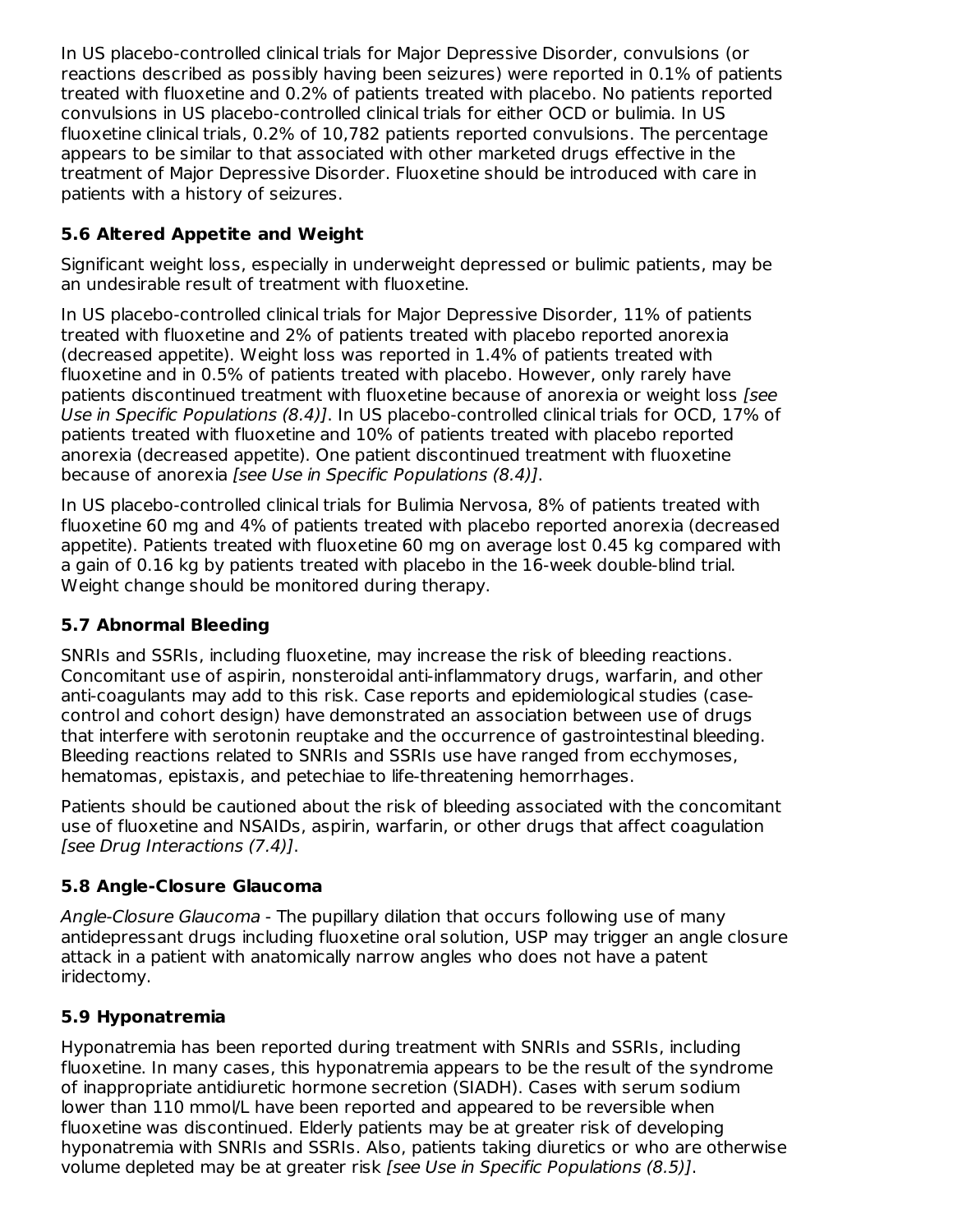Discontinuation of fluoxetine should be considered in patients with symptomatic hyponatremia and appropriate medical intervention should be instituted.

Signs and symptoms of hyponatremia include headache, difficulty concentrating, memory impairment, confusion, weakness, and unsteadiness, which may lead to falls. More severe and/or acute cases have been associated with hallucination, syncope, seizure, coma, respiratory arrest, and death.

### **5.10 Anxiety and Insomnia**

In US placebo-controlled clinical trials for Major Depressive Disorder, 12% to 16% of patients treated with fluoxetine and 7% to 9% of patients treated with placebo reported anxiety, nervousness, or insomnia.

In US placebo-controlled clinical trials for OCD, insomnia was reported in 28% of patients treated with fluoxetine and in 22% of patients treated with placebo. Anxiety was reported in 14% of patients treated with fluoxetine and in 7% of patients treated with placebo.

In US placebo-controlled clinical trials for Bulimia Nervosa, insomnia was reported in 33% of patients treated with fluoxetine 60 mg, and 13% of patients treated with placebo. Anxiety and nervousness were reported, respectively, in 15% and 11% of patients treated with fluoxetine 60 mg and in 9% and 5% of patients treated with placebo.

Among the most common adverse reactions associated with discontinuation (incidence at least twice that for placebo and at least 1% for fluoxetine in clinical trials collecting only a primary reaction associated with discontinuation) in US placebo-controlled fluoxetine clinical trials were anxiety (2% in OCD), insomnia (1% in combined indications and 2% in bulimia), and nervousness (1% in Major Depressive Disorder) [see Table 4].

## **5.11 QT Prolongation**

Post-marketing cases of QT interval prolongation and ventricular arrhythmia including Torsades de Pointes have been reported in patients treated with fluoxetine. Fluoxetine should be used with caution in patients with congenital long QT syndrome; a previous history of QT prolongation; a family history of long QT syndrome or sudden cardiac death; and other conditions that predispose to QT prolongation and ventricular arrhythmia. Such conditions include concomitant use of drugs that prolong the QT interval; hypokalemia or hypomagnesemia; recent myocardial infarction, uncompensated heart failure, bradyarrhythmias, and other significant arrhythmias; and conditions that predispose to increased fluoxetine exposure (overdose, hepatic impairment, use of CYP2D6 inhibitors, CYP2D6 poor metabolizer status, or use of other highly proteinbound drugs).

Fluoxetine is primarily metabolized by CYP2D6 [see Contraindications (4.2), Adverse Reactions (6.2), Drug Interactions (7.7, 7.8), Overdosage (10.1), and Clinical Pharmacology (12.3)].

Pimozide and thioridazine are contraindicated for use with fluoxetine. Avoid the concomitant use of drugs known to prolong the QT interval. These include specific antipsychotics (e.g., ziprasidone, iloperidone, chlorpromazine, mesoridazine, droperidol); specific antibiotics (e.g., erythromycin, gatifloxacin, moxifloxacin, sparfloxacin); Class 1A antiarrhythmic medications (e.g., quinidine, procainamide); Class III antiarrhythmics (e.g., amiodarone, sotalol); and others (e.g., pentamidine, levomethadyl acetate, methadone, halofantrine, mefloquine, dolasetron mesylate, probucol or tacrolimus) [see Drug Interactions (7.7, 7.8) and Clinical Pharmacology (12.3)].

Consider ECG assessment and periodic ECG monitoring if initiating treatment with fluoxetine in patients with risk factors for QT prolongation and ventricular arrhythmia. Consider discontinuing fluoxetine and obtaining a cardiac evaluation if patients develop signs or symptoms consistent with ventricular arrhythmia.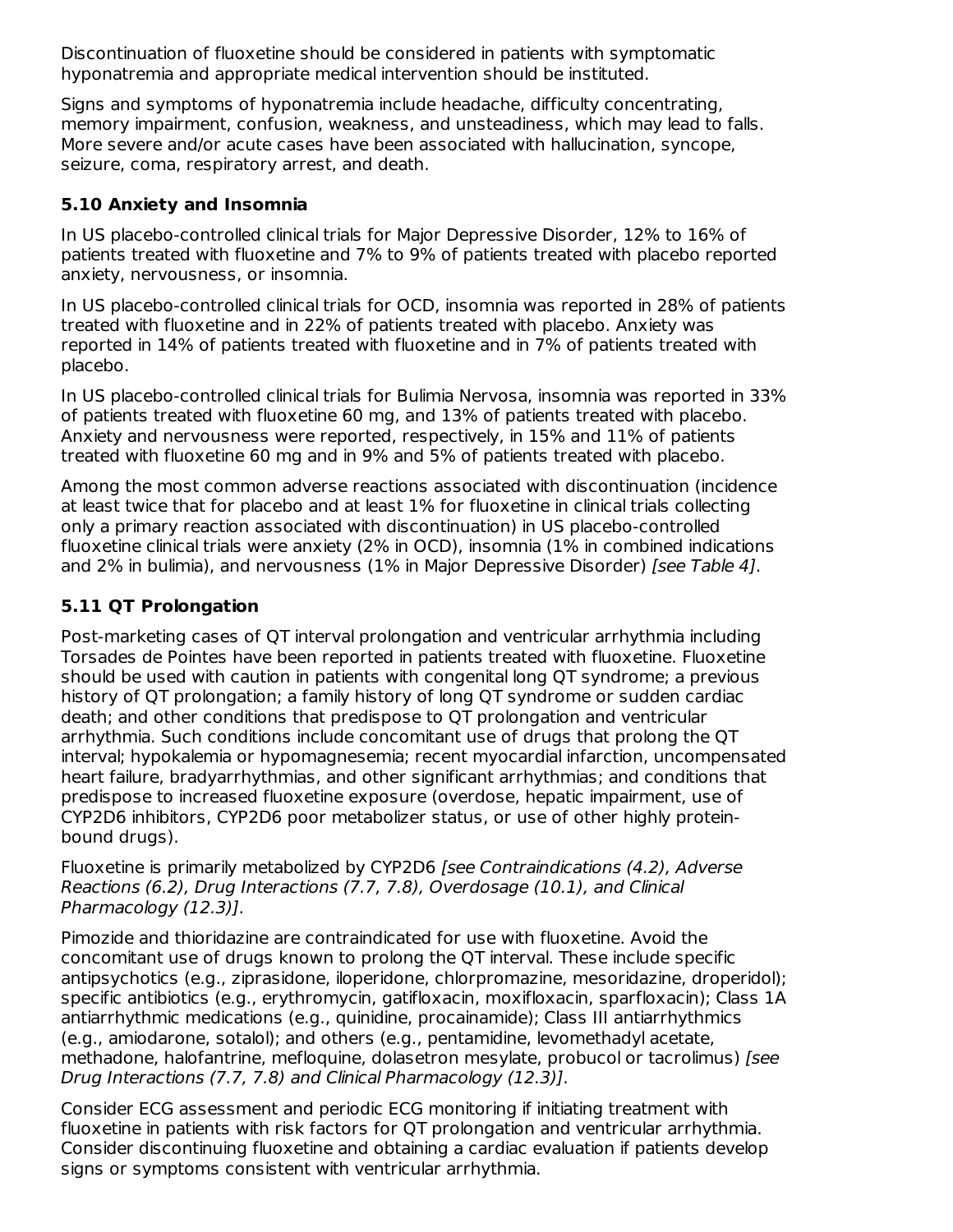## **5.12 Use in Patients with Concomitant Illness**

Clinical experience with fluoxetine in patients with concomitant systemic illness is limited. Caution is advisable in using fluoxetine in patients with diseases or conditions that could affect metabolism or hemodynamic responses.

Cardiovascular - Fluoxetine has not been evaluated or used to any appreciable extent in patients with a recent history of myocardial infarction or unstable heart disease. Patients with these diagnoses were systematically excluded from clinical studies during the product's premarket testing. However, the electrocardiograms of 312 patients who received fluoxetine in double-blind trials were retrospectively evaluated; no conduction abnormalities that resulted in heart block were observed. The mean heart rate was reduced by approximately 3 beats/min.

Glycemic Control - In patients with diabetes, fluoxetine may alter glycemic control. Hypoglycemia has occurred during therapy with fluoxetine, and hyperglycemia has developed following discontinuation of the drug. As is true with many other types of medication when taken concurrently by patients with diabetes, insulin and/or oral hypoglycemic, dosage may need to be adjusted when therapy with fluoxetine is instituted or discontinued.

## **5.13 Potential for Cognitive and Motor Impairment**

As with any CNS-active drug, fluoxetine has the potential to impair judgment, thinking, or motor skills. Patients should be cautioned about operating hazardous machinery, including automobiles, until they are reasonably certain that the drug treatment does not affect them adversely.

## **5.14 Long Elimination Half-Life**

Because of the long elimination half-lives of the parent drug and its major active metabolite, changes in dose will not be fully reflected in plasma for several weeks, affecting both strategies for titration to final dose and withdrawal from treatment. This is of potential consequence when drug discontinuation is required or when drugs are prescribed that might interact with fluoxetine and norfluoxetine following the discontinuation of fluoxetine [see Clinical Pharmacology (12.3)].

## **5.15 Discontinuation Adverse Reactions**

During marketing of fluoxetine, SNRIs, and SSRIs, there have been spontaneous reports of adverse reactions occurring upon discontinuation of these drugs, particularly when abrupt, including the following: dysphoric mood, irritability, agitation, dizziness, sensory disturbances (e.g., paresthesias such as electric shock sensations), anxiety, confusion, headache, lethargy, emotional lability, insomnia, and hypomania. While these reactions are generally self-limiting, there have been reports of serious discontinuation symptoms. Patients should be monitored for these symptoms when discontinuing treatment with fluoxetine. A gradual reduction in the dose rather than abrupt cessation is recommended whenever possible. If intolerable symptoms occur following a decrease in the dose or upon discontinuation of treatment, then resuming the previously prescribed dose may be considered. Subsequently, the healthcare provider may continue decreasing the dose but at a more gradual rate. Plasma fluoxetine and norfluoxetine concentration decrease gradually at the conclusion of therapy which may minimize the risk of discontinuation symptoms with this drug.

## **5.16 Sexual Dysfunction**

Use of SSRIs, including fluoxetine, may cause symptoms of sexual dysfunction [see Adverse Reactions (6.1)1. In male patients, SSRI use may result in ejaculatory delay or failure, decreased libido, and erectile dysfunction. In female patients, SSRI use may result in decreased libido and delayed or absent orgasm.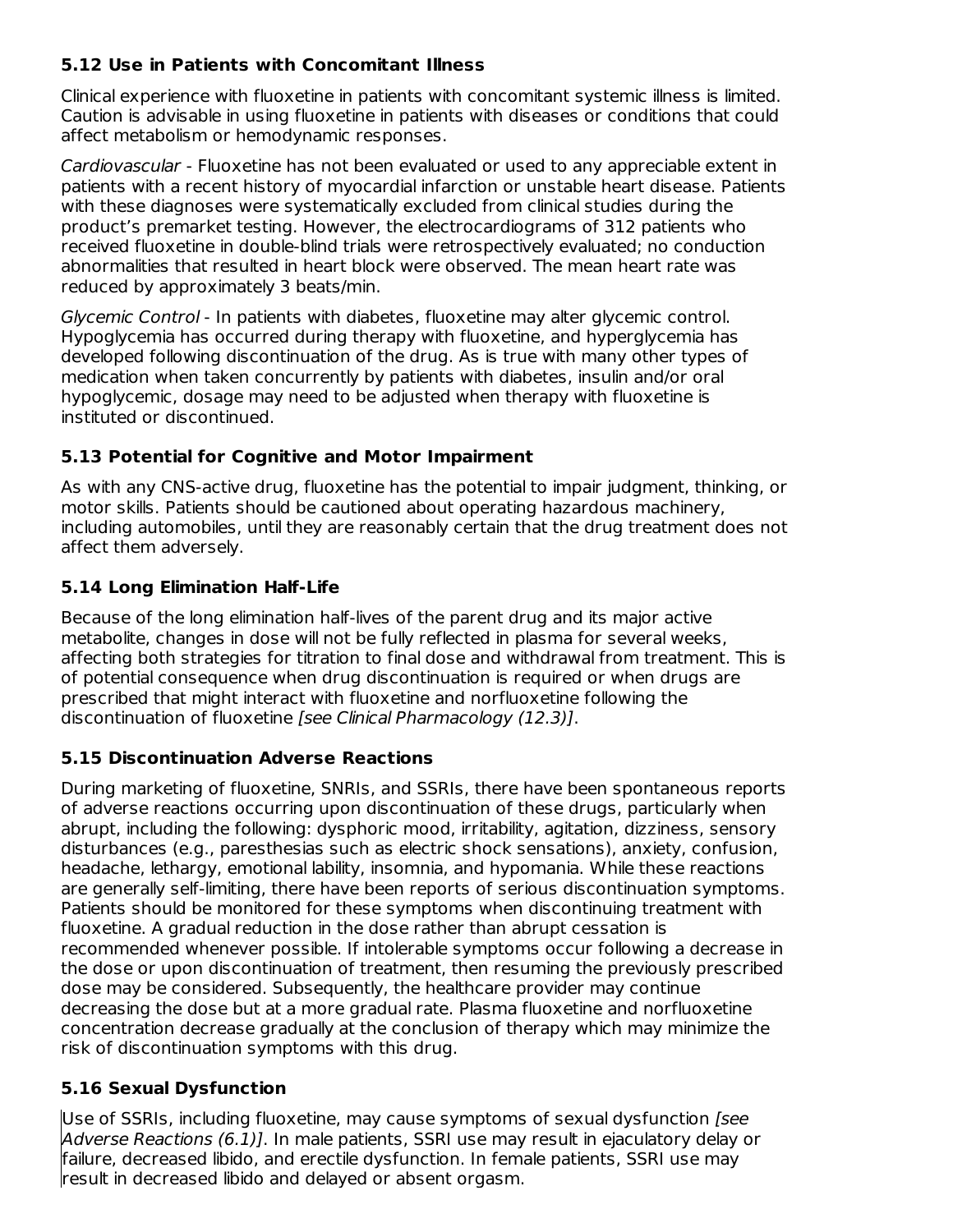It is important for prescribers to inquire about sexual function prior to initiation of fluoxetine and to inquire specifically about changes in sexual function during treatment, because sexual function may not be spontaneously reported. When evaluating changes in sexual function, obtaining a detailed history (including timing of symptom onset) is important because sexual symptoms may have other causes, including the underlying psychiatric disorder. Discuss potential management strategies to support patients in making informed decisions about treatment.

## **6 ADVERSE REACTIONS**

The following adverse reactions are discussed in more detail in other sections of the labeling:

- Suicidal Thoughts and Behaviors in Children, Adolescents, and Young Adults [see Boxed Warning and Warnings and Precautions (5.1)]
- Serotonin Syndrome [see Warnings and Precautions (5.2)]
- Allergic Reactions and Rash [see Warnings and Precautions (5.3)]
- Screening Patients for Bipolar Disorder and Monitoring for Mania/Hypomania [see Warnings and Precautions (5.4)]
- Seizures [see Warnings and Precautions (5.5)]
- Altered Appetite and Weight [see Warnings and Precautions (5.6)]
- Abnormal Bleeding [see Warnings and Precautions (5.7)]
- Angle-Closure Glaucoma [see Warnings and Precautions (5.8)]
- Hyponatremia [see Warnings and Precautions (5.9)]
- Anxiety and Insomnia [see Warnings and Precautions (5.10)]
- QT Prolongation [see Warnings and Precautions (5.11)]
- Potential for Cognitive and Motor Impairment [see Warnings and Precautions (5.13)]
- Discontinuation Adverse Reactions [see Warnings and Precautions (5.15)]

## **6.1 Clinical Trials Experience**

Because clinical trials are conducted under widely varying conditions, adverse reaction rates observed in the clinical trials of a drug cannot be directly compared to rates in the clinical trials of another drug and may not reflect or predict the rates observed in practice.

Multiple doses of fluoxetine have been administered to 10,782 patients with various diagnoses in US clinical trials. In addition, there have been 425 patients administered fluoxetine in panic clinical trials. The stated frequencies represent the proportion of individuals who experienced, at least once, a treatment-emergent adverse reaction of the type listed. A reaction was considered treatment-emergent if it occurred for the first time or worsened while receiving therapy following baseline evaluation.

Incidence in Major Depressive Disorder, OCD, bulimia, and Panic Disorder placebocontrolled clinical trials (excluding data from extensions of trials) - Table 2 enumerates the most common treatment-emergent adverse reactions associated with the use of fluoxetine (incidence of at least 5% for fluoxetine and at least twice that for placebo within at least 1 of the indications) for the treatment of Major Depressive Disorder, OCD, and bulimia in US controlled clinical trials and Panic Disorder in US plus non-US controlled trials. Table 4 enumerates treatment-emergent adverse reactions that occurred in 2% or more patients treated with fluoxetine and with incidence greater than placebo who participated in US Major Depressive Disorder, OCD, and bulimia controlled clinical trials and US plus non-US Panic Disorder controlled clinical trials. Table 3 provides combined data for the pool of studies that are provided separately by indication in Table 2.

#### **Table 2: Most Common Treatment-Emergent Adverse Reactions: Incidence in Major Depressive Disorder, OCD, Bulimia, and Panic Disorder Placebo-Controlled Clinical**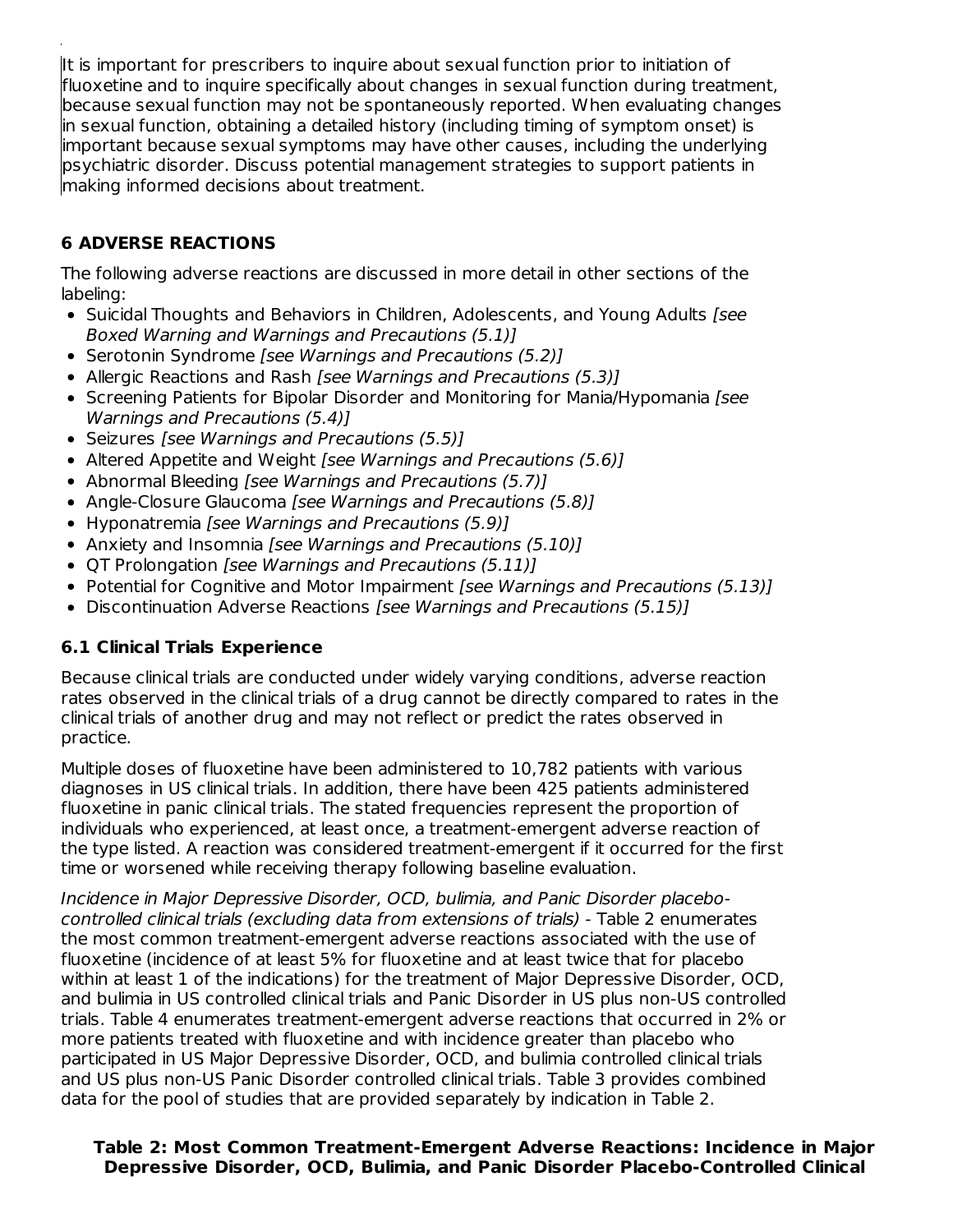|                                                                                          | <b>Percentage of Patients Reporting Event</b> |                |                                |                |                         |                |                                     |                         |  |
|------------------------------------------------------------------------------------------|-----------------------------------------------|----------------|--------------------------------|----------------|-------------------------|----------------|-------------------------------------|-------------------------|--|
|                                                                                          | <b>Major Depressive</b>                       |                |                                |                |                         |                |                                     |                         |  |
|                                                                                          | <b>Disorder</b>                               |                | <b>OCD</b>                     |                | <b>Bulimia</b>          |                | <b>Panic Disorder</b>               |                         |  |
| Body System/ Fluoxetine Placebo Fluoxetine Placebo Fluoxetine Placebo Fluoxetine Placebo |                                               |                |                                |                |                         |                |                                     |                         |  |
| <b>Adverse</b><br><b>Reaction</b>                                                        |                                               |                | $(N=1728)$ $(N=975)$ $(N=266)$ | $(N=89)$       |                         |                | (N=450) $ N=267 $ (N=425) $ N=342 $ |                         |  |
| Body as a                                                                                |                                               |                |                                |                |                         |                |                                     |                         |  |
| <b>Whole</b>                                                                             |                                               |                |                                |                |                         |                |                                     |                         |  |
| Asthenia                                                                                 | 9                                             | 5              | 15                             | 11             | 21                      | 9              | $\overline{7}$                      | $\overline{7}$          |  |
| Flu syndrome                                                                             | $\overline{3}$                                | 4              | 10                             | $\overline{7}$ | 8                       | 3              | 5                                   | 5                       |  |
| Cardiovascular                                                                           |                                               |                |                                |                |                         |                |                                     |                         |  |
| <b>System</b>                                                                            |                                               |                |                                |                |                         |                |                                     |                         |  |
| Vasodilatation                                                                           | 3                                             | 2              | 5                              |                | $\overline{2}$          | 1              | $\mathbf 1$                         |                         |  |
| <b>Digestive</b>                                                                         |                                               |                |                                |                |                         |                |                                     |                         |  |
| <b>System</b>                                                                            |                                               |                |                                |                |                         |                |                                     |                         |  |
| Nausea                                                                                   | 21                                            | 9              | 26                             | 13             | 29                      | 11             | 12                                  | 7                       |  |
| Diarrhea                                                                                 | 12                                            | 8              | 18                             | 13             | 8                       | 6              | 9                                   | $\overline{\mathbf{4}}$ |  |
| Anorexia                                                                                 | 11                                            | $\overline{2}$ | 17                             | 10             | 8                       | 4              | 4                                   | $\mathbf 1$             |  |
| Dry mouth                                                                                | 10                                            | $\overline{7}$ | 12                             | 3              | 9                       | 6              | 4                                   | $\overline{\mathbf{4}}$ |  |
| Dyspepsia                                                                                | $\overline{7}$                                | 5              | 10                             | 4              | 10                      | 6              | 6                                   | $\overline{2}$          |  |
| <b>Nervous</b>                                                                           |                                               |                |                                |                |                         |                |                                     |                         |  |
| <b>System</b>                                                                            |                                               |                |                                |                |                         |                |                                     |                         |  |
| Insomnia                                                                                 | 16                                            | 9              | 28                             | 22             | 33                      | 13             | 10                                  | $\overline{7}$          |  |
| Anxiety                                                                                  | 12                                            | $\overline{7}$ | 14                             | $\overline{7}$ | 15                      | 9              | 6                                   | $\overline{2}$          |  |
| Nervousness                                                                              | 14                                            | 9              | 14                             | 15             | 11                      | 5              | 8                                   | $\boldsymbol{6}$        |  |
| Somnolence                                                                               | 13                                            | 6              | 17                             | $\overline{7}$ | 13                      | 5              | 5                                   | $\overline{2}$          |  |
| Tremor                                                                                   | 10                                            | 3              | 9                              | 1              | 13                      | $\mathbf 1$    | $\overline{3}$                      | $\mathbf{1}$            |  |
| Libido                                                                                   | 3                                             |                | 11                             | $\overline{2}$ | 5                       | 1              | $\mathbf{1}$                        | $\overline{2}$          |  |
| decreased                                                                                |                                               |                |                                |                |                         |                |                                     |                         |  |
| Abnormal                                                                                 | 1                                             | 1              | 5                              | $\overline{2}$ | 5                       | 3              | $\mathbf 1$                         | $\mathbf 1$             |  |
| dreams                                                                                   |                                               |                |                                |                |                         |                |                                     |                         |  |
| <b>Respiratory</b>                                                                       |                                               |                |                                |                |                         |                |                                     |                         |  |
| <b>System</b>                                                                            |                                               |                |                                |                |                         |                |                                     |                         |  |
| Pharyngitis                                                                              | 3                                             | 3              | 11                             | 9              | 10                      | 5              | 3                                   | 3                       |  |
| <b>Sinusitis</b>                                                                         | $\mathbf{1}$                                  | $\overline{4}$ | 5                              | $\overline{2}$ | 6                       | 4              | $\overline{c}$                      | $\overline{3}$          |  |
| Yawn                                                                                     |                                               |                | $\overline{7}$                 |                | 11                      |                | $\mathbf{1}$                        |                         |  |
| <b>Skin and</b>                                                                          |                                               |                |                                |                |                         |                |                                     |                         |  |
| <b>Appendages</b>                                                                        |                                               |                |                                |                |                         |                |                                     |                         |  |
| Sweating                                                                                 | 8                                             | 3              | $\overline{7}$                 |                | 8                       | 3              | $\overline{2}$                      | $\overline{2}$          |  |
| Rash                                                                                     | $\overline{4}$                                | $\overline{3}$ | 6                              | 3              | $\overline{\mathbf{4}}$ | $\overline{4}$ | $\overline{2}$                      | $\overline{2}$          |  |
| <b>Urogenital</b>                                                                        |                                               |                |                                |                |                         |                |                                     |                         |  |
| <b>System</b>                                                                            |                                               |                |                                |                |                         |                |                                     |                         |  |
| Impotence <sup>3</sup>                                                                   | $\overline{2}$                                |                |                                |                | $\overline{7}$          |                | $\mathbf{1}$                        |                         |  |
| Abnormal                                                                                 |                                               |                |                                |                |                         |                |                                     |                         |  |
| Ejaculation <sup>3</sup>                                                                 |                                               |                | $\overline{7}$                 |                | $\overline{7}$          |                | $\overline{2}$                      | $\mathbf{1}$            |  |

**Trials 1,2,3**

 $<sup>1</sup>$  Incidence less than 1%.</sup>

<sup>2</sup> Includes US data for Major Depressive Disorder, OCD, Bulimia, and Panic Disorder clinical trials, plus non-US data for Panic Disorder clinical trials.

 $3$  Denominator used was for males only (N=690 fluoxetine Major Depressive Disorder; N=410 placebo Major Depressive Disorder; N=116 fluoxetine OCD; N=43 placebo OCD;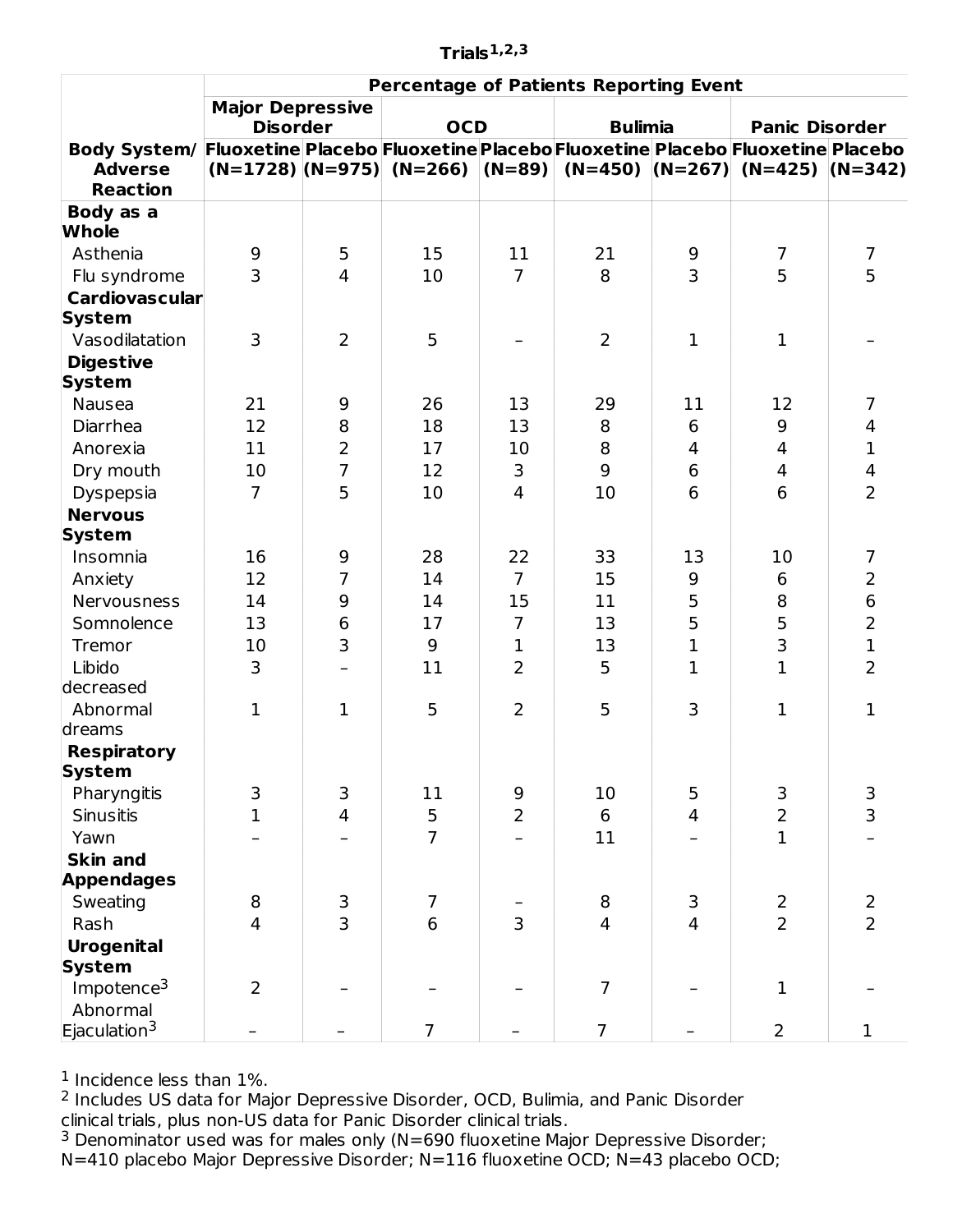N=14 fluoxetine bulimia; N=1 placebo bulimia; N=162 fluoxetine panic; N=121 placebo panic).

|                                  | <b>Percentage of Patients Reporting Event</b>      |                |
|----------------------------------|----------------------------------------------------|----------------|
|                                  | Major Depressive Disorder, OCD, Bulimia, and Panic |                |
|                                  | <b>Disorder Combined</b>                           |                |
| <b>Body System/</b>              | <b>Fluoxetine</b>                                  | <b>Placebo</b> |
| <b>Adverse Reaction</b>          | $(N=2869)$                                         | $(N=1673)$     |
| <b>Body as a Whole</b>           |                                                    |                |
| Headache                         | 21                                                 | 19             |
| Asthenia                         | 11                                                 | 6              |
| Flu syndrome                     | 5                                                  | 4              |
| Fever                            | $\overline{2}$                                     | 1              |
| <b>Cardiovascular System</b>     |                                                    |                |
| Vasodilatation                   | $\overline{2}$                                     | 1              |
| <b>Digestive System</b>          |                                                    |                |
| Nausea                           | 22                                                 | 9              |
| Diarrhea                         | 11                                                 | 7              |
| Anorexia                         | 10                                                 | 3              |
| Dry mouth                        | 9                                                  | 6              |
| Dyspepsia                        | 8                                                  | 4              |
| Constipation                     | 5                                                  | 4              |
| Flatulence                       | 3                                                  | $\overline{2}$ |
| Vomiting                         | $\overline{3}$                                     | $\overline{2}$ |
| <b>Metabolic and Nutritional</b> |                                                    |                |
| <b>Disorders</b>                 |                                                    |                |
| Weight loss                      | $\overline{2}$                                     | 1              |
| <b>Nervous System</b>            |                                                    |                |
| Insomnia                         | 19                                                 | 10             |
| Nervousness                      | 13                                                 | 8              |
| Anxiety                          | 12                                                 | 6              |
| Somnolence                       | 12                                                 | 5              |
| <b>Dizziness</b>                 | 9                                                  | 6              |
| Tremor                           | 9                                                  | $\overline{2}$ |
| Libido decreased                 | 4                                                  | 1              |
| Thinking abnormal                | $\overline{2}$                                     | 1              |
| <b>Respiratory System</b>        |                                                    |                |
| Yawn                             | 3                                                  |                |
| <b>Skin and Appendages</b>       |                                                    |                |
| Sweating                         | 7                                                  | 3              |
| Rash                             | 4                                                  | 3              |
| Pruritus                         | 3                                                  | $\overline{2}$ |
| <b>Special Senses</b>            |                                                    |                |
| Abnormal vision                  | 2                                                  | 1              |

#### **Table 3: Treatment-Emergent Adverse Reactions: Incidence in Major Depressive Disorder, OCD, Bulimia, and Panic Disorder Placebo-Controlled Clinical Trials 1,2**

 $^1$  Incidence less than 1  $\%$ 

<sup>2</sup> Includes US data for Major Depressive Disorder, OCD, Bulimia, and Panic Disorder clinical trials, plus non-US Panic Disorder clinical trials.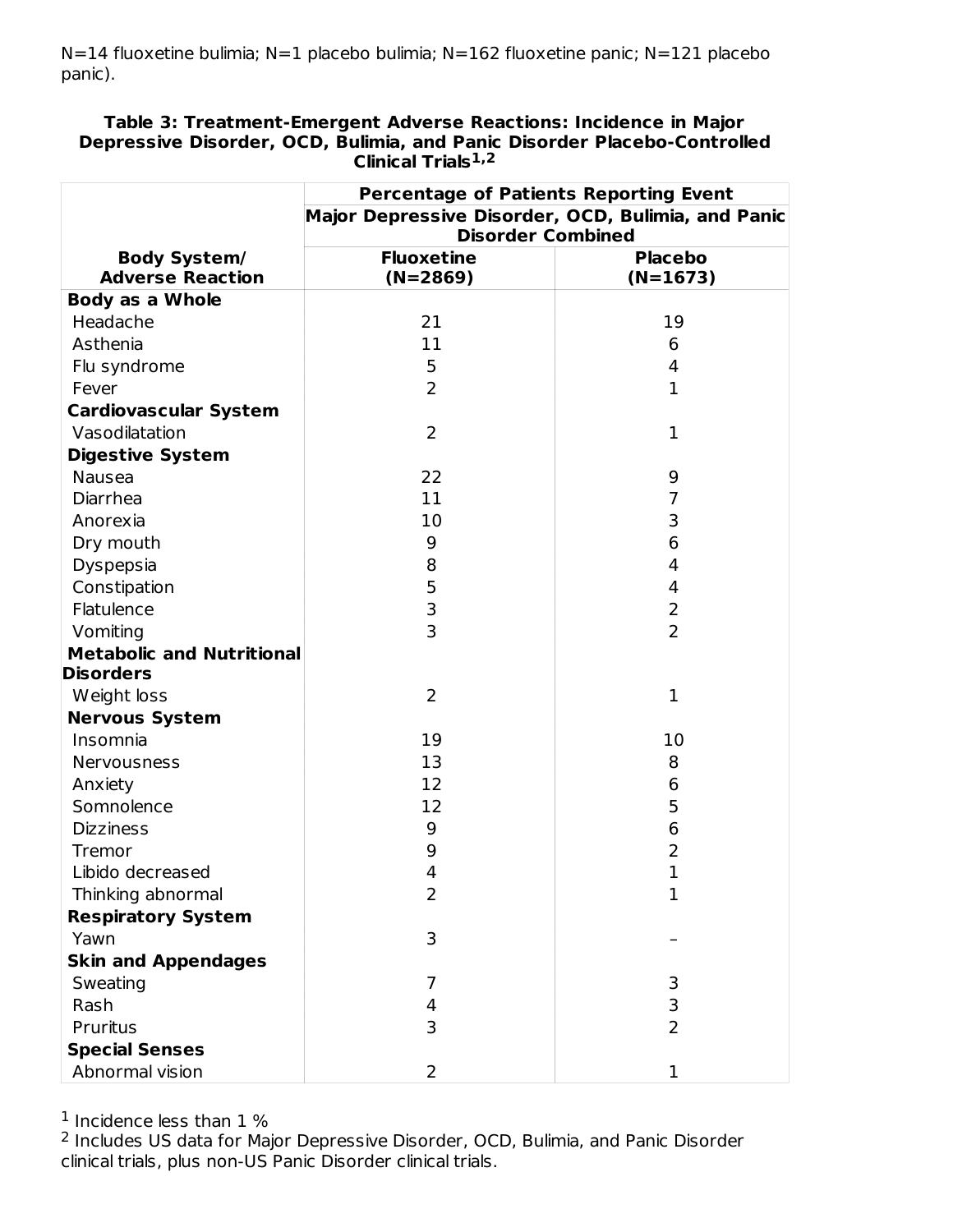Associated with discontinuation in Major Depressive Disorder, OCD, Bulimia, and Panic Disorder placebo-controlled clinical trials (excluding data from extensions of trials) - Table 4 lists the adverse reactions associated with discontinuation of fluoxetine treatment (incidence at least twice that for placebo and at least 1% for fluoxetine in clinical trials collecting only a primary reaction associated with discontinuation) in Major Depressive Disorder, OCD, Bulimia, and Panic Disorder clinical trials, plus non-US Panic Disorder clinical trials.

| Table 4: Most Common Adverse Reactions Associated with Discontinuation in |
|---------------------------------------------------------------------------|
| Major Depressive Disorder, OCD, Bulimia, and Panic Disorder Placebo-      |
| Controlled Clinical Trials <sup>1</sup>                                   |

| Major Depressive Disorder, OCD,<br><b>Bulimia, and Panic Disorder</b><br><b>Combined</b><br>$(N=1533)$ | <b>Major</b><br><b>Depressive</b><br><b>Disorder</b><br>$(N=392)$ | <b>OCD</b>      | <b>Bulimia</b><br>$(N=266) (N=450) $ | Panic<br><b>Disorder</b><br>$(N=425)$ |
|--------------------------------------------------------------------------------------------------------|-------------------------------------------------------------------|-----------------|--------------------------------------|---------------------------------------|
| Anxiety (1%)                                                                                           |                                                                   | Anxiety<br>(2%) |                                      | Anxiety (2%)                          |
|                                                                                                        |                                                                   |                 | Insomnia<br>(2%)                     |                                       |
|                                                                                                        | <b>Nervousness</b><br>(1%)                                        |                 |                                      | Nervousness<br>(1%)                   |
|                                                                                                        |                                                                   | Rash<br>(1%)    |                                      |                                       |

<sup>1</sup> Includes US Major Depressive Disorder, OCD, Bulimia, and Panic Disorder clinical trials, plus non-US data for Panic Disorder clinical trials.

Other adverse reactions in pediatric patients (children and adolescents) - Treatmentemergent adverse reactions were collected in 322 pediatric patients (180 fluoxetinetreated, 142 placebo-treated). The overall profile of adverse reactions was generally similar to that seen in adult studies, as shown in Tables 3 and 4. However, the following adverse reactions (excluding those which appear in the body or footnotes of Tables 3 and 4 and those for which the COSTART terms were uninformative or misleading) were reported at an incidence of at least 2% for fluoxetine and greater than placebo: thirst, hyperkinesia, agitation, personality disorder, epistaxis, urinary frequency, and menorrhagia.

The most common adverse reaction (incidence at least 1% for fluoxetine and greater than placebo) associated with discontinuation in 3 pediatric placebo-controlled trials (N=418 randomized; 228 fluoxetine-treated; 190 placebo-treated) was mania/hypomania (1.8% for fluoxetine-treated, 0% for placebo-treated). In these clinical trials, only a primary reaction associated with discontinuation was collected.

Male and female sexual dysfunction with SSRIs - Although changes in sexual desire, sexual performance, and sexual satisfaction often occur as manifestations of a psychiatric disorder, they may also be a consequence of pharmacologic treatment. In particular, some evidence suggests that SSRIs can cause such untoward sexual experiences. Reliable estimates of the incidence and severity of untoward experiences involving sexual desire, performance, and satisfaction are difficult to obtain, however, in part because patients and healthcare providers may be reluctant to discuss them. Accordingly, estimates of the incidence of untoward sexual experience and performance, cited in product labeling, are likely to underestimate their actual incidence. In patients enrolled in US Major Depressive Disorder, OCD, and bulimia placebocontrolled clinical trials, decreased libido was the only sexual side effect reported by at least 2% of patients taking fluoxetine (4% fluoxetine, <1% placebo). There have been spontaneous reports in women taking fluoxetine of orgasmic dysfunction, including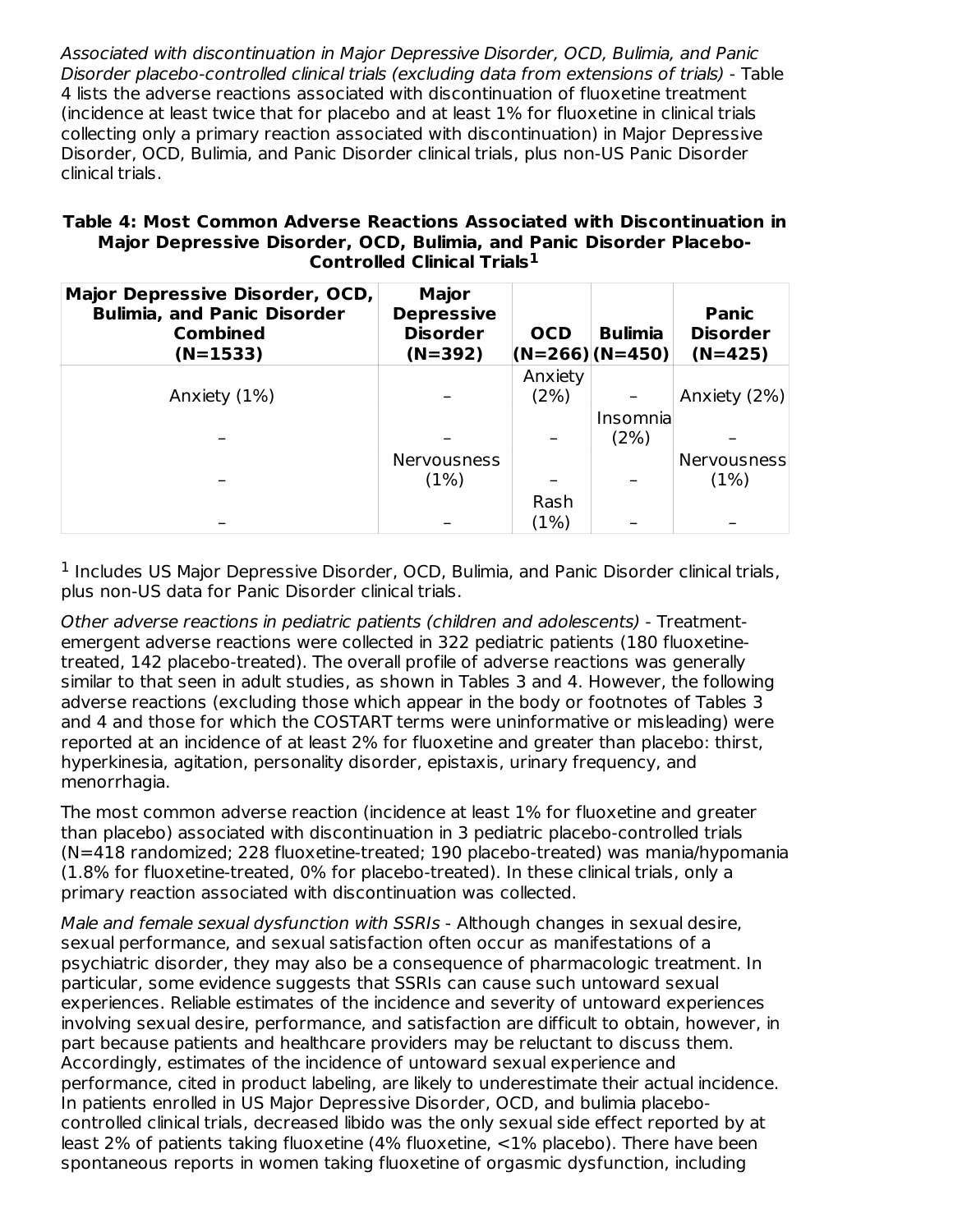anorgasmia.

There are no adequate and well-controlled studies examining sexual dysfunction with fluoxetine treatment.

Symptoms of sexual dysfunction occasionally persist after discontinuation of fluoxetine treatment.

Priapism has been reported with all SSRIs.

While it is difficult to know the precise risk of sexual dysfunction associated with the use of SSRIs, healthcare providers should routinely inquire about such possible side effects.

#### **Other Reactions**

Following is a list of treatment-emergent adverse reactions reported by patients treated with fluoxetine in clinical trials. This listing is not intended to include reactions (1) already listed in previous tables or elsewhere in labeling, (2) for which a drug cause was remote, (3) which were so general as to be uninformative, (4) which were not considered to have significant clinical implications, or (5) which occurred at a rate equal to or less than placebo.

Reactions are classified by body system using the following definitions: frequent adverse reactions are those occurring in at least 1/100 patients; infrequent adverse reactions are those occurring in 1/100 to 1/1,000 patients; rare reactions are those occurring in fewer than 1/1,000 patients.

**Body as a Whole** - Frequent: chills; Infrequent: suicide attempt; Rare: acute abdominal syndrome, photosensitivity reaction.

**Cardiovascular System** - Frequent: palpitation; Infrequent: arrhythmia, hypotension<sup>1</sup>.

**Digestive System** - *Infrequent:* dysphagia, gastritis, gastroenteritis, melena, stomach ulcer; Rare: bloody diarrhea, duodenal ulcer, esophageal ulcer, gastrointestinal hemorrhage, hematemesis, hepatitis, peptic ulcer, stomach ulcer hemorrhage.

**Hemic and Lymphatic System** - Infrequent: ecchymosis; Rare: petechia, purpura.

**Investigations** - Frequent:QT interval prolongation (QT<sub>C</sub>F  $\geq$  450 msec)<sup>3</sup>.

**Nervous System** - Frequent: emotional lability; Infrequent: akathisia, ataxia, balance disorder<sup>1</sup>, bruxism<sup>1</sup>, buccoglossal syndrome, depersonalization, euphoria, hypertonia, libido increased, myoclonus, paranoid reaction; Rare: delusions.

**Respiratory System** - Rare: larynx edema.

**Skin and Appendages** - Infrequent: alopecia; Rare: purpuric rash.

**Special Senses** - Frequent: taste perversion; Infrequent: mydriasis.

**Urogenital System** - Frequent: micturition disorder; Infrequent: dysuria, gynecological bleeding<sup>2</sup>.

 $1$  MedDRA dictionary term from integrated database of placebo controlled trials of 15,870 patients, of which 9,673 patients received fluoxetine.

 $2$  Group term that includes individual MedDRA terms: cervix hemorrhage uterine, dysfunctional uterine bleeding, genital hemorrhage, menometrorrhagia, menorrhagia, metrorrhagia, polymenorrhea, postmenopausal hemorrhage, uterine hemorrhage, vaginal hemorrhage. Adjusted for gender.

 $3$  QT prolongation data are based on routine ECG measurements in clinical trials.

### **6.2 Postmarketing Experience**

The following adverse reactions have been identified during post approval use of fluoxetine. Because these reactions are reported voluntarily from a population of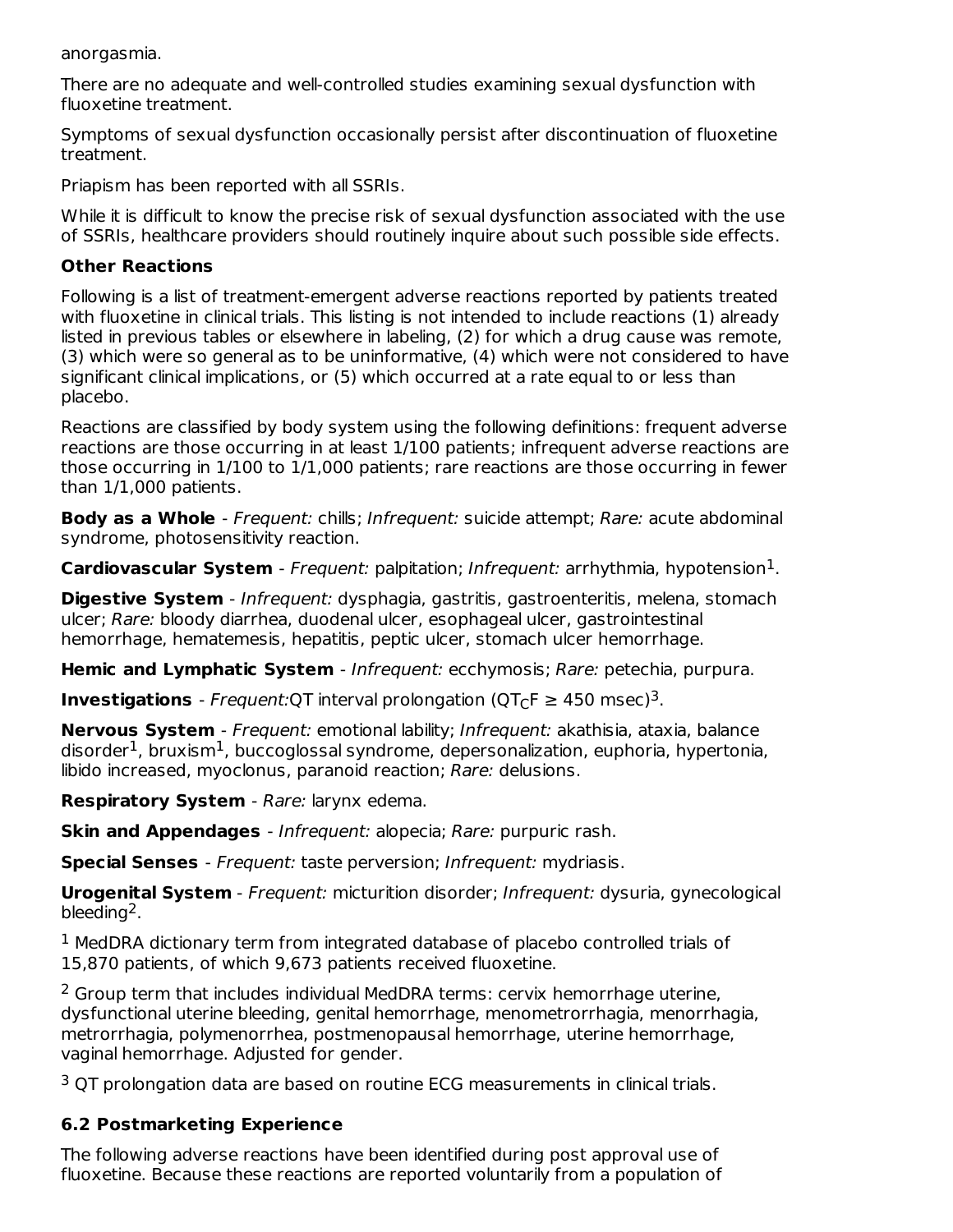uncertain size, it is not always possible to reliably estimate their frequency or evaluate a causal relationship to drug exposure.

Voluntary reports of adverse reactions temporally associated with fluoxetine that have been received since market introduction and that may have no causal relationship with the drug include the following: aplastic anemia, atrial fibrillation $^1$ , cataract, cerebrovascular accident $^1$ , cholestatic jaundice, dyskinesia (including, for example, a case of buccal-lingual-masticatory syndrome with involuntary tongue protrusion reported to develop in a 77-year-old female after 5 weeks of fluoxetine therapy and which completely resolved over the next few months following drug discontinuation), eosinophilic pneumonia<sup>1</sup>, epidermal necrolysis, erythema multiforme, erythema nodosum, exfoliative dermatitis, galactorrhea, gynecomastia, heart arrest $^{\rm 1}$ , hepatic failure/necrosis, hyperprolactinemia, hypoglycemia, immune-related hemolytic anemia, kidney failure, memory impairment, movement disorders developing in patients with risk factors including drugs associated with such reactions and worsening of pre-existing movement disorders, optic neuritis, pancreatitis<sup>1</sup>, pancytopenia, pulmonary embolism, pulmonary hypertension, QT prolongation, Stevens-Johnson syndrome, thrombocytopenia<sup>1</sup>, thrombocytopenic purpura, ventricular tachycardia (including Torsades de Pointes-type arrhythmias), vaginal bleeding, and violent behaviors<sup>1</sup>.

 $1$  These terms represent serious adverse events, but do not meet the definition for adverse drug reactions. They are included here because of their seriousness.

## **7 DRUG INTERACTIONS**

As with all drugs, the potential for interaction by a variety of mechanisms (e.g., pharmacodynamic, pharmacokinetic drug inhibition or enhancement, etc.) is a possibility.

## **7.1 Monoamine Oxidase Inhibitors (MAOI)**

[See Dosage and Administration (2.9, 2.10), Contraindications (4.1), and Warnings and Precautions (5.2)].

## **7.2 CNS Acting Drugs**

Caution is advised if the concomitant administration of fluoxetine and such drugs is required. In evaluating individual cases, consideration should be given to using lower initial doses of the concomitantly administered drugs, using conservative titration schedules, and monitoring of clinical status [see Clinical Pharmacology (12.3)].

## **7.3 Serotonergic Drugs**

[See Dosage and Administration (2.9, 2.10), Contraindications (4.1), and Warnings and Precautions (5.2)].

## **7.4 Drugs that Interfere with Hemostasis (e.g., NSAIDS, Aspirin, Warfarin)**

Serotonin release by platelets plays an important role in hemostasis. Epidemiological studies of the case-control and cohort design that have demonstrated an association between use of psychotropic drugs that interfere with serotonin reuptake and the occurrence of upper gastrointestinal bleeding have also shown that concurrent use of an NSAID or aspirin may potentiate this risk of bleeding. Altered anticoagulant effects, including increased bleeding, have been reported when SNRIs or SSRIs are coadministered with warfarin. Patients receiving warfarin therapy should be carefully monitored when fluoxetine is initiated or discontinued [see Warnings and Precautions (5.7)].

## **7.5 Electroconvulsive Therapy (ECT)**

There are no clinical studies establishing the benefit of the combined use of ECT and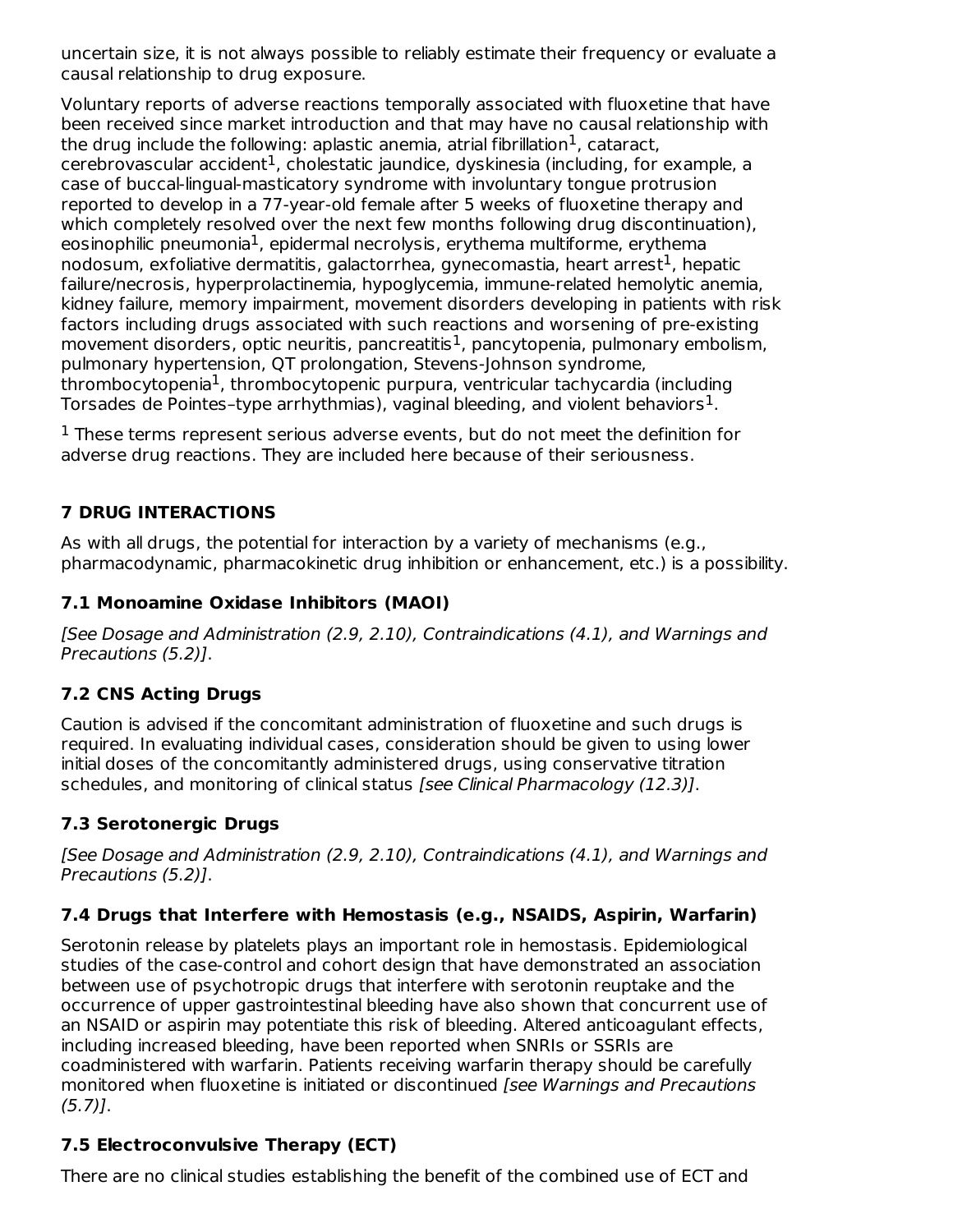fluoxetine. There have been rare reports of prolonged seizures in patients on fluoxetine receiving ECT treatment.

## **7.6 Potential for Other Drugs to affect Fluoxetine**

Drugs Tightly Bound to Plasma Proteins – Because fluoxetine is tightly bound to plasma proteins, adverse effects may result from displacement of protein-bound fluoxetine by other tightly-bound drugs [see Clinical Pharmacology (12.3)].

## **7.7 Potential for Fluoxetine to affect Other Drugs**

Pimozide – Concomitant use in patients taking pimozide is contraindicated. Pimozide can prolong the QT interval. Fluoxetine can increase the level of pimozide through inhibition of CYP2D6. Fluoxetine can also prolong the QT interval. Clinical studies of pimozide with other antidepressants demonstrate an increase in drug interaction or QT prolongation. While a specific study with pimozide and fluoxetine has not been conducted, the potential for drug interactions or QT prolongation warrants restricting the concurrent use of pimozide and fluoxetine [see Contraindications (4.2), Warnings and Precautions (5.11), and Drug Interactions (7.8)].

Thioridazine – Thioridazine should not be administered with fluoxetine or within a minimum of 5 weeks after fluoxetine has been discontinued, because of the risk of QT Prolongation [see Contraindications (4.2), Warnings and Precautions (5.11), and Drug Interactions (7.8)].

In a study of 19 healthy male subjects, which included 6 slow and 13 rapid hydroxylators of debrisoquin, a single 25 mg oral dose of thioridazine produced a 2.4 fold higher C<sub>max</sub> and a 4.5-fold higher AUC for thioridazine in the slow hydroxylators compared with the rapid hydroxylators. The rate of debrisoquin hydroxylation is felt to depend on the level of CYP2D6 isozyme activity. Thus, this study suggests that drugs which inhibit CYP2D6, such as certain SSRIs, including fluoxetine, will produce elevated plasma levels of thioridazine.

Thioridazine administration produces a dose-related prolongation of the QT interval, which is associated with serious ventricular arrhythmias, such as Torsades de Pointestype arrhythmias, and sudden death. This risk is expected to increase with fluoxetineinduced inhibition of thioridazine metabolism.

Drugs Metabolized by CYP2D6 – Fluoxetine inhibits the activity of CYP2D6, and may make individuals with normal CYP2D6 metabolic activity resemble a poor metabolizer. Coadministration of fluoxetine with other drugs that are metabolized by CYP2D6, including certain antidepressants (e.g., TCAs), antipsychotics (e.g., phenothiazines and most atypicals), and antiarrhythmics (e.g., propafenone, flecainide, and others) should be approached with caution. Therapy with medications that are predominantly metabolized by the CYP2D6 system and that have a relatively narrow therapeutic index (see list below) should be initiated at the low end of the dose range if a patient is receiving fluoxetine concurrently or has taken it in the previous 5 weeks. Thus, his/her dosing requirements resemble those of poor metabolizers. If fluoxetine is added to the treatment regimen of a patient already receiving a drug metabolized by CYP2D6, the need for decreased dose of the original medication should be considered. Drugs with a narrow therapeutic index represent the greatest concern (e.g., flecainide, propafenone, vinblastine, and TCAs). Due to the risk of serious ventricular arrhythmias and sudden death potentially associated with elevated plasma levels of thioridazine, thioridazine should not be administered with fluoxetine or within a minimum of 5 weeks after fluoxetine has been discontinued [see Contraindications (4.2)].

Tricyclic Antidepressants (TCAs) – In 2 studies, previously stable plasma levels of imipramine and desipramine have increased greater than 2- to 10-fold when fluoxetine has been administered in combination. This influence may persist for 3 weeks or longer after fluoxetine is discontinued. Thus, the dose of TCAs may need to be reduced and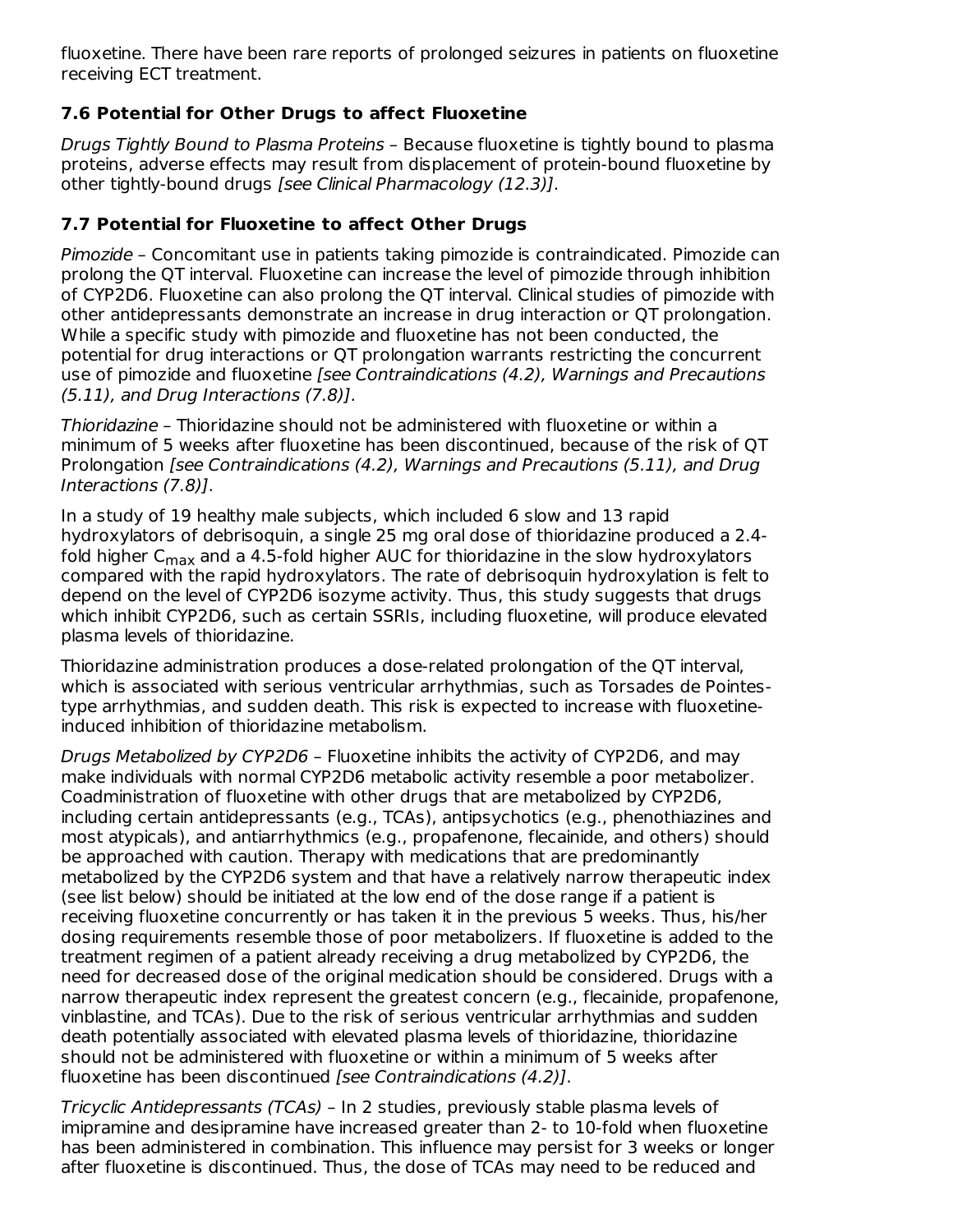plasma TCA concentrations may need to be monitored temporarily when fluoxetine is coadministered or has been recently discontinued [see Warnings and Precautions (5.2) and Clinical Pharmacology (12.3)].

Benzodiazepines – The half-life of concurrently administered diazepam may be prolonged in some patients [see Clinical Pharmacology (12.3)]. Coadministration of alprazolam and fluoxetine has resulted in increased alprazolam plasma concentrations and in further psychomotor performance decrement due to increased alprazolam levels.

Antipsychotics – Some clinical data suggests a possible pharmacodynamic and/or pharmacokinetic interaction between SSRIs and antipsychotics. Elevation of blood levels of haloperidol and clozapine has been observed in patients receiving concomitant fluoxetine.

Anticonvulsants – Patients on stable doses of phenytoin and carbamazepine have developed elevated plasma anticonvulsant concentrations and clinical anticonvulsant toxicity following initiation of concomitant fluoxetine treatment.

Lithium - There have been reports of both increased and decreased lithium levels when lithium was used concomitantly with fluoxetine. Cases of lithium toxicity and increased serotonergic effects have been reported. Lithium levels should be monitored when these drugs are administered concomitantly [see Warnings and Precautions (5.2)].

Drugs Tightly Bound to Plasma Proteins – Because fluoxetine is tightly bound to plasma proteins, the administration of fluoxetine to a patient taking another drug that is tightly bound to protein (e.g., Coumadin, digitoxin) may cause a shift in plasma concentrations potentially resulting in an adverse effect [see Clinical Pharmacology (12.3)].

Drugs Metabolized by CYP3A4 - In an in vivo interaction study involving coadministration of fluoxetine with single doses of terfenadine (a CYP3A4 substrate), no increase in plasma terfenadine concentrations occurred with concomitant fluoxetine.

Additionally, in vitro studies have shown ketoconazole, a potent inhibitor of CYP3A4 activity, to be at least 100 times more potent than fluoxetine or norfluoxetine as an inhibitor of the metabolism of several substrates for this enzyme, including astemizole, cisapride, and midazolam. These data indicate that fluoxetine's extent of inhibition of CYP3A4 activity is not likely to be of clinical significance.

## **7.8 Drugs that Prolong the QT Interval**

Do not use fluoxetine in combination with thioridazine or pimozide. Use fluoxetine with caution in combination with other drugs that cause QT prolongation. These include: specific antipsychotics (e.g., ziprasidone, iloperidone, chlorpromazine, mesoridazine, droperidol); specific antibiotics (e.g., erythromycin, gatifloxacin, moxifloxacin, sparfloxacin); Class 1A antiarrhythmic medications (e.g., quinidine, procainamide); Class III antiarrhythmics (e.g., amiodarone, sotalol); and others (e.g., pentamidine, levomethadyl acetate, methadone, halofantrine, mefloquine, dolasetron mesylate, probucol or tacrolimus). Fluoxetine is primarily metabolized by CYP2D6. Concomitant treatment with CYP2D6 inhibitors can increase the concentration of fluoxetine. Concomitant use of other highly protein-bound drugs can increase the concentration of fluoxetine [see Contraindications (4.2), Warnings and Precautions (5.11), Drug Interactions (7.7), and Clinical Pharmacology (12.3)].

# **8 USE IN SPECIFIC POPULATIONS**

## **8.1 Pregnancy**

Nonteratogenic Effects - Neonates exposed to fluoxetine and other SSRIs or serotonin and norepinephrine reuptake inhibitors (SNRIs), late in the third trimester have developed complications requiring prolonged hospitalization, respiratory support, and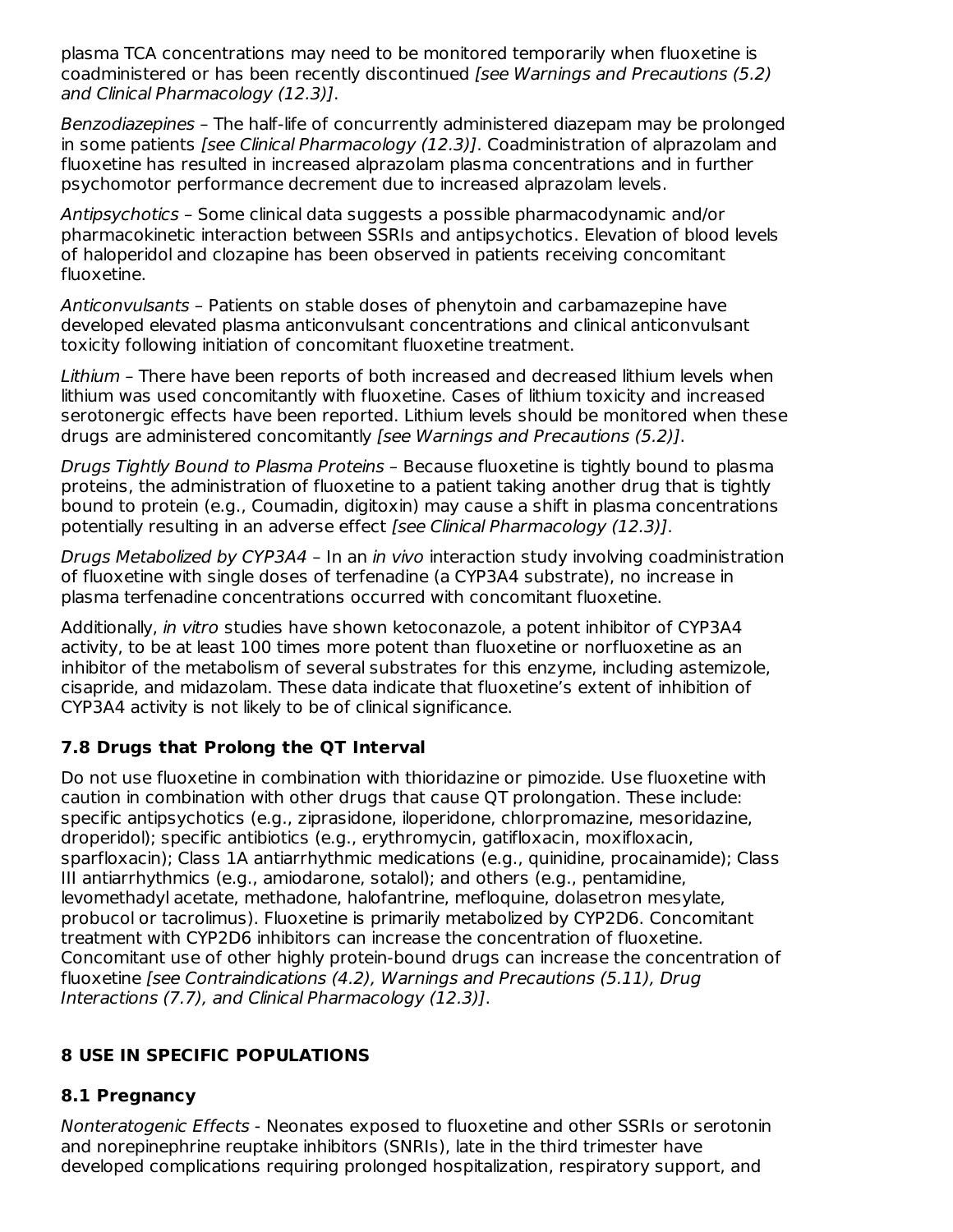tube feeding. Such complications can arise immediately upon delivery. Reported clinical findings have included respiratory distress, cyanosis, apnea, seizures, temperature instability, feeding difficulty, vomiting, hypoglycemia, hypotonia, hypertonia, hyperreflexia, tremor, jitteriness, irritability, and constant crying. These features are consistent with either a direct toxic effect of SSRIs and SNRIs or, possibly, a drug discontinuation syndrome. It should be noted that, in some cases, the clinical picture is consistent with serotonin syndrome [see Warnings and Precautions (5.2)].

Infants exposed to SSRIs in pregnancy may have an increased risk for persistent pulmonary hypertension of the newborn (PPHN). PPHN occurs in 1-2 per 1,000 live births in the general population and is associated with substantial neonatal morbidity and mortality. Several recent epidemiological studies suggest a positive statistical association between SSRI use (including fluoxetine) in pregnancy and PPHN. Other studies do not show a significant statistical association.

Physicians should also note the results of a prospective longitudinal study of 201 pregnant women with a history of major depression, who were either on antidepressants or had received antidepressants less than 12 weeks prior to their last menstrual period, and were in remission. Women who discontinued antidepressant medication during pregnancy showed a significant increase in relapse of their major depression compared to those women who remained on antidepressant medication throughout pregnancy.

When treating a pregnant woman with fluoxetine, the physician should carefully consider both the potential risks of taking an SSRI, along with the established benefits of treating depression with an antidepressant. The decision can only be made on a case by case basis [see Dosage and Administration (2.7)].

Animal Data - In embryo-fetal development studies in rats and rabbits, there was no evidence of teratogenicity following administration of fluoxetine at doses up to 12.5 and 15 mg/kg/day, respectively (1.5 and 3.6 times, respectively, the maximum recommended human dose (MRHD) of 80 mg on a mg/m<sup>2</sup> basis) throughout organogenesis. However, in rat reproduction studies, an increase in stillborn pups, a decrease in pup weight, and an increase in pup deaths during the first 7 days postpartum occurred following maternal exposure to 12 mg/kg/day (1.5 times the MRHD on a mg/m<sup>2</sup> basis) during gestation or 7.5 mg/kg/day (0.9 times the MRHD on a  $mg/m<sup>2</sup>$  basis) during gestation and lactation. There was no evidence of developmental neurotoxicity in the surviving offspring of rats treated with 12 mg/kg/day during gestation. The no-effect dose for rat pup mortality was 5 mg/kg/day (0.6 times the MRHD on a mg/m<sup>2</sup> basis).

## **8.2 Lactation**

### Risk Summary

Data from published literature report the presence of fluoxetine and norfluoxetine in human milk (see Data). There are reports of agitation, irritability, poor feeding, and poor weight gain in infants exposed to fluoxetine through breast milk (see Clinical Considerations). There are no data on the effect of fluoxetine or its metabolites on milk production. The developmental and health benefits of breastfeeding should be considered along with the mother's clinical need for fluoxetine and any potential adverse effects on the breastfed child from fluoxetine or the underlying maternal condition.

### Clinical Considerations

Infants exposed to fluoxetine should be monitored for agitation, irritability, poor feeding, and poor weight gain.

Data

A study of 19 nursing mothers on fluoxetine with daily doses of 10-60 mg showed that fluoxetine was detectable in 30% of nursing infant sera (range: 1 to 84 ng/mL) whereas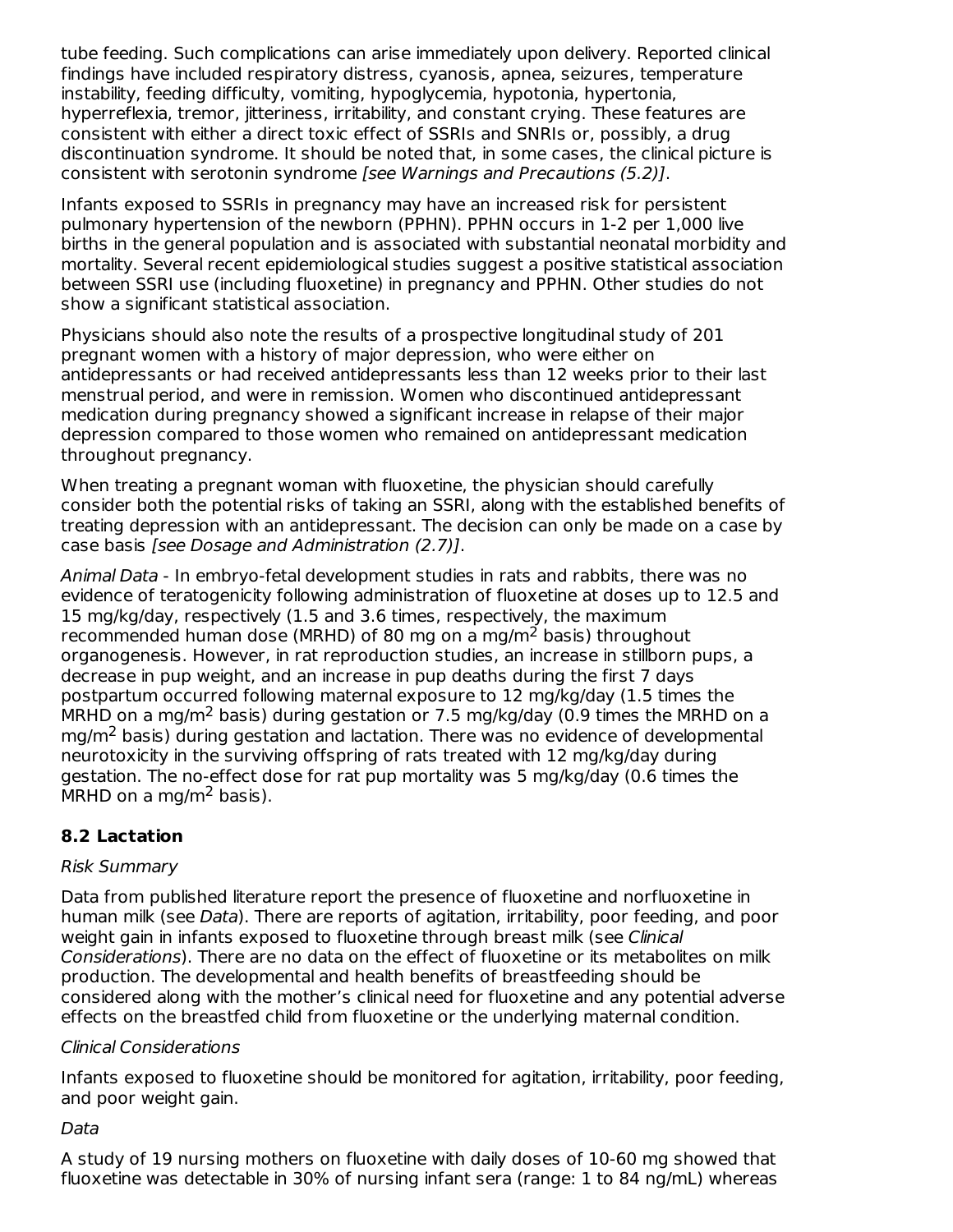fluoxetine was detectable in 30% of nursing infant sera (range: 1 to 84 ng/mL) whereas norfluoxetine was found in 85% (range: <1 to 265 ng/mL).

## **8.4 Pediatric Use**

Use of fluoxetine in children - The efficacy of fluoxetine for the treatment of Major Depressive Disorder was demonstrated in two 8- to 9-week placebo-controlled clinical trials with 315 pediatric outpatients ages 8 to  $\leq$ 18 [see Clinical Studies (14.1)].

The efficacy of fluoxetine for the treatment of OCD was demonstrated in one 13-week placebo-controlled clinical trial with 103 pediatric outpatients ages 7 to  $\lt 18$  [see Clinical Studies (14.2)].

The safety and effectiveness in pediatric patients <8 years of age in Major Depressive Disorder and <7 years of age in OCD have not been established.

Fluoxetine pharmacokinetics were evaluated in 21 pediatric patients (ages 6 to  $\leq$ 18) with Major Depressive Disorder or OCD [see Clinical Pharmacology (12.3)].

The acute adverse reaction profiles observed in the 3 studies (N=418 randomized; 228 fluoxetine-treated, 190 placebo-treated) were generally similar to that observed in adult studies with fluoxetine. The longer-term adverse reaction profile observed in the 19 week Major Depressive Disorder study (N=219 randomized; 109 fluoxetine-treated, 110 placebo-treated) was also similar to that observed in adult trials with fluoxetine [see Adverse Reactions (6.1)].

Manic reaction, including mania and hypomania, was reported in 6 (1 mania, 5 hypomania) out of 228 (2.6%) fluoxetine-treated patients and in 0 out of 190 (0%) placebo-treated patients. Mania/hypomania led to the discontinuation of 4 (1.8%) fluoxetine-treated patients from the acute phases of the 3 studies combined. Consequently, regular monitoring for the occurrence of mania/hypomania is recommended.

As with other SSRIs, decreased weight gain has been observed in association with the use of fluoxetine in children and adolescent patients. After 19 weeks of treatment in a clinical trial, pediatric subjects treated with fluoxetine gained an average of 1.1 cm less in height and 1.1 kg less in weight than subjects treated with placebo. In addition, fluoxetine treatment was associated with a decrease in alkaline phosphatase levels. The safety of fluoxetine treatment for pediatric patients has not been systematically assessed for chronic treatment longer than several months in duration. In particular, there are no studies that directly evaluate the longer-term effects of fluoxetine on the growth, development and maturation of children and adolescent patients. Therefore, height and weight should be monitored periodically in pediatric patients receiving fluoxetine [see Warnings and Precautions (5.6)].

Fluoxetine is approved for use in pediatric patients with MDD and OCD [see Box Warning] and Warnings and Precautions (5.1)]. Anyone considering the use of fluoxetine in a child or adolescent must balance the potential risks with the clinical need.

Animal Data - Significant toxicity on muscle tissue, neurobehavior, reproductive organs, and bone development has been observed following exposure of juvenile rats to fluoxetine from weaning through maturity. Oral administration of fluoxetine to rats from weaning postnatal day 21 through adulthood day 90 at 3, 10, or 30 mg/kg/day was associated with testicular degeneration and necrosis, epididymal vacuolation and hypospermia (at 30 mg/kg/day corresponding to plasma exposures [AUC] approximately 5-10 times the average AUC in pediatric patients at the MRHD of 20 mg/day), increased serum levels of creatine kinase (at AUC as low as 1-2 times the average AUC in pediatric patients at the MRHD of 20 mg/day), skeletal muscle degeneration and necrosis, decreased femur length/growth and body weight gain (at AUC 5-10 times the average AUC in pediatric patients at the MRHD of 20 mg/day). The high dose of 30 mg/kg/day exceeded a maximum tolerated dose. When animals were evaluated after a drug-free period (up to 11 weeks after cessation of dosing), fluoxetine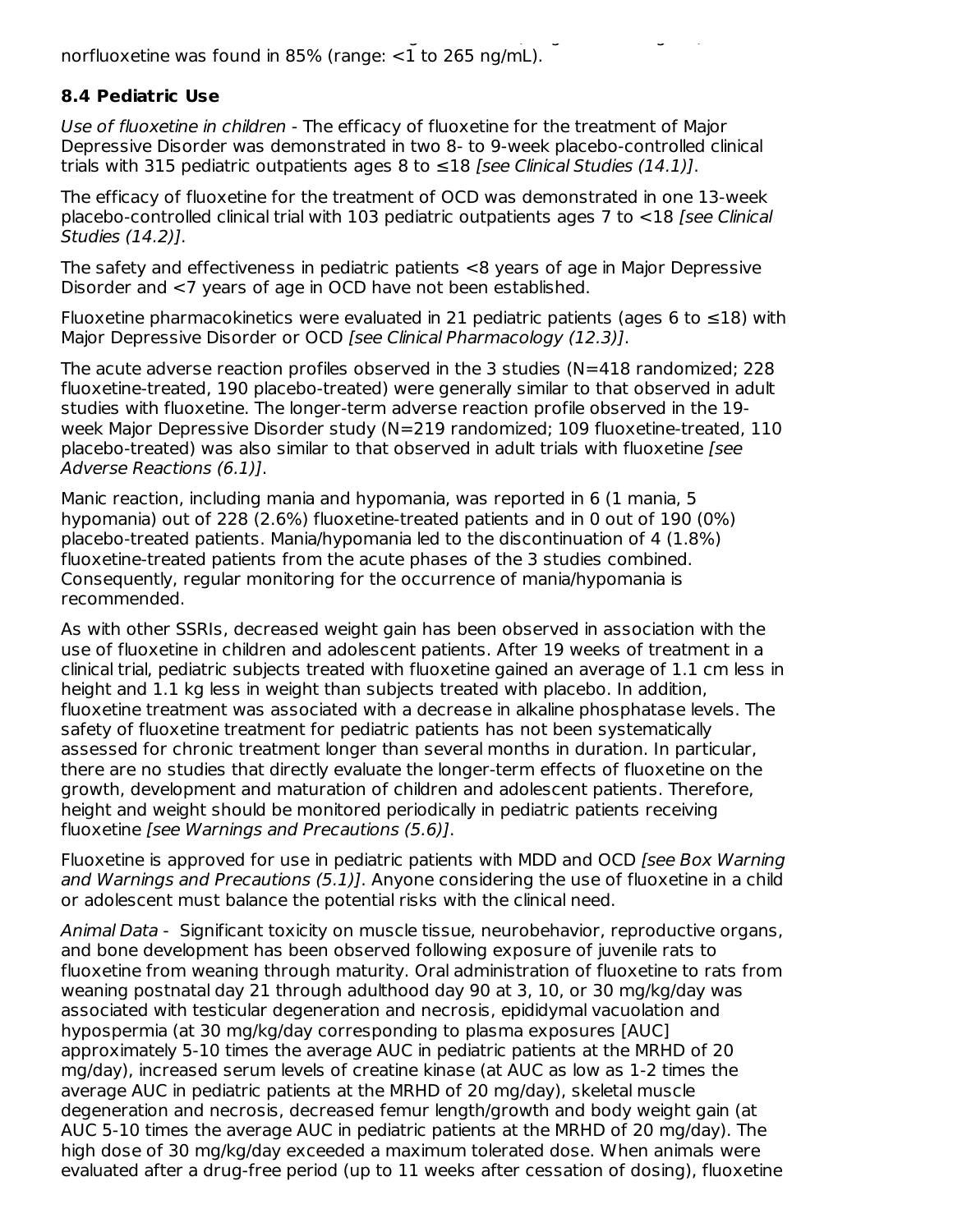was associated with neurobehavioral abnormalities (decreased reactivity at AUC as low as approximately 0.1-0.2 times the average AUC in pediatric patients at the MRHD and learning deficit at the high dose), and reproductive functional impairment (decreased mating at all doses and impaired fertility at the high dose). In addition, the testicular and epididymal microscopic lesions and decreased sperm concentrations found in high dose group were also observed, indicating that the drug effects on reproductive organs are irreversible. The reversibility of fluoxetine-induced muscle damage was not assessed.

These fluoxetine toxicities in juvenile rats have not been observed in adult animals. Plasma exposures (AUC) to fluoxetine in juvenile rats receiving 3, 10, or 30 mg/kg/day doses in this study are approximately 0.1-0.2, 1-2, and 5-10 times, respectively, the average exposure in pediatric patients receiving the MRHD of 20 mg/day. Rat exposures to the major metabolite, norfluoxetine, are approximately 0.3-0.8, 1-8, and 3-20 times, respectively, the pediatric exposure at the MRHD.

A specific effect on bone development was reported in juvenile mice administered fluoxetine by the intraperitoneal route to 4 week old mice for 4 weeks at doses 0.5 and 2 times the oral MRHD of 20 mg/day on  $mg/m<sup>2</sup>$  basis. There was a decrease in bone mineralization and density at both doses, but the overall growth (body weight gain or femur length) was not affected.

## **8.5 Geriatric Use**

US fluoxetine clinical trials included 687 patients ≥65 years of age and 93 patients ≥75 years of age. The efficacy in geriatric patients has been established [see Clinical Studies (14.1)]. For pharmacokinetic information in geriatric patients, [see Clinical Pharmacology  $(12.4)$ ]. No overall differences in safety or effectiveness were observed between these subjects and younger subjects, and other reported clinical experience has not identified differences in responses between the elderly and younger patients, but greater sensitivity of some older individuals cannot be ruled out. SNRIs and SSRIs, including fluoxetine, have been associated with cases of clinically significant hyponatremia in elderly patients, who may be at greater risk for this adverse reaction *[see Warnings* and Precautions (5.9)].

### **8.6 Hepatic Impairment**

In subjects with cirrhosis of the liver, the clearances of fluoxetine and its active metabolite, norfluoxetine, were decreased, thus increasing the elimination half-lives of these substances. A lower or less frequent dose of fluoxetine should be used in patients with cirrhosis. Caution is advised when using fluoxetine in patients with diseases or conditions that could affect its metabolism [see Dosage and Administration (2.7) and Clinical Pharmacology (12.4)].

### **9 DRUG ABUSE AND DEPENDENCE**

### **9.3 Dependence**

Fluoxetine has not been systematically studied, in animals or humans, for its potential for abuse, tolerance, or physical dependence. While the premarketing clinical experience with fluoxetine did not reveal any tendency for a withdrawal syndrome or any drug seeking behavior, these observations were not systematic and it is not possible to predict on the basis of this limited experience the extent to which a CNS active drug will be misused, diverted, and/or abused once marketed. Consequently, physicians should carefully evaluate patients for history of drug abuse and follow such patients closely, observing them for signs of misuse or abuse of fluoxetine (e.g., development of tolerance, incrementation of dose, drug-seeking behavior).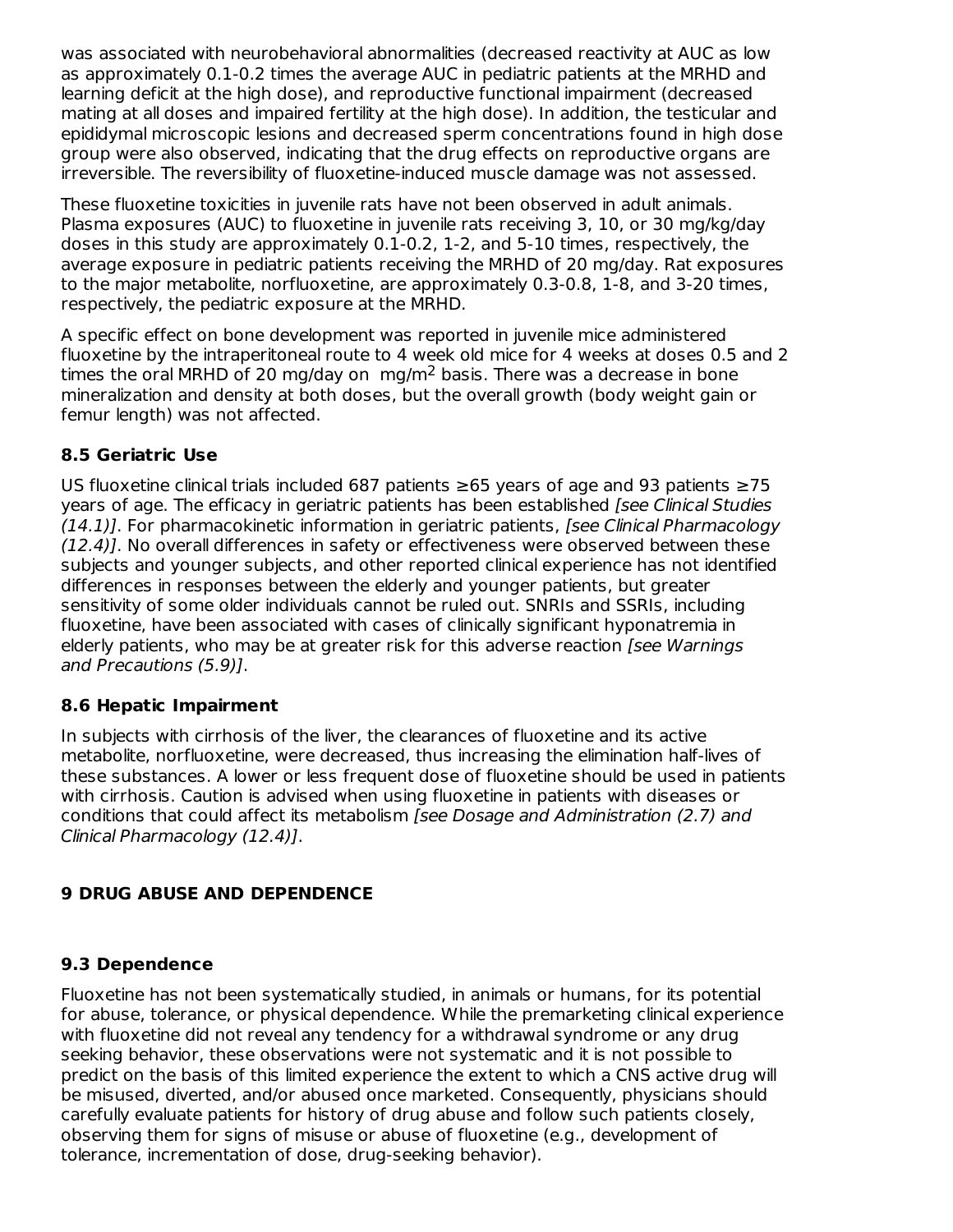#### **10 OVERDOSAGE**

#### **10.1 Human Experience**

Worldwide exposure to fluoxetine hydrochloride is estimated to be over 38 million patients (circa 1999). Of the 1,578 cases of overdose involving fluoxetine hydrochloride, alone or with other drugs, reported from this population, there were 195 deaths.

Among 633 adult patients who overdosed on fluoxetine hydrochloride alone, 34 resulted in a fatal outcome, 378 completely recovered, and 15 patients experienced sequelae after overdosage, including abnormal accommodation, abnormal gait, confusion, unresponsiveness, nervousness, pulmonary dysfunction, vertigo, tremor, elevated blood pressure, impotence, movement disorder, and hypomania. The remaining 206 patients had an unknown outcome. The most common signs and symptoms associated with non-fatal overdosage were seizures, somnolence, nausea, tachycardia, and vomiting. The largest known ingestion of fluoxetine hydrochloride in adult patients was 8 grams in a patient who took fluoxetine alone and who subsequently recovered. However, in an adult patient who took fluoxetine alone, an ingestion as low as 520 mg has been associated with lethal outcome, but causality has not been established.

Among pediatric patients (ages 3 months to 17 years), there were 156 cases of overdose involving fluoxetine alone or in combination with other drugs. Six patients died, 127 patients completely recovered, 1 patient experienced renal failure, and 22 patients had an unknown outcome. One of the six fatalities was a 9-year-old boy who had a history of OCD, Tourette's syndrome with tics, attention deficit disorder, and fetal alcohol syndrome. He had been receiving 100 mg of fluoxetine daily for 6 months in addition to clonidine, methylphenidate, and promethazine. Mixed-drug ingestion or other methods of suicide complicated all 6 overdoses in children that resulted in fatalities. The largest ingestion in pediatric patients was 3 grams which was nonlethal.

Other important adverse reactions reported with fluoxetine overdose (single or multiple drugs) include coma, delirium, ECG abnormalities (such as nodal rhythm QT interval prolongation and ventricular arrhythmias, including Torsades de Pointes-type arrhythmias), hypotension, mania, neuroleptic malignant syndrome-like reactions, pyrexia, stupor, and syncope.

#### **10.2 Animal Experience**

Studies in animals do not provide precise or necessarily valid information about the treatment of human overdose. However, animal experiments can provide useful insights into possible treatment strategies.

The oral median lethal dose in rats and mice was found to be 452 and 248 mg/kg, respectively. Acute high oral doses produced hyperirritability and convulsions in several animal species.

Among 6 dogs purposely overdosed with oral fluoxetine, 5 experienced grand mal seizures. Seizures stopped immediately upon the bolus intravenous administration of a standard veterinary dose of diazepam. In this short-term study, the lowest plasma concentration at which a seizure occurred was only twice the maximum plasma concentration seen in humans taking 80 mg/day, chronically.

In a separate single-dose study, the ECG of dogs given high doses did not reveal prolongation of the PR, QRS, or QT intervals. Tachycardia and an increase in blood pressure were observed. Consequently, the value of the ECG in predicting cardiac toxicity is unknown. Nonetheless, the ECG should ordinarily be monitored in cases of human overdose [see Overdosage (10.3)].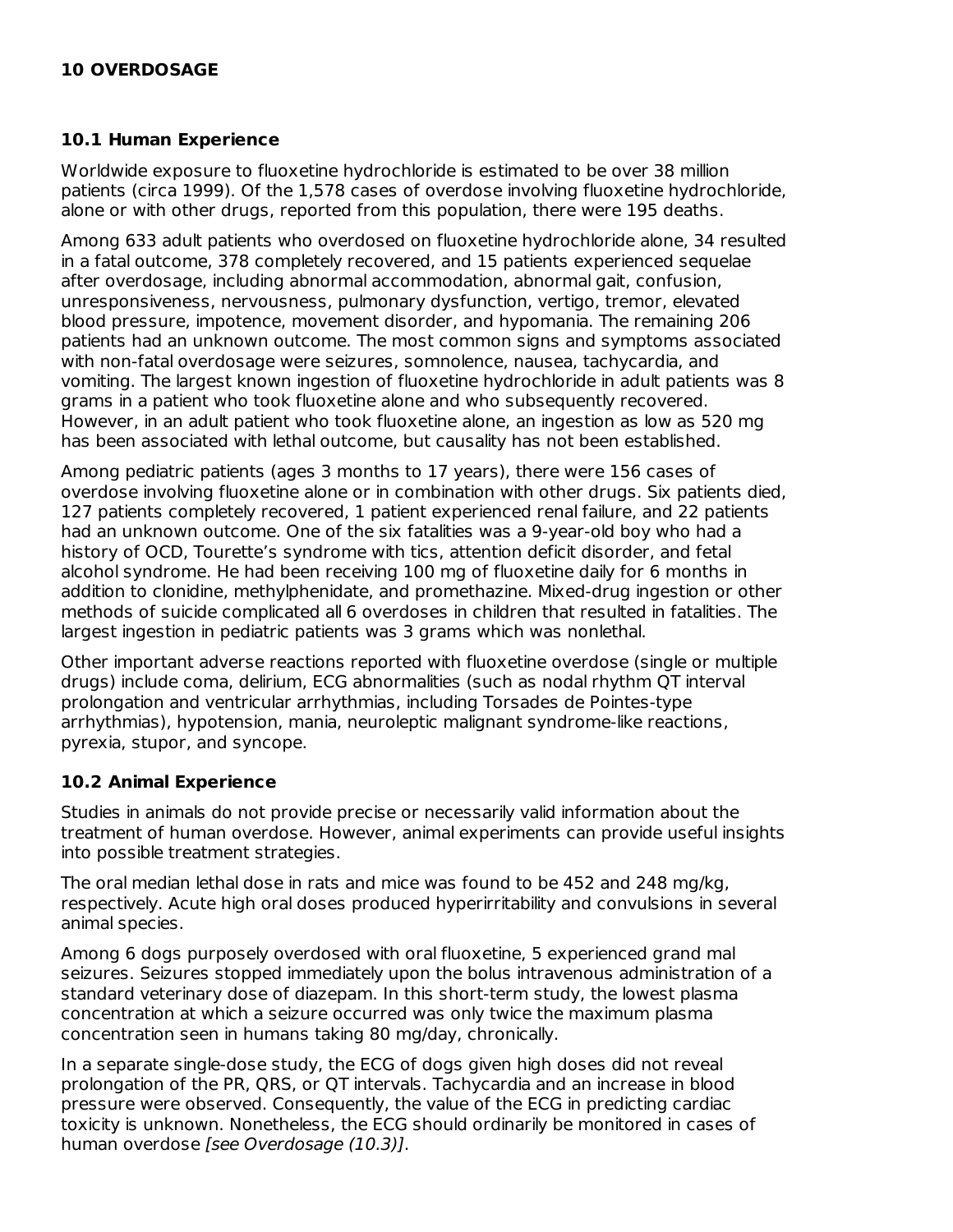### **10.3 Management of Overdose**

For current information on the management of fluoxetine overdose, contact a certified poison control center (1-800-222-1222 or www.poison.org). Treatment should consist of those general measures employed in the management of overdosage with any drug. Consider the possibility of multi-drug overdose.

Ensure an adequate airway, oxygenation, and ventilation. Monitor cardiac rhythm and vital signs. Use general supportive and symptomatic measures.Induction of emesis is not recommended.

Activated charcoal should be administered. Due to the large volume of distribution of this drug, forced diuresis, dialysis, hemoperfusion, and exchange transfusion are unlikely to be of benefit. No specific antidotes for fluoxetine are known.

A specific caution involves patients who are taking or have recently taken fluoxetine and might ingest excessive quantities of a TCA. In such a case, accumulation of the parent tricyclic and/or an active metabolite may increase the possibility of clinically significant sequelae and extend the time needed for close medical observation [see Drug Interactions (7.7)].

## **11 DESCRIPTION**

Fluoxetine Oral Solution, USP is a selective serotonin reuptake inhibitor for oral administration. It is designated (±)-N-methyl-3-phenyl-3-[(α,α,α-trifluoro-ptolyl)oxy]propylamine hydrochloride and has the empirical formula of  $\mathsf{C}_{\bf 17}\mathsf{H}_{\bf 18}\mathsf{F}_{\bf 3}$ NO•HCl. Its molecular weight is 345.79. The structural formula is:



Fluoxetine hydrochloride is a white to off-white crystalline solid with a solubility of 14 mg/mL in water. The oral solution contains fluoxetine hydrochloride equivalent to 20 mg per 5 mL (64.7 µmol) of fluoxetine. It also contains the following inactive ingredients: alcohol 0.23%, benzoic acid, spearmint flavor, glycerin, purified water, and sucrose.

## **12 CLINICAL PHARMACOLOGY**

## **12.1 Mechanism of Action**

Although the exact mechanism of fluoxetine is unknown, it is presumed to be linked to its inhibition of CNS neuronal uptake of serotonin.

## **12.2 Pharmacodynamics**

Studies at clinically relevant doses in man have demonstrated that fluoxetine blocks the uptake of serotonin into human platelets. Studies in animals also suggest that fluoxetine is a much more potent uptake inhibitor of serotonin than of norepinephrine.

Antagonism of muscarinic, histaminergic, and  $\alpha_1$ -adrenergic receptors has been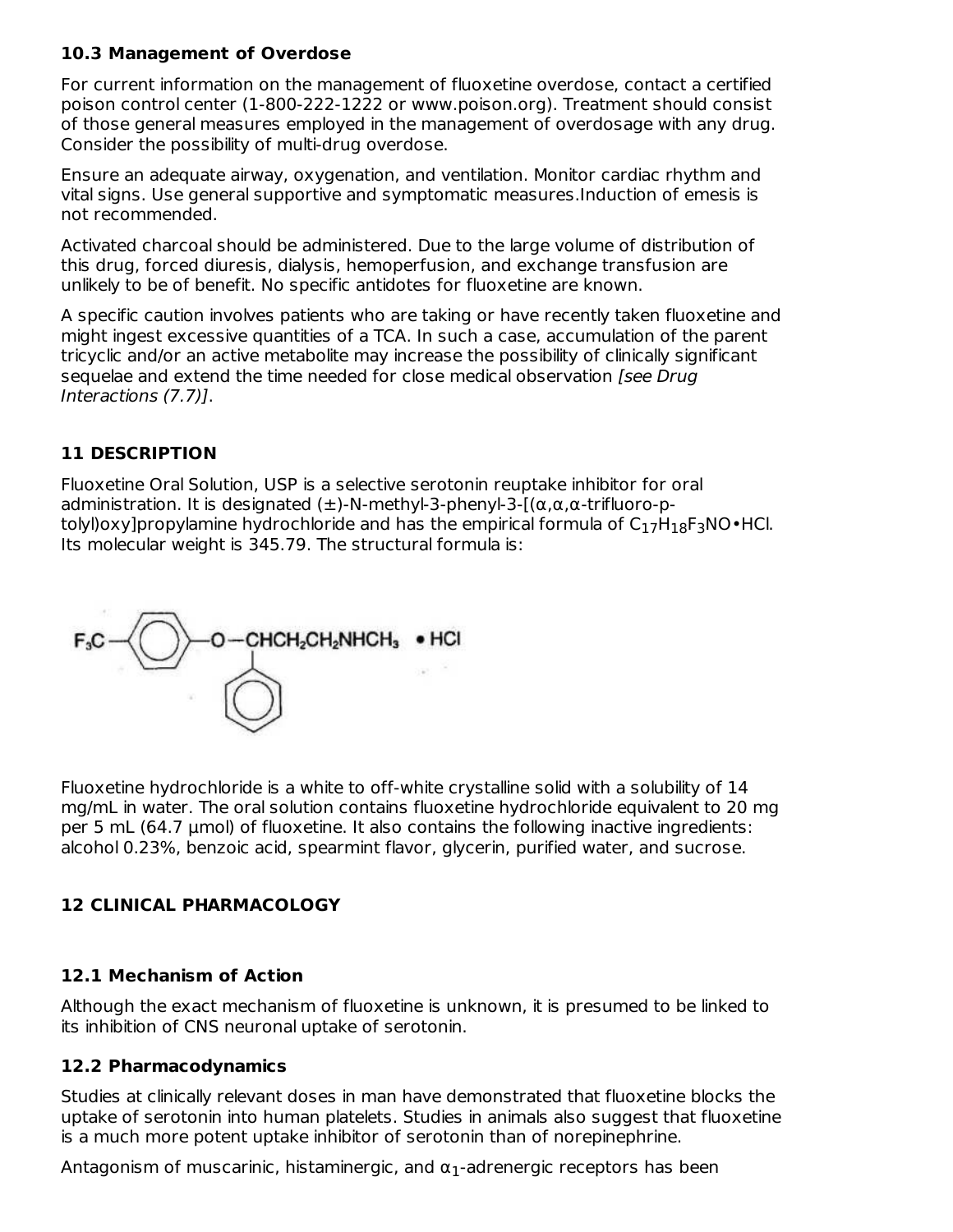hypothesized to be associated with various anticholinergic, sedative, and cardiovascular effects of classical tricyclic antidepressant (TCA) drugs. Fluoxetine binds to these and other membrane receptors from brain tissue much less potently in vitro than do the tricyclic drugs.

### **12.3 Pharmacokinetics**

Systemic Bioavailability - In man, following a single oral 40 mg dose, peak plasma concentrations of fluoxetine from 15 to 55 ng/mL are observed after 6 to 8 hours.

The capsule, delayed-release capsule, and oral solution dosage forms of fluoxetine are bioequivalent. Food does not appear to affect the systemic bioavailability of fluoxetine, although it may delay its absorption by 1 to 2 hours, which is probably not clinically significant. Thus, fluoxetine may be administered with or without food.

Protein Binding - Over the concentration range from 200 to 1000 ng/mL, approximately 94.5% of fluoxetine is bound in vitro to human serum proteins, including albumin and  $\alpha_1$ -glycoprotein. The interaction between fluoxetine and other highly protein-bound drugs has not been fully evaluated, but may be important.

Enantiomers - Fluoxetine is a racemic mixture (50/50) of R-fluoxetine and S-fluoxetine enantiomers. In animal models, both enantiomers are specific and potent serotonin uptake inhibitors with essentially equivalent pharmacologic activity. The S-fluoxetine enantiomer is eliminated more slowly and is the predominant enantiomer present in plasma at steady state.

Metabolism - Fluoxetine is extensively metabolized in the liver to norfluoxetine and a number of other unidentified metabolites. The only identified active metabolite, norfluoxetine, is formed by demethylation of fluoxetine. In animal models, Snorfluoxetine is a potent and selective inhibitor of serotonin uptake and has activity essentially equivalent to R- or S-fluoxetine. R-norfluoxetine is significantly less potent than the parent drug in the inhibition of serotonin uptake. The primary route of elimination appears to be hepatic metabolism to inactive metabolites excreted by the kidney.

Variability in Metabolism - A subset (about 7%) of the population has reduced activity of the drug metabolizing enzyme cytochrome P450 2D6 (CYP2D6). Such individuals are referred to as "poor metabolizers" of drugs such as debrisoquin, dextromethorphan, and the TCAs. In a study involving labeled and unlabeled enantiomers administered as a racemate, these individuals metabolized S-fluoxetine at a slower rate and thus achieved higher concentrations of S-fluoxetine. Consequently, concentrations of S-norfluoxetine at steady state were lower. The metabolism of R-fluoxetine in these poor metabolizers appears normal. When compared with normal metabolizers, the total sum at steady state of the plasma concentrations of the 4 active enantiomers was not significantly greater among poor metabolizers. Thus, the net pharmacodynamic activities were essentially the same. Alternative, nonsaturable pathways (non-2D6) also contribute to the metabolism of fluoxetine. This explains how fluoxetine achieves a steady-state concentration rather than increasing without limit.

Because fluoxetine's metabolism, like that of a number of other compounds including TCAs and other selective serotonin reuptake inhibitors (SSRIs), involves the CYP2D6 system, concomitant therapy with drugs also metabolized by this enzyme system (such as the TCAs) may lead to drug interactions [see Drug Interactions (7.7)].

Accumulation and Slow Elimination - The relatively slow elimination of fluoxetine (elimination half-life of 1 to 3 days after acute administration and 4 to 6 days after chronic administration) and its active metabolite, norfluoxetine (elimination half-life of 4 to 16 days after acute and chronic administration), leads to significant accumulation of these active species in chronic use and delayed attainment of steady state, even when a fixed dose is used *[see Warnings and Precautions*  $(5.14)$ *]*. After 30 days of dosing at 40 mg/day, plasma concentrations of fluoxetine in the range of 91 to 302 ng/mL and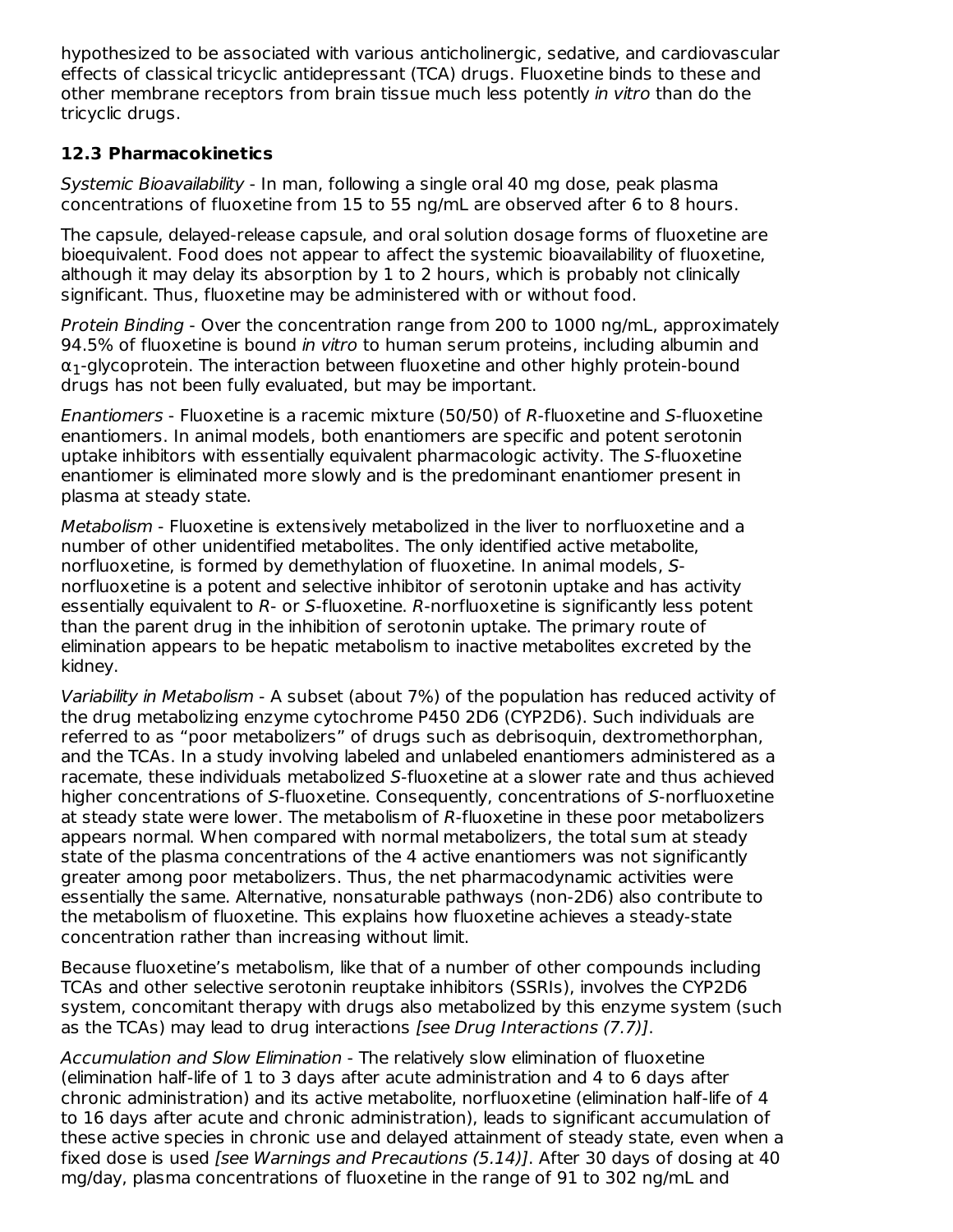norfluoxetine in the range of 72 to 258 ng/mL have been observed. Plasma concentrations of fluoxetine were higher than those predicted by single-dose studies, because fluoxetine's metabolism is not proportional to dose. Norfluoxetine, however, appears to have linear pharmacokinetics. Its mean terminal half-life after a single dose was 8.6 days and after multiple dosing was 9.3 days. Steady-state levels after prolonged dosing are similar to levels seen at 4 to 5 weeks.

The long elimination half-lives of fluoxetine and norfluoxetine assure that, even when dosing is stopped, active drug substance will persist in the body for weeks (primarily depending on individual patient characteristics, previous dosing regimen, and length of previous therapy at discontinuation). This is of potential consequence when drug discontinuation is required or when drugs are prescribed that might interact with fluoxetine and norfluoxetine following the discontinuation of fluoxetine.

## **12.4 Specific Populations**

Liver Disease - As might be predicted from its primary site of metabolism, liver impairment can affect the elimination of fluoxetine. The elimination half-life of fluoxetine was prolonged in a study of cirrhotic patients, with a mean of 7.6 days compared with the range of 2 to 3 days seen in subjects without liver disease; norfluoxetine elimination was also delayed, with a mean duration of 12 days for cirrhotic patients compared with the range of 7 to 9 days in normal subjects. This suggests that the use of fluoxetine in patients with liver disease must be approached with caution. If fluoxetine is administered to patients with liver disease, a lower or less frequent dose should be used [see Dosage and Administration (2.7), Use in Specific Populations (8.6)].

Renal Disease - In depressed patients on dialysis (N=12), fluoxetine administered as 20 mg once daily for 2 months produced steady-state fluoxetine and norfluoxetine plasma concentrations comparable with those seen in patients with normal renal function. While the possibility exists that renally excreted metabolites of fluoxetine may accumulate to higher levels in patients with severe renal dysfunction, use of a lower or less frequent dose is not routinely necessary in renally impaired patients.

Geriatric Pharmacokinetics - The disposition of single doses of fluoxetine in healthy elderly subjects (>65 years of age) did not differ significantly from that in younger normal subjects. However, given the long half-life and nonlinear disposition of the drug, a single-dose study is not adequate to rule out the possibility of altered pharmacokinetics in the elderly, particularly if they have systemic illness or are receiving multiple drugs for concomitant diseases. The effects of age upon the metabolism of fluoxetine have been investigated in 260 elderly but otherwise healthy depressed patients (≥60 years of age) who received 20 mg fluoxetine for 6 weeks. Combined fluoxetine plus norfluoxetine plasma concentrations were 209.3  $\pm$  85.7 ng/mL at the end of 6 weeks. No unusual age-associated pattern of adverse reactions was observed in those elderly patients.

Pediatric Pharmacokinetics (children and adolescents) - Fluoxetine pharmacokinetics were evaluated in 21 pediatric patients (10 children ages 6 to  $\lt 13$ , 11 adolescents ages 13 to <18) diagnosed with Major Depressive Disorder or Obsessive Compulsive Disorder (OCD). Fluoxetine 20 mg/day was administered for up to 62 days. The average steadystate concentrations of fluoxetine in these children were 2-fold higher than in adolescents (171 and 86 ng/mL, respectively). The average norfluoxetine steady-state concentrations in these children were 1.5-fold higher than in adolescents (195 and 113 ng/mL, respectively). These differences can be almost entirely explained by differences in weight. No gender-associated difference in fluoxetine pharmacokinetics was observed. Similar ranges of fluoxetine and norfluoxetine plasma concentrations were observed in another study in 94 pediatric patients (ages 8 to <18) diagnosed with Major Depressive Disorder.

Higher average steady-state fluoxetine and norfluoxetine concentrations were observed in children relative to adults; however, these concentrations were within the range of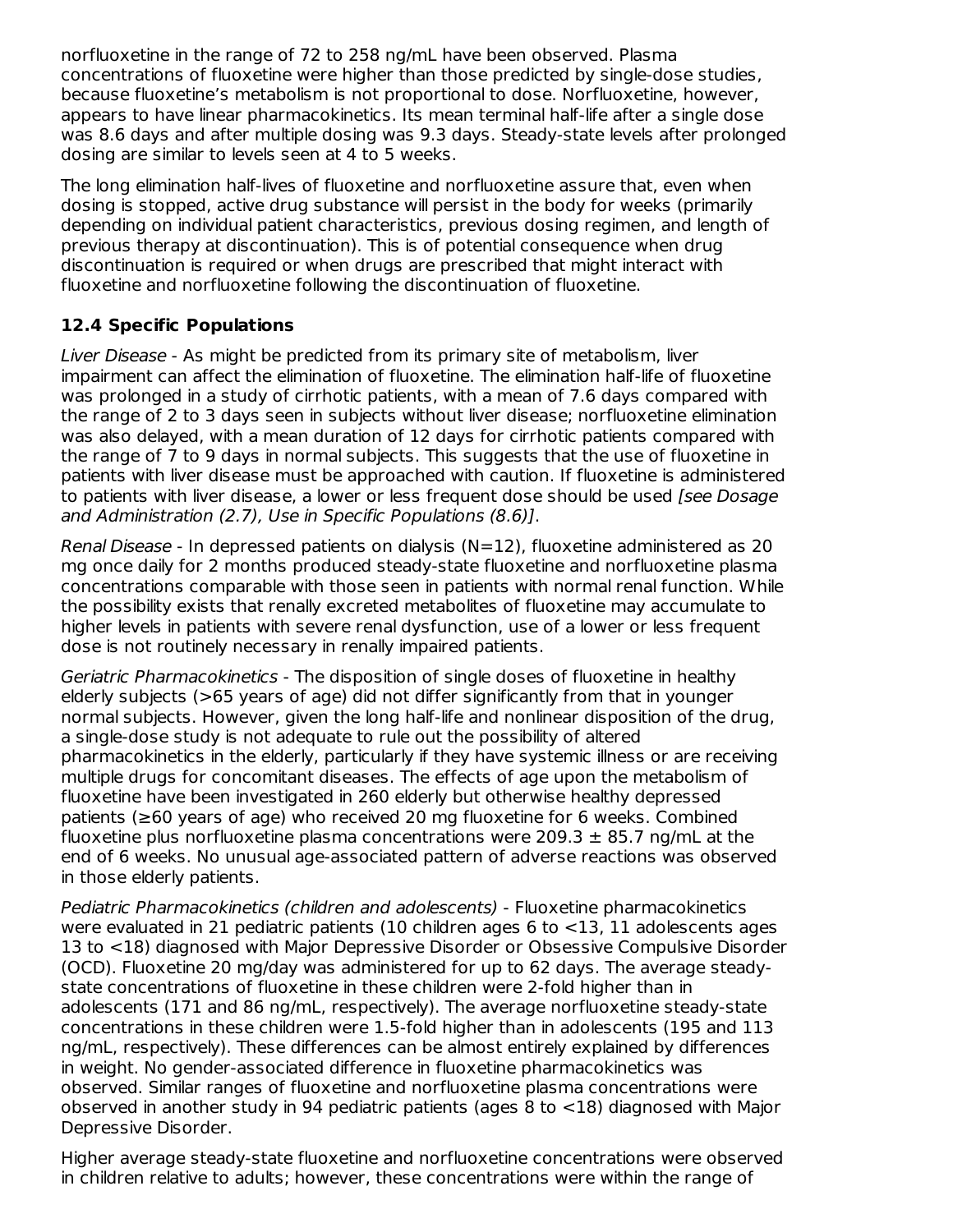concentrations observed in the adult population. As in adults, fluoxetine and norfluoxetine accumulated extensively following multiple oral dosing; steady-state concentrations were achieved within 3 to 4 weeks of daily dosing.

## **13 NONCLINICAL TOXICOLOGY**

## **13.1 Carcinogenesis, Mutagenesis, Impairment of Fertility**

Carcinogenicity - The dietary administration of fluoxetine to rats and mice for 2 years at doses of up to 10 and 12 mg/kg/day, respectively [approximately 1.2 and 0.7 times, respectively, the maximum recommended human dose (MRHD) of 80 mg on a mg/m<sup>2</sup> basis], produced no evidence of carcinogenicity.

Mutagenicity - Fluoxetine and norfluoxetine have been shown to have no genotoxic effects based on the following assays: bacterial mutation assay, DNA repair assay in cultured rat hepatocytes, mouse lymphoma assay, and in vivo sister chromatid exchange assay in Chinese hamster bone marrow cells.

Impairment of Fertility - Two fertility studies conducted in adult rats at doses of up to 7.5 and 12.5 mg/kg/day (approximately 0.9 and 1.5 times the MRHD on a mg/m<sup>2</sup> basis) indicated that fluoxetine had no adverse effects on fertility. However, adverse effects on fertility were seen when juvenile rats were treated with fluoxetine [see Use in Specific Populations (8.4)].

### **13.2 Animal Toxicology and/or Pharmacology**

Phospholipids are increased in some tissues of mice, rats, and dogs given fluoxetine chronically. This effect is reversible after cessation of fluoxetine treatment. Phospholipid accumulation in animals has been observed with many cationic amphiphilic drugs, including fenfluramine, imipramine, and ranitidine. The significance of this effect in humans is unknown.

## **14 CLINICAL STUDIES**

Efficacy for fluoxetine was established for the:

- Acute and maintenance treatment of Major Depressive Disorder in adults, and children and adolescents (8 to 18 years) in 7 short-term and 2 long-term, placebocontrolled trials [see Clinical Studies (14.1)].
- Acute treatment of obsessions and compulsions in adults, and children and adolescents (7 to 17 years) with Obsessive Compulsive Disorder (OCD) in 3 shortterm placebo-controlled trials [see Clinical Studies (14.2)].
- Acute and maintenance treatment of binge-eating and vomiting behaviors in adult patients with moderate to severe Bulimia Nervosa in 3 short-term and 1 long-term, placebo-controlled trials [see Clinical Studies (14.3)].
- Acute treatment of Panic Disorder, with or without agoraphobia, in adult patients in 2 short-term, placebo-controlled trials [see Clinical Studies (14.4)].

### **14.1 Major Depressive Disorder**

### Daily Dosing

Adult - The efficacy of fluoxetine was studied in 5- and 6-week placebo-controlled trials with depressed adult and geriatric outpatients  $(\geq 18$  years of age) whose diagnoses corresponded most closely to the DSM-III (currently DSM-IV) category of Major Depressive Disorder. Fluoxetine was shown to be significantly more effective than placebo as measured by the Hamilton Depression Rating Scale (HAM-D). Fluoxetine was also significantly more effective than placebo on the HAM-D subscores for depressed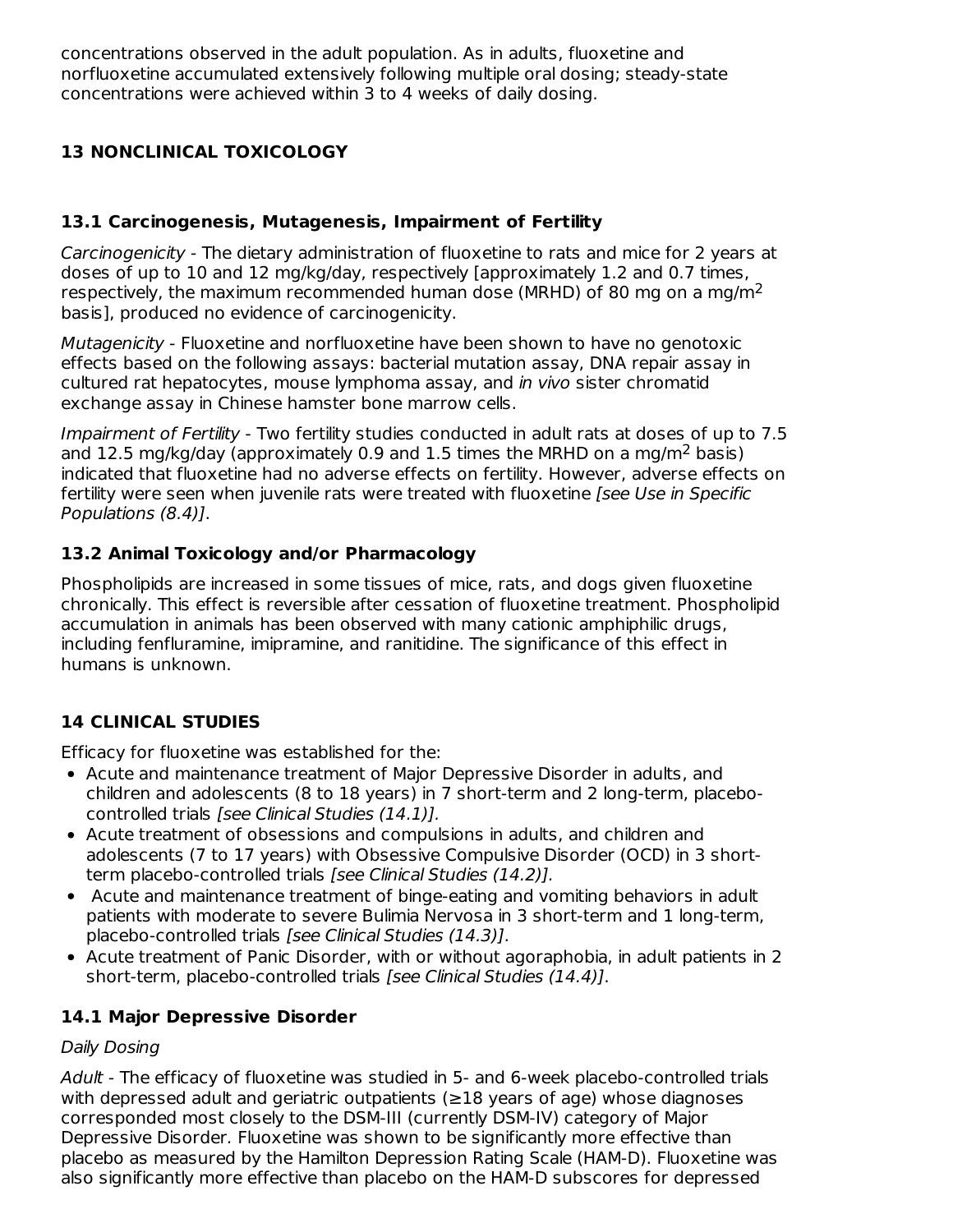mood, sleep disturbance, and the anxiety subfactor.

Two 6-week controlled studies (N=671, randomized) comparing fluoxetine 20 mg and placebo have shown fluoxetine 20 mg daily to be effective in the treatment of elderly patients (≥60 years of age) with Major Depressive Disorder. In these studies, fluoxetine produced a significantly higher rate of response and remission as defined, respectively, by a 50% decrease in the HAM-D score and a total endpoint HAM-D score of ≤8. Fluoxetine was well tolerated and the rate of treatment discontinuations due to adverse reactions did not differ between fluoxetine (12%) and placebo (9%).

A study was conducted involving depressed outpatients who had responded (modified HAMD-17 score of ≤7 during each of the last 3 weeks of open-label treatment and absence of Major Depressive Disorder by DSM-III-R criteria) by the end of an initial 12 week open-treatment phase on fluoxetine 20 mg/day. These patients (N=298) were randomized to continuation on double-blind fluoxetine 20 mg/day or placebo. At 38 weeks (50 weeks total), a statistically significantly lower relapse rate (defined as symptoms sufficient to meet a diagnosis of Major Depressive Disorder for 2 weeks or a modified HAMD-17 score of  $\geq$ 14 for 3 weeks) was observed for patients taking fluoxetine compared with those on placebo.

Pediatric (children and adolescents) - The efficacy of fluoxetine 20 mg/day in children and adolescents (N=315 randomized; 170 children ages 8 to <13, 145 adolescents ages 13 to ≤18) was studied in two 8- to 9-week placebo-controlled clinical trials in depressed outpatients whose diagnoses corresponded most closely to the DSM-III-R or DSM-IV category of Major Depressive Disorder.

In both studies independently, fluoxetine produced a statistically significantly greater mean change on the Childhood Depression Rating Scale-Revised (CDRS-R) total score from baseline to endpoint than did placebo.

Subgroup analyses on the CDRS-R total score did not suggest any differential responsiveness on the basis of age or gender.

### **14.2 Obsessive Compulsive Disorder**

Adult - The effectiveness of fluoxetine for the treatment of Obsessive Compulsive Disorder (OCD) was demonstrated in two 13-week, multicenter, parallel group studies (Studies 1 and 2) of adult outpatients who received fixed fluoxetine doses of 20, 40, or 60 mg/day (on a once-a-day schedule, in the morning) or placebo. Patients in both studies had moderate to severe OCD (DSM-III-R), with mean baseline ratings on the Yale-Brown Obsessive Compulsive Scale (YBOCS, total score) ranging from 22 to 26. In Study 1, patients receiving fluoxetine experienced mean reductions of approximately 4 to 6 units on the YBOCS total score, compared with a 1-unit reduction for placebo patients. In Study 2, patients receiving fluoxetine experienced mean reductions of approximately 4 to 9 units on the YBOCS total score, compared with a 1-unit reduction for placebo patients. While there was no indication of a dose-response relationship for effectiveness in Study 1, a dose-response relationship was observed in Study 2, with numerically better responses in the 2 higher dose groups. The following table provides the outcome classification by treatment group on the Clinical Global Impression (CGI) improvement scale for Studies 1 and 2 combined:

#### **Table 5:**

| Outcome Classification (%) on CGI Improvement Scale for           |     |       |       |             |  |  |  |  |
|-------------------------------------------------------------------|-----|-------|-------|-------------|--|--|--|--|
| <b>Completers in Pool of Two OCD Studies</b><br><b>Fluoxetine</b> |     |       |       |             |  |  |  |  |
| <b>Outcome Classification Placebo</b>                             |     | 20 mg |       | 40 mg 60 mg |  |  |  |  |
| Worse                                                             | 8%  | 0%    | $0\%$ | $0\%$       |  |  |  |  |
| No change                                                         | 64% | 41%   | 33%   | 29%         |  |  |  |  |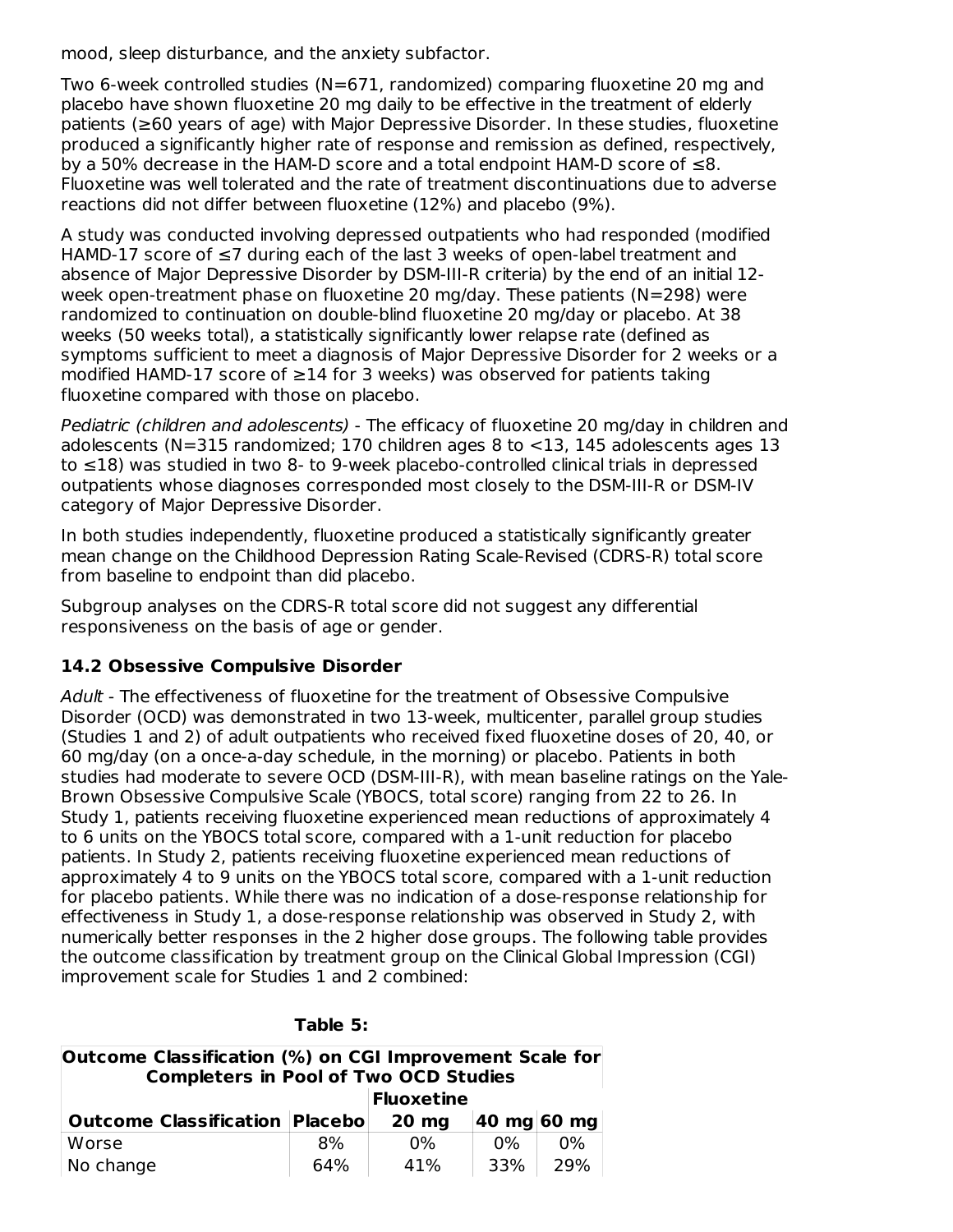| Minimally improved | 17% | 23% | 28%        | 24% |
|--------------------|-----|-----|------------|-----|
| Much improved      | 8%  | 28% | 27%        | 28% |
| Very much improved | 3%  | 8%  | <b>12%</b> | 19% |

Exploratory analyses for age and gender effects on outcome did not suggest any differential responsiveness on the basis of age or sex.

Pediatric (children and adolescents) - In one 13 week clinical trial in pediatric patients  $(N=103$  randomized; 75 children ages 7 to  $<$ 13, 28 adolescents ages 13 to  $<$ 18) with OCD (DSM-IV), patients received fluoxetine 10 mg/day for 2 weeks, followed by 20 mg/day for 2 weeks. The dose was then adjusted in the range of 20 to 60 mg/day on the basis of clinical response and tolerability. Fluoxetine produced a statistically significantly greater mean change from baseline to endpoint than did placebo as measured by the Children's Yale-Brown Obsessive Compulsive Scale (CY-BOCS).

Subgroup analyses on outcome did not suggest any differential responsiveness on the basis of age or gender.

### **14.3 Bulimia Nervosa**

The effectiveness of fluoxetine for the treatment of bulimia was demonstrated in two 8 week and one 16-week, multicenter, parallel group studies of adult outpatients meeting DSM-III-R criteria for bulimia. Patients in the 8-week studies received either 20 or 60 mg/day of fluoxetine or placebo in the morning. Patients in the 16-week study received a fixed fluoxetine dose of 60 mg/day (once a day) or placebo. Patients in these 3 studies had moderate to severe bulimia with median binge-eating and vomiting frequencies ranging from 7 to 10 per week and 5 to 9 per week, respectively. In these 3 studies, fluoxetine 60 mg, but not 20 mg, was statistically significantly superior to placebo in reducing the number of binge-eating and vomiting episodes per week. The statistically significantly superior effect of 60 mg versus placebo was present as early as Week 1 and persisted throughout each study. The fluoxetine-related reduction in bulimic episodes appeared to be independent of baseline depression as assessed by the Hamilton Depression Rating Scale. In each of these 3 studies, the treatment effect, as measured by differences between fluoxetine 60 mg and placebo on median reduction from baseline in frequency of bulimic behaviors at endpoint, ranged from 1 to 2 episodes per week for binge-eating and 2 to 4 episodes per week for vomiting. The size of the effect was related to baseline frequency, with greater reductions seen in patients with higher baseline frequencies. Although some patients achieved freedom from bingeeating and purging as a result of treatment, for the majority, the benefit was a partial reduction in the frequency of binge-eating and purging.

In a longer-term trial, 150 patients meeting DSM-IV criteria for Bulimia Nervosa, purging subtype, who had responded during a single-blind, 8-week acute treatment phase with fluoxetine 60 mg/day, were randomized to continuation of fluoxetine 60 mg/day or placebo, for up to 52 weeks of observation for relapse. Response during the single-blind phase was defined by having achieved at least a 50% decrease in vomiting frequency compared with baseline. Relapse during the double-blind phase was defined as a persistent return to baseline vomiting frequency or physician judgment that the patient had relapsed. Patients receiving continued fluoxetine 60 mg/day experienced a significantly longer time to relapse over the subsequent 52 weeks compared with those receiving placebo.

## **14.4 Panic Disorder**

The effectiveness of fluoxetine in the treatment of Panic Disorder was demonstrated in 2 double-blind, randomized, placebo-controlled, multicenter studies of adult outpatients who had a primary diagnosis of Panic Disorder (DSM-IV), with or without agoraphobia.

Study 1 (N=180 randomized) was a 12-week flexible-dose study. Fluoxetine was initiated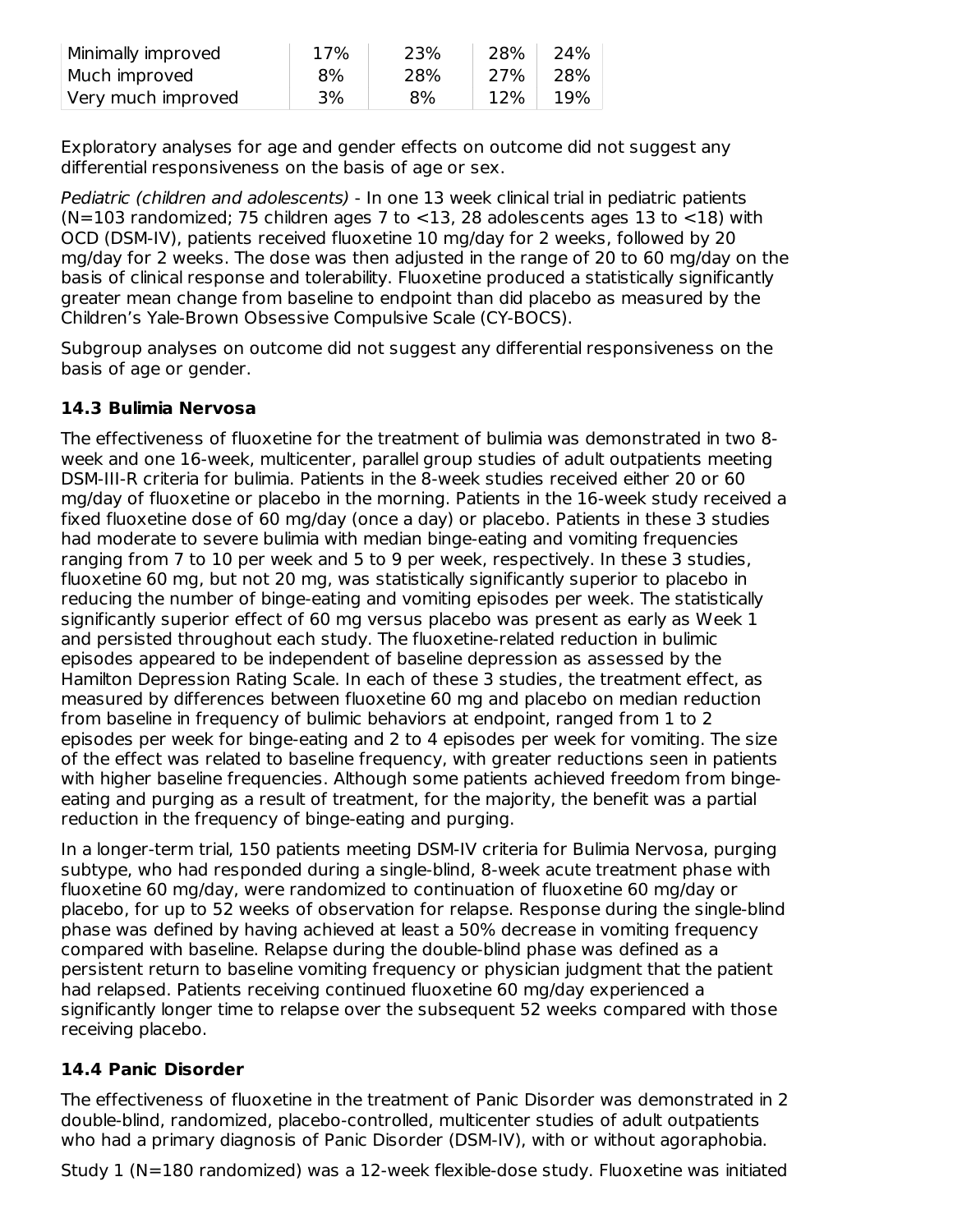at 10 mg/day for the first week, after which patients were dosed in the range of 20 to 60 mg/day on the basis of clinical response and tolerability. A statistically significantly greater percentage of fluoxetine-treated patients were free from panic attacks at endpoint than placebo-treated patients, 42% versus 28%, respectively.

Study 2 (N=214 randomized) was a 12-week flexible-dose study. Fluoxetine was initiated at 10 mg/day for the first week, after which patients were dosed in a range of 20 to 60 mg/day on the basis of clinical response and tolerability. A statistically significantly greater percentage of fluoxetine-treated patients were free from panic attacks at endpoint than placebo-treated patients, 62% versus 44%, respectively.

## **16 HOW SUPPLIED/STORAGE AND HANDLING**

#### **16.1 How Supplied**

Fluoxetine Oral Solution, USP (contains fluoxetine hydrochloride, equivalent to 20 mg/5mL of fluoxetine), is a clear, colorless liquid with mint flavor, is available in 120 mL bottles (NDC 54838-523-40).

#### **16.2 Storage and Handling**

Store at 20 $^{\circ}$  to 25 $^{\circ}$ C (68 $^{\circ}$  to 77 $^{\circ}$ F); excursions permitted to 15 $^{\circ}$  to 30 $^{\circ}$ C (59 $^{\circ}$  to 86 $^{\circ}$ F) [see USP Controlled Room Temperature].

Protect from light.

Dispense in a tight, light-resistant container as defined in the USP, with a child-resistant closure.

## **17 PATIENT COUNSELING INFORMATION**

Advise the patient to read the FDA-approved patient labeling (Medication Guide).

### **General Information**

Healthcare providers should instruct their patients to read the Medication Guide before starting therapy with fluoxetine and to reread it each time the prescription is renewed.

Healthcare providers should inform patients, their families, and their caregivers about the benefits and risks associated with treatment with fluoxetine and should counsel them in its appropriate use. Healthcare providers should instruct patients, their families, and their caregivers to read the Medication Guide and should assist them in understanding its contents. Patients should be given the opportunity to discuss the contents of the Medication Guide and to obtain answers to any questions they may have.

Patients should be advised of the following issues and asked to alert their healthcare provider if these occur while taking fluoxetine oral solution, USP.

#### **Suicidal Thoughts and Behaviors in Children, Adolescents, and Young Adults**

Patients, their families, and their caregivers should be encouraged to be alert to the emergence of anxiety, agitation, panic attacks, insomnia, irritability, hostility, aggressiveness, impulsivity, akathisia (psychomotor restlessness), hypomania, mania, other unusual changes in behavior, worsening of depression, and suicidal ideation, especially early during antidepressant treatment and when the dose is adjusted up or down. Families and caregivers of patients should be advised to look for the emergence of such symptoms on a day-to-day basis, since changes may be abrupt. Such symptoms should be reported to the patient's prescriber or health professional,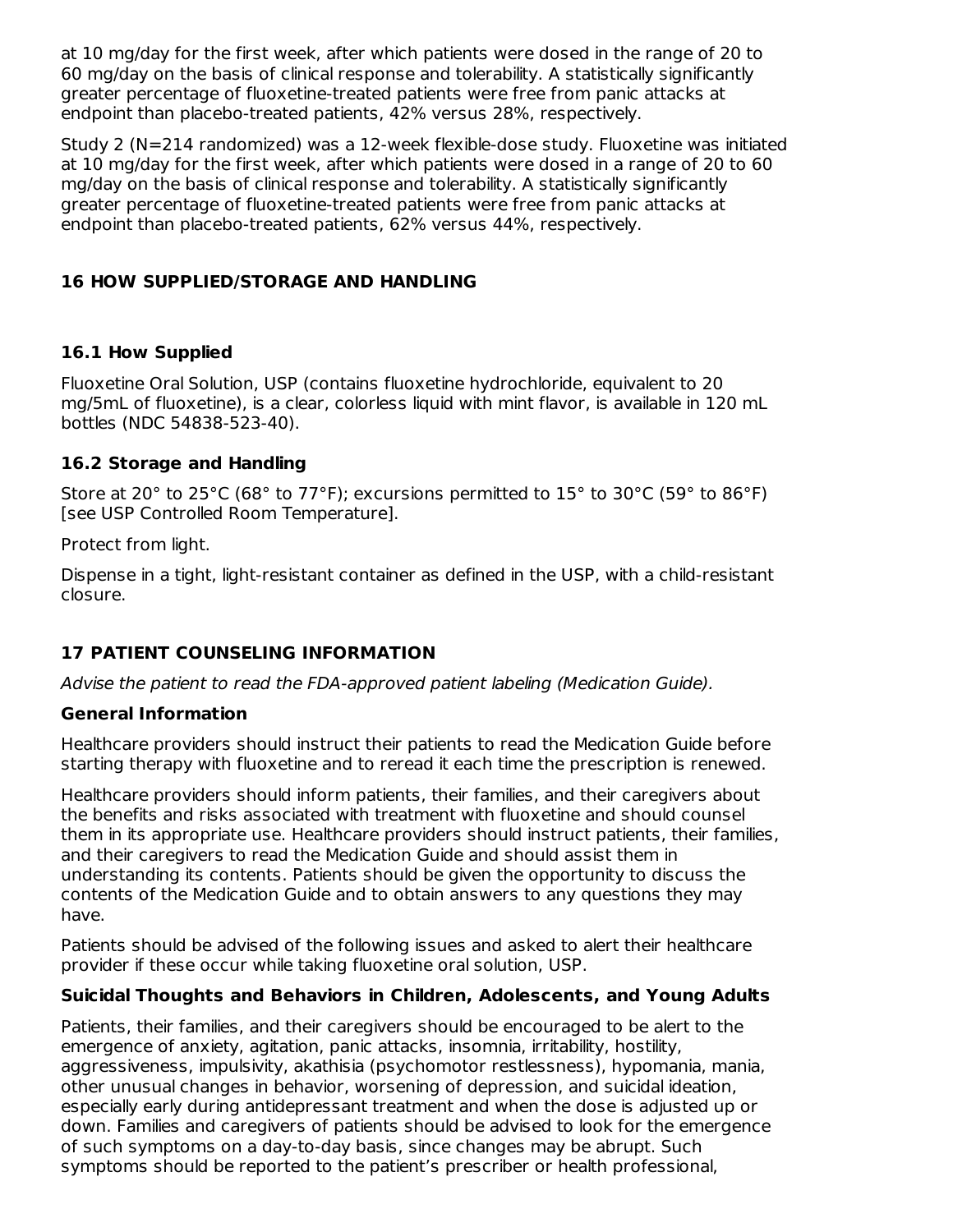especially if they are severe, abrupt in onset, or were not part of the patient's presenting symptoms. Symptoms such as these may be associated with an increased risk for suicidal thinking and behavior and indicate a need for very close monitoring and possibly changes in the medication [see Box Warning and Warnings and Precautions (5.1)].

## **Serotonin Syndrome**

Patients should be cautioned about the risk of serotonin syndrome with the concomitant use of fluoxetine and other serotonergic agents including triptans, tricyclic antidepressants, fentanyl, lithium, tramadol, tryptophan, buspirone, amphetamines, and St. John's Wort [see Contraindications (4.1), Warnings and Precautions (5.2), and Drug Interactions (7.3)].

Patients should be advised of the signs and symptoms associated with serotonin syndrome that may include mental status changes (e.g., agitation, hallucinations, delirium, and coma), autonomic instability (e.g., tachycardia, labile blood pressure, dizziness, diaphoresis, flushing, hyperthermia), neuromuscular changes (e.g., tremor, rigidity, myoclonus, hyperreflexia, incoordination), seizures, and/or gastrointestinal symptoms (e.g., nausea, vomiting, diarrhea). Patients should be cautioned to seek medical care immediately if they experience these symptoms.

## **Allergy Reactions and Rash**

Patients should be advised to notify their physician if they develop a rash or hives [see Warnings and Precautions (5.3)]. Patients should also be advised of the signs and symptoms associated with a severe allergic reaction, including swelling of the face, eyes, or mouth, or have trouble breathing. Patients should be cautioned to seek medical care immediately if they experience these symptoms.

## **Abnormal Bleeding**

Patients should be cautioned about the concomitant use of fluoxetine and NSAIDs, aspirin, warfarin, or other drugs that affect coagulation since combined use of psychotropic drugs that interfere with serotonin reuptake and these agents have been associated with an increased risk of bleeding [see Warnings and Precautions (5.7) and Drug Interactions (7.4)]. Patients should be advised to call their doctor if they experience any increased or unusual bruising or bleeding while taking fluoxetine.

### **Angle-Closure Glaucoma**

Patients should be advised that taking fluoxetine oral solution, USP can cause mild pupillary dilation, which in susceptible individuals, can lead to an episode of angle-closure glaucoma. Pre-existing glaucoma is almost always open-angle glaucoma because angleclosure glaucoma, when diagnosed, can be treated definitively with iridectomy. Openangle glaucoma is not a risk factor for angle-closure glaucoma. Patients may wish to be examined to determine whether they are susceptible to angle closure, and have a prophylactic procedure (e.g., iridectomy), if they are susceptible [see Warnings and Precautions (5.8)].

### **Hyponatremia**

Patients should be advised that hyponatremia has been reported as a result of treatment with SNRIs and SSRIs, including fluoxetine. Signs and symptoms of hyponatremia include headache, difficulty concentrating, memory impairment, confusion, weakness, and unsteadiness, which may lead to falls. More severe and/or acute cases have been associated with hallucination, syncope, seizure, coma, respiratory arrest, and death [see Warnings and Precautions (5.9)].

## **QT Prolongation**

Patients should be advised that QT interval prolongation and ventricular arrhythmia including Torsades de Pointes have been reported in patients treated with fluoxetine. Signs and symptoms of ventricular arrhythmia include fast, slow, or irregular heart rate,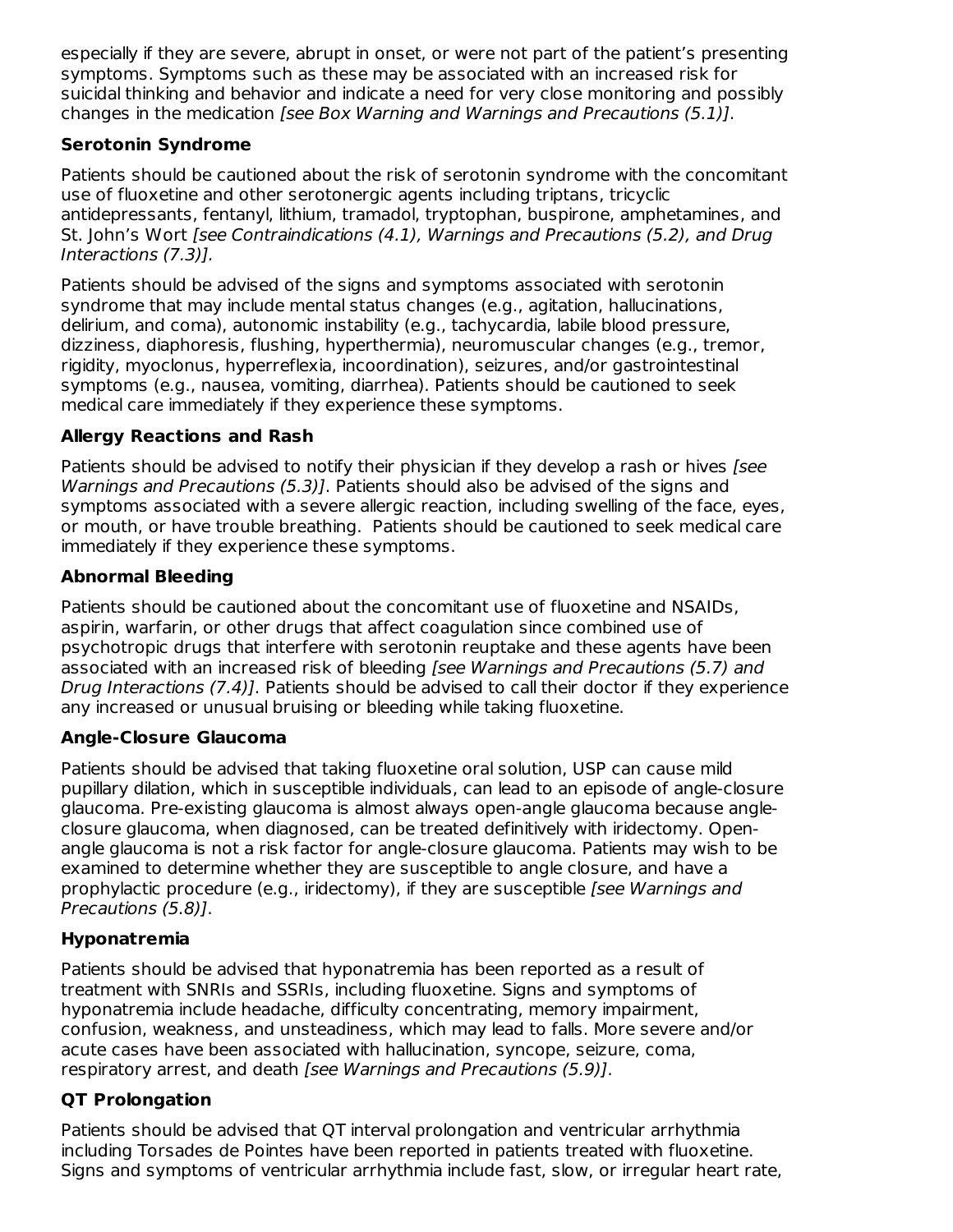dyspnea, syncope, or dizziness, which may indicate serious cardiac arrhythmia [see Warnings and Precautions (5.11)].

### **Potential for Cognitive and Motor Impairment**

Fluoxetine may impair judgment, thinking, or motor skills. Patients should be advised to avoid driving a car or operating hazardous machinery until they are reasonably certain that their performance is not affected [see Warnings and Precautions (5.13)].

### **Use of Concomitant Medications**

Patients should be advised to inform their physician if they are taking, or plan to take, any prescription medication, including Symbyax $^{\circledR}$ , Sarafem $^{\circledR}$ , or over-the-counter drugs, including herbal supplements or alcohol. Patients should also be advised to inform their physicians if they plan to discontinue any medications they are taking while on fluoxetine.

## **Discontinuation of Treatment**

Patients should be advised to take fluoxetine exactly as prescribed, and to continue taking fluoxetine as prescribed even after their symptoms improve. Patients should be advised that they should not alter their dosing regimen, or stop taking fluoxetine without consulting their physician [see Warnings and Precautions (5.15)]. Patients should be advised to consult with their healthcare provider if their symptoms do not improve with fluoxetine.

## **Sexual Dysfunction**

Advise patients that use of fluoxetine may cause symptoms of sexual dysfunction in both male and female patients. Inform patients that they should discuss any changes in sexual function and potential management strategies with their healthcare provider *[see*] Warnings and Precautions (5.16)].

### **Use in Specific Populations**

Pregnancy - Patients should be advised to notify their physician if they become pregnant or intend to become pregnant during therapy. Fluoxetine should be used during pregnancy only if the potential benefit justifies the potential risk to the fetus [see Use] in Specific Populations (8.1)].

Nursing Mothers – Patients should be advised to notify their physician if they intend to breast-feed an infant during therapy. Because fluoxetine is excreted in human milk, nursing while taking fluoxetine is not recommended [see Use in Specific Populations  $(8.2)$ ].

Pediatric Use of Fluoxetine - Fluoxetine is approved for use in pediatric patients with MDD and OCD [see Box Warning and Warnings and Precautions (5.1)]. Limited evidence is available concerning the longer-term effects of fluoxetine on the development and maturation of children and adolescent patients. Height and weight should be monitored periodically in pediatric patients receiving fluoxetine [see Warnings and Precautions (5.6) and Use in Specific Populations (8.4)].

Distributed by:

Lannett Company, Inc.

Philadelphia, PA 19136

All brand names are the trademarks of their respective owners.

10-1115

Rev. 06/2021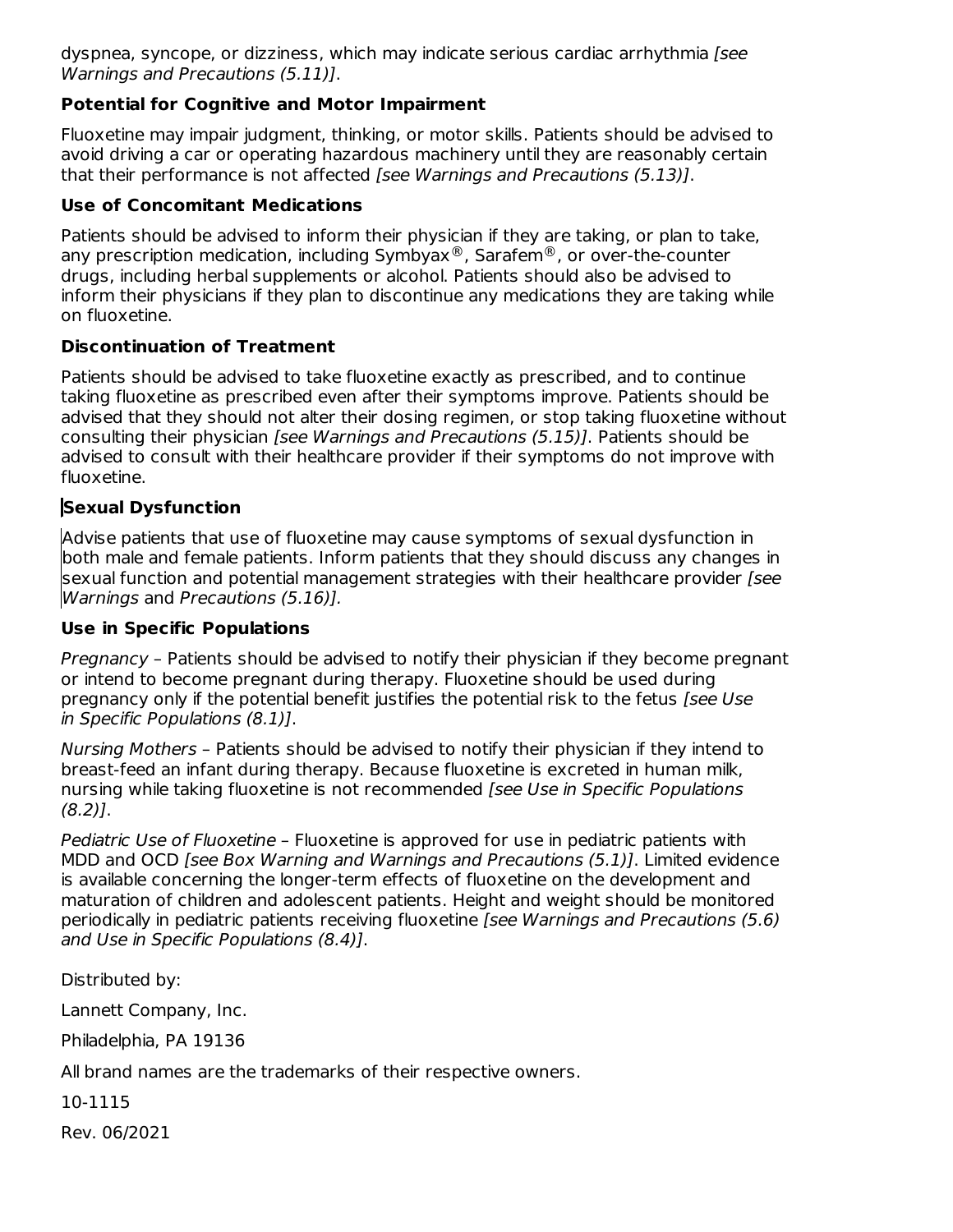#### **Medication Guide**

### **Fluoxetine (floo ox' e teen) Oral Solution, USP**

Read the Medication Guide that comes with fluoxetine before you start taking it and each time you get a refill. There may be new information. This Medication Guide does not take the place of talking to your healthcare provider about your medical condition or treatment. Talk with your healthcare provider if there is something you do not understand or want to learn more about.

#### **What is the most important information I should know about fluoxetine oral solution?**

Fluoxetine oral solution and other antidepressant medicines may cause serious side effects, including:

- **1. Suicidal thoughts or actions:**
- **Fluoxetine oral solution and other antidepressant medicines may increase suicidal thoughts or actions** in some children, teenagers, or young adults within the **first few months of treatment or when the dose is changed.**
- Depression or other serious mental illnesses are the most important causes of suicidal thoughts or actions.
- Watch for these changes and call your healthcare provider right away if you notice:
	- New or sudden changes in mood, behavior, actions, thoughts, or feelings, especially if severe.
	- Pay particular attention to such changes when fluoxetine oral solution is started or when the dose is changed.

Keep all follow-up visits with your healthcare provider and call between visits if you are worried about symptoms.

#### **Call your healthcare provider right away if you have any of the following symptoms, or call 911 if an emergency, especially if they are new, worse, or worry you:**

- attempts to commit suicide
- acting on dangerous impulses
- acting aggressive or violent
- thoughts about suicide or dying
- new or worse depression
- new or worse anxiety or panic attacks
- feeling agitated, restless, angry or irritable
- trouble sleeping
- an increase in activity or talking more than what is normal for you
- other unusual changes in behavior or mood

**Call your healthcare provider right away if you have any of the following symptoms, or call 911 if an emergency. Fluoxetine oral solution may be associated with these serious side effects:**

#### **2. Serotonin Syndrome. This condition can be life-threatening and may include:**

- agitation, hallucinations, coma or other changes in mental status
- coordination problems or muscle twitching (overactive reflexes)
- racing heartbeat, high or low blood pressure
- sweating or fever
- nausea, vomiting, or diarrhea
- muscle rigidity
- dizziness
- flushing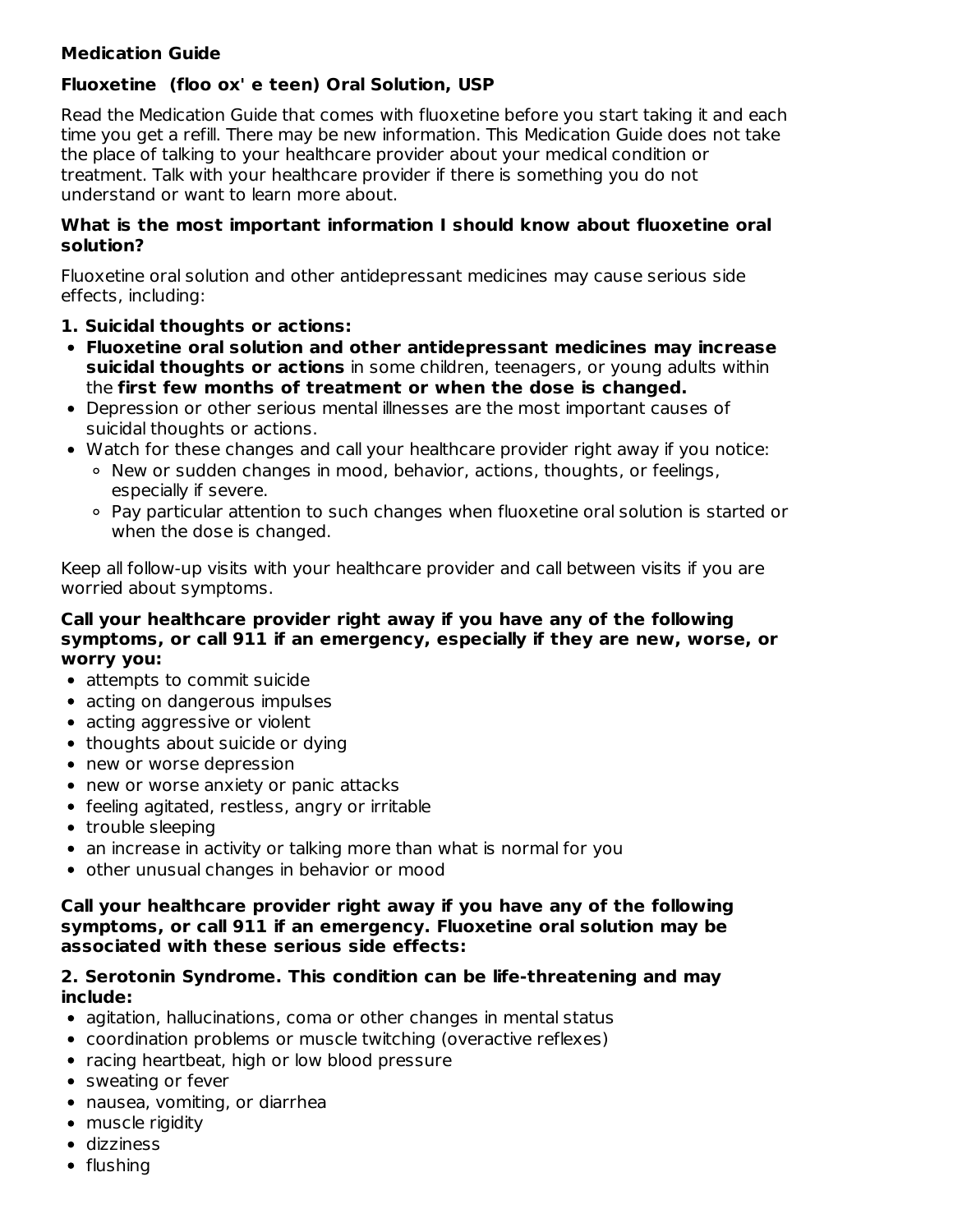- tremor
- seizures

## **3. Severe allergic reactions:**

- trouble breathing
- swelling of the face, tongue, eyes or mouth
- rash, itchy welts (hives) or blisters, alone or with fever or joint pain

**4. Abnormal bleeding:** Fluoxetine oral solution and other antidepressant medicines may increase your risk of bleeding or bruising, especially if you take the blood thinner warfarin (Coumadin®, Jantoven®), a non-steroidal anti-inflammatory drug (NSAIDs, like ibuprofen or naproxen), or aspirin.

## **5. Visual problems:**

- $\bullet$  eye pain
- changes in vision
- swelling or redness in or around the eye

Only some people are at risk for these problems. You may want to undergo an eye examination to see if you are at risk and receive preventative treatment if you are.

## **6. Seizures or convulsions**

### **7. Manic episodes:**

- greatly increased energy
- severe trouble sleeping
- racing thoughts
- reckless behavior
- unusually grand ideas
- excessive happiness or irritability
- talking more or faster than usual

**8.Changes in appetite or weight.** Children and adolescents should have height and weight monitored during treatment.

**9. Low salt (sodium) levels in the blood.** Elderly people may be at greater risk for

- this. Symptoms may include:
- headache
- weakness or feeling unsteady
- confusion, problems concentrating or thinking or memory problems

#### **10. Changes in the electrical activity of your heart (QT prolongation and ventricular arrhythmia including Torsades de Pointes). This condition can be life threatening. The symptoms may include:**

- fast, slow, or irregular heartbeat
- shortness of breath
- dizziness or fainting

**11. Sexual problems (dysfunction).** Taking selective serotonin reuptake inhibitors (SSRIs), including fluoxetine, may cause sexual problems.

Symptoms in males may include:

- Delayed ejaculation or inability to have an ejaculation
- Decreased sex drive
- Problems getting or keeping an erection

Symptoms in females may include:

- Decreased sex drive
- Delayed orgasm or inability to have an orgasm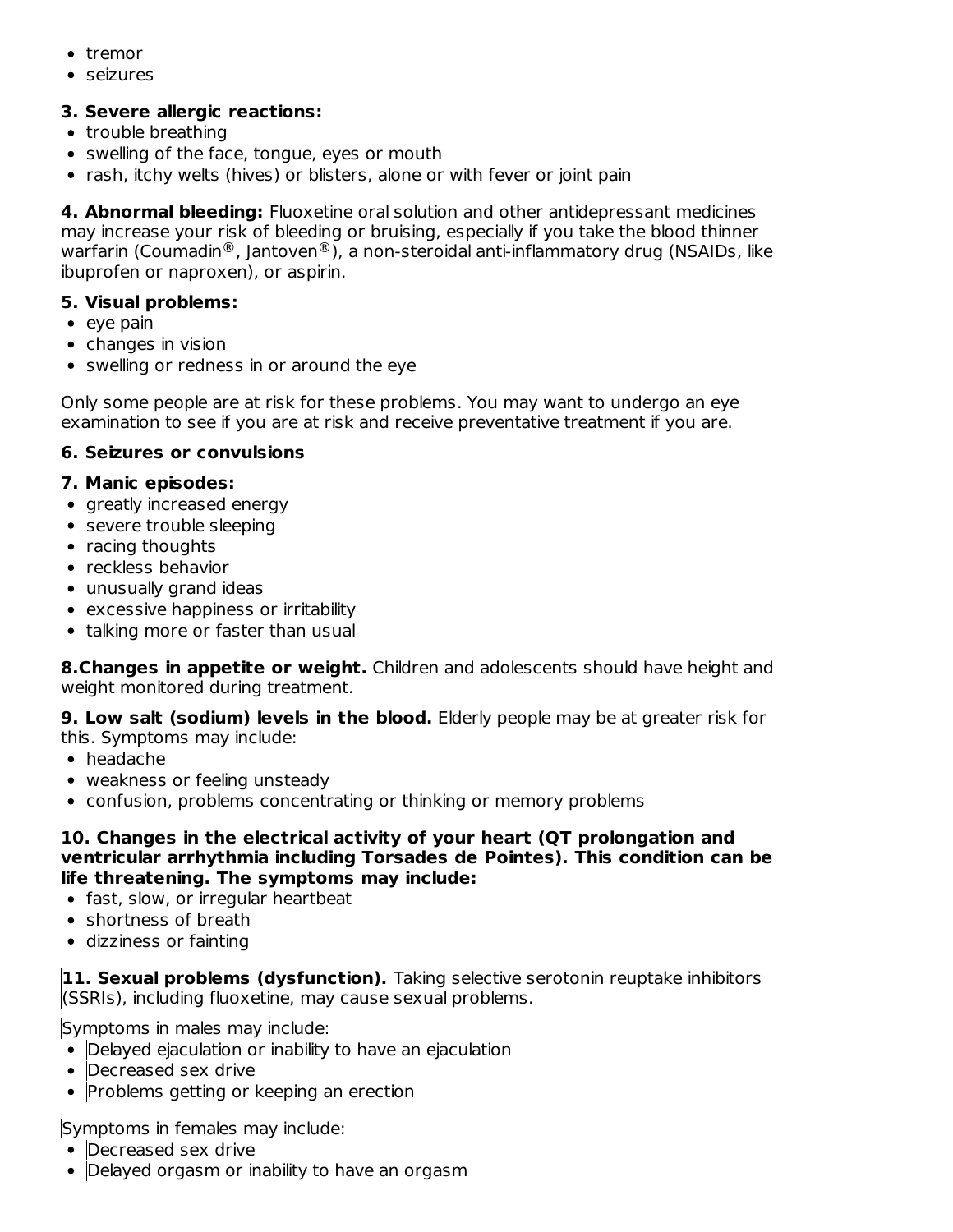Talk to your healthcare provider if you develop any changes in your sexual function or if you have any questions or concerns about sexual problems during treatment with fluoxetine. There may be treatments your healthcare provider can suggest.

**Do not stop fluoxetine oral solution without first talking to your healthcare provider.** Stopping fluoxetine oral solution too quickly may cause serious symptoms including:

- anxiety, irritability, high or low mood, feeling restless or changes in sleep habits
- headache, sweating, nausea, dizziness
- $\bullet$  electric shock-like sensations, shaking, confusion

#### **What is fluoxetine oral solution?**

Fluoxetine oral solution is a prescription medicine used to treat depression. It is important to talk with your healthcare provider about the risks of treating depression and also the risks of not treating it. You should discuss all treatment choices with your healthcare provider.

Fluoxetine oral solution is used to treat:

Major Depressive Disorder (MDD)

Obsessive Compulsive Disorder (OCD)

Bulimia Nervosa\*

Panic Disorder\*

\* Not approved for use in children.

Talk to your healthcare provider if you do not think that your condition is getting better with fluoxetine oral solution treatment.

### **Who should not take fluoxetine oral solution?**

Do not take fluoxetine oral solution if you:

- are allergic to fluoxetine hydrochloride or any of the ingredients in fluoxetine oral solution. See the end of this Medication Guide for a complete list of ingredients in fluoxetine oral solution.
- take a Monoamine Oxidase Inhibitor (MAOI). Ask your healthcare provider or pharmacist if you are not sure if you take an MAOI, including the antibiotic linezolid.
	- Do not take an MAOI within 5 weeks of stopping fluoxetine oral solution unless directed to do so by your physician.
	- Do not start fluoxetine oral solution if you stopped taking an MAOI in the last 2 weeks unless directed to do so by your physician.

#### **People who take fluoxetine oral solution close in time to an MAOI may have serious or even life-threatening side effects. Get medical help right away if you have any of these symptoms:**

- high fever
- uncontrolled muscle spasms
- stiff muscles
- rapid changes in heart rate or blood pressure
- confusion
- loss of consciousness (pass out)
- **take Mellaril (thioridazine). Do not take Mellaril within 5 weeks of ® ® stopping fluoxetine oral solution because this can cause serious heart rhythm problems or sudden death.**
- **take the antipsychotic medicine pimozide (Orap ) because this can cause ®serious heart problems.**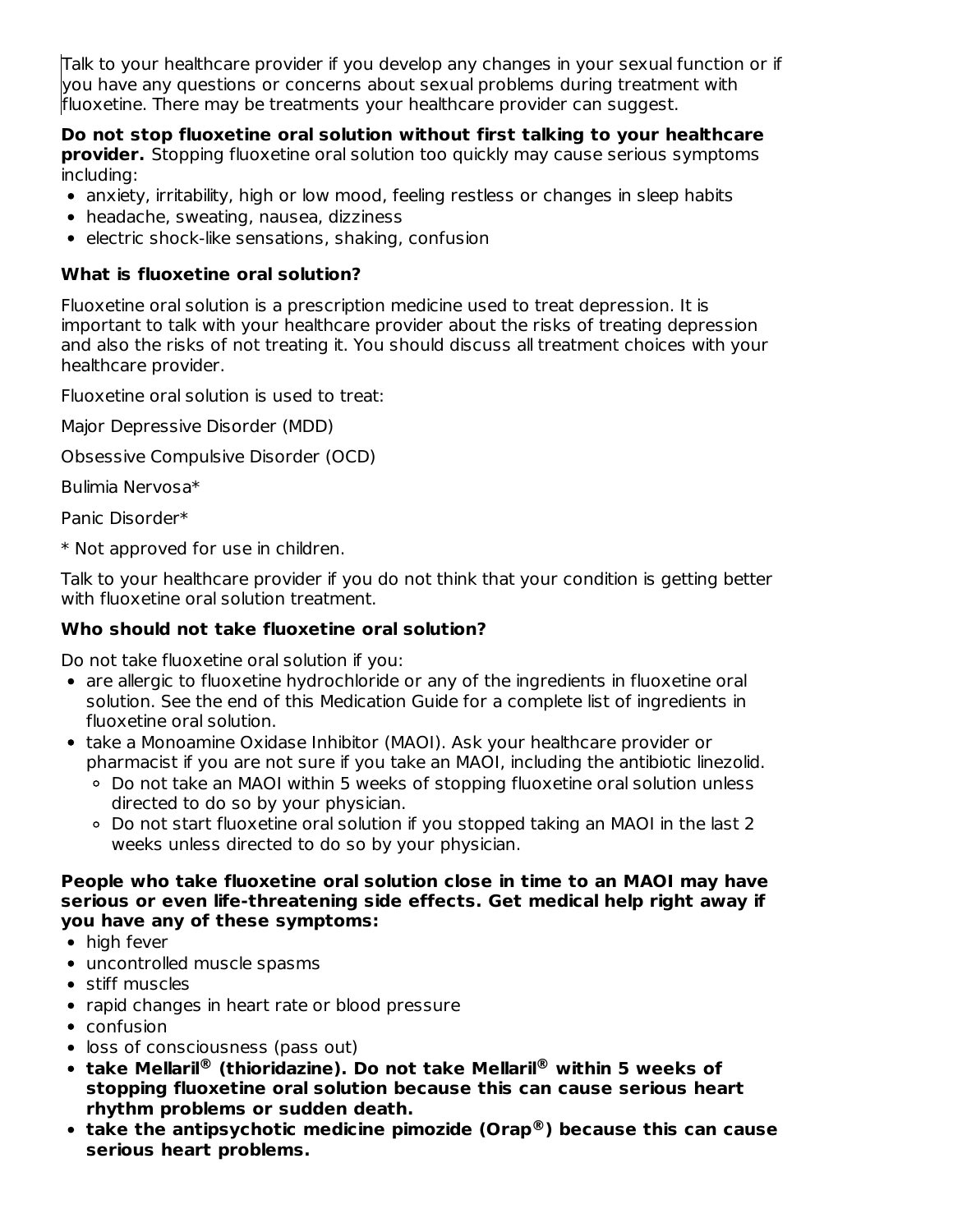#### **What should I tell my healthcare provider before taking fluoxetine oral solution? Ask if you are not sure.**

Before starting fluoxetine oral solution, tell your healthcare provider if you:

- Are taking certain drugs or treatments such as:
	- Triptans used to treat migraine headache
	- Medicines used to treat mood, anxiety, psychotic or thought disorders, including tricyclics, lithium, buspirone, SSRIs, SNRIs, MAOIs or antipsychotics
	- Amphetamines
	- Tramadol and fentanyl
	- Over-the-counter supplements such as tryptophan or St. John's Wort
	- Electroconvulsive therapy (ECT)
- have liver problems
- have kidney problems
- have heart problems
- have or had seizures or convulsions
- have bipolar disorder or mania
- have low sodium levels in your blood
- have a history of a stroke
- have high blood pressure
- have or had bleeding problems
- are pregnant or plan to become pregnant. It is not known if fluoxetine oral solution will harm your unborn baby. Talk to your healthcare provider about the benefits and risks of treating depression during pregnancy.
- are breast-feeding or plan to breast-feed. Some fluoxetine may pass into your breast milk. Talk to your healthcare provider about the best way to feed your baby while taking fluoxetine oral solution.

**Tell your healthcare provider about all the medicines that you take,** including prescription and non-prescription medicines, vitamins, and herbal supplements. Fluoxetine oral solution and some medicines may interact with each other, may not work as well, or may cause serious side effects. Your healthcare provider or pharmacist can tell you if it is safe to take fluoxetine oral solution with your other medicines. Do not start or stop any medicine while taking fluoxetine oral solution without talking to your healthcare provider first.

If you take fluoxetine oral solution, you should not take any other medicines that contain fluoxetine hydrochloride including:

- Symbyax ®
- Sarafem ®
- Prozac ®**Weekly**

## **How should I take fluoxetine oral solution?**

- Take fluoxetine oral solution exactly as prescribed. Your healthcare provider may need to change the dose of fluoxetine oral solution until it is the right dose for you.
- Fluoxetine oral solution may be taken with or without food.
- If you miss a dose of fluoxetine oral solution, take the missed dose as soon as you remember. If it is almost time for the next dose, skip the missed dose and take your next dose at the regular time. Do not take two doses of fluoxetine oral solution at the same time.
- If you take too much fluoxetine oral solution, call your healthcare provider or poison control center right away, or get emergency treatment.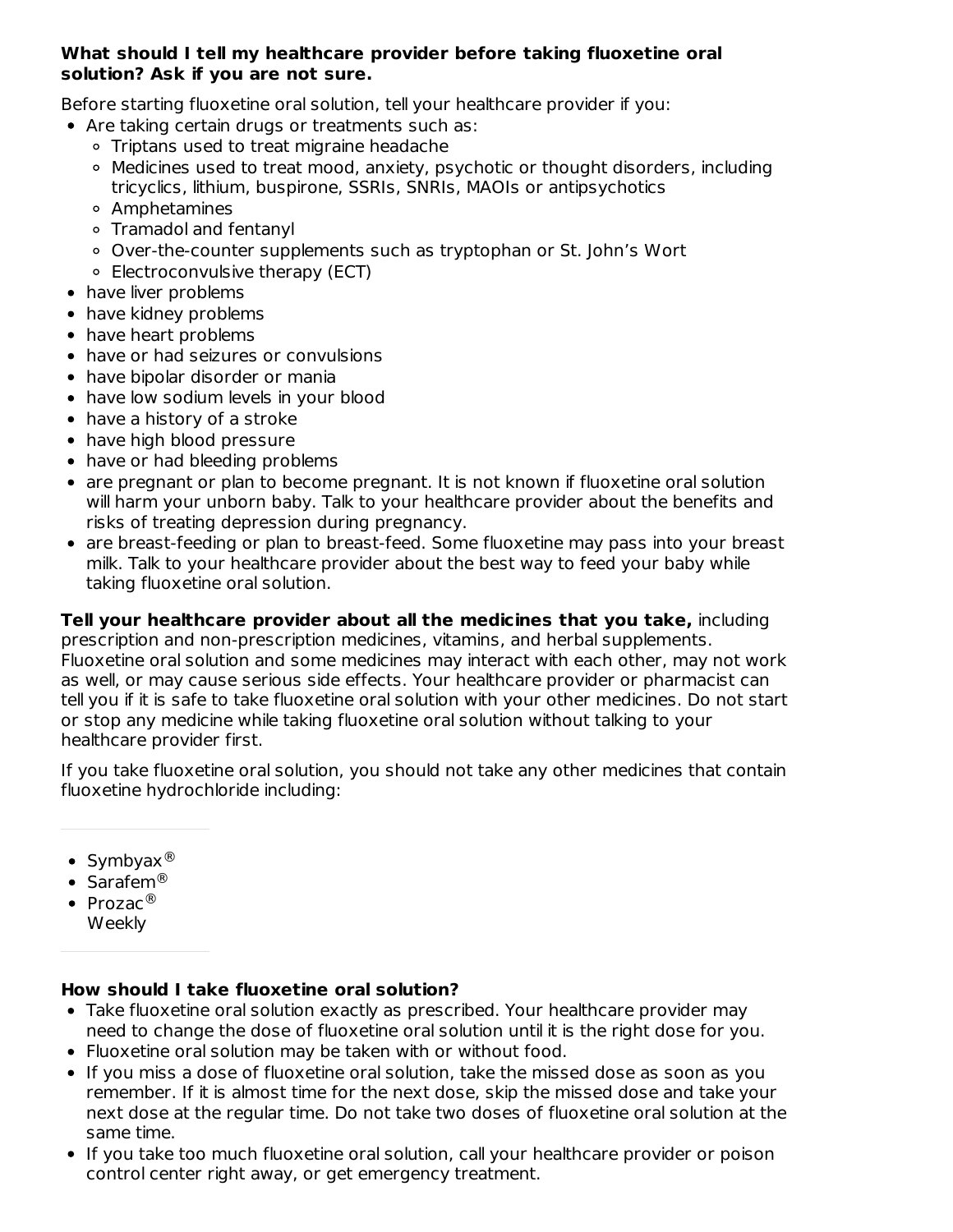## **What should I avoid while taking fluoxetine oral solution?**

Fluoxetine oral solution can cause sleepiness or may affect your ability to make decisions, think clearly, or react quickly. You should not drive, operate heavy machinery, or do other dangerous activities until you know how fluoxetine oral solution affects you. Do not drink alcohol while using fluoxetine oral solution.

### **What are the possible side effects of fluoxetine oral solution?**

Fluoxetine oral solution may cause serious side effects, including:

- See "What is the most important information I should know about fluoxetine oral solution?"
- **Problems with blood sugar control.** People who have diabetes and take fluoxetine oral solution may have problems with low blood sugar while taking fluoxetine oral solution. High blood sugar can happen when fluoxetine oral solution is stopped. Your healthcare provider may need to change the dose of your diabetes medicines when you start or stop taking fluoxetine oral solution.
- **Feeling anxious or trouble sleeping**

Common possible side effects in people who take fluoxetine oral solution include:

- unusual dreams
- sexual problems
- loss of appetite, diarrhea, indigestion, nausea or vomiting, weakness, or dry mouth
- flu symptoms
- feeling tired or fatigued
- change in sleep habits
- yawning
- sinus infection or sore throat
- tremor or shaking
- sweating
- feeling anxious or nervous
- hot flashes
- $\bullet$  rash

Other side effects in children and adolescents include:

- increased thirst
- abnormal increase in muscle movement or agitation
- nose bleed
- urinating more often
- heavy menstrual periods
- possible slowed growth rate and weight change. Your child's height and weight should be monitored during treatment with fluoxetine oral solution.

Tell your healthcare provider if you have any side effect that bothers you or that does not go away. These are not all the possible side effects of fluoxetine oral solution. For more information, ask your healthcare provider or pharmacist.

#### **CALL YOUR DOCTOR FOR MEDICAL ADVICE ABOUT SIDE EFFECTS. YOU MAY REPORT SIDE EFFECTS TO THE FDA AT 1-800-FDA-1088.**

### **How should I store fluoxetine oral solution?**

- Store fluoxetine oral solution at room temperature between 20 $^{\circ}$  to 25 $^{\circ}$ C (68 $^{\circ}$  to 77°F).
- Keep fluoxetine oral solution away from light.
- Keep fluoxetine oral solution bottle closed tightly.

# **Keep fluoxetine oral solution and all medicines out of the reach of children.**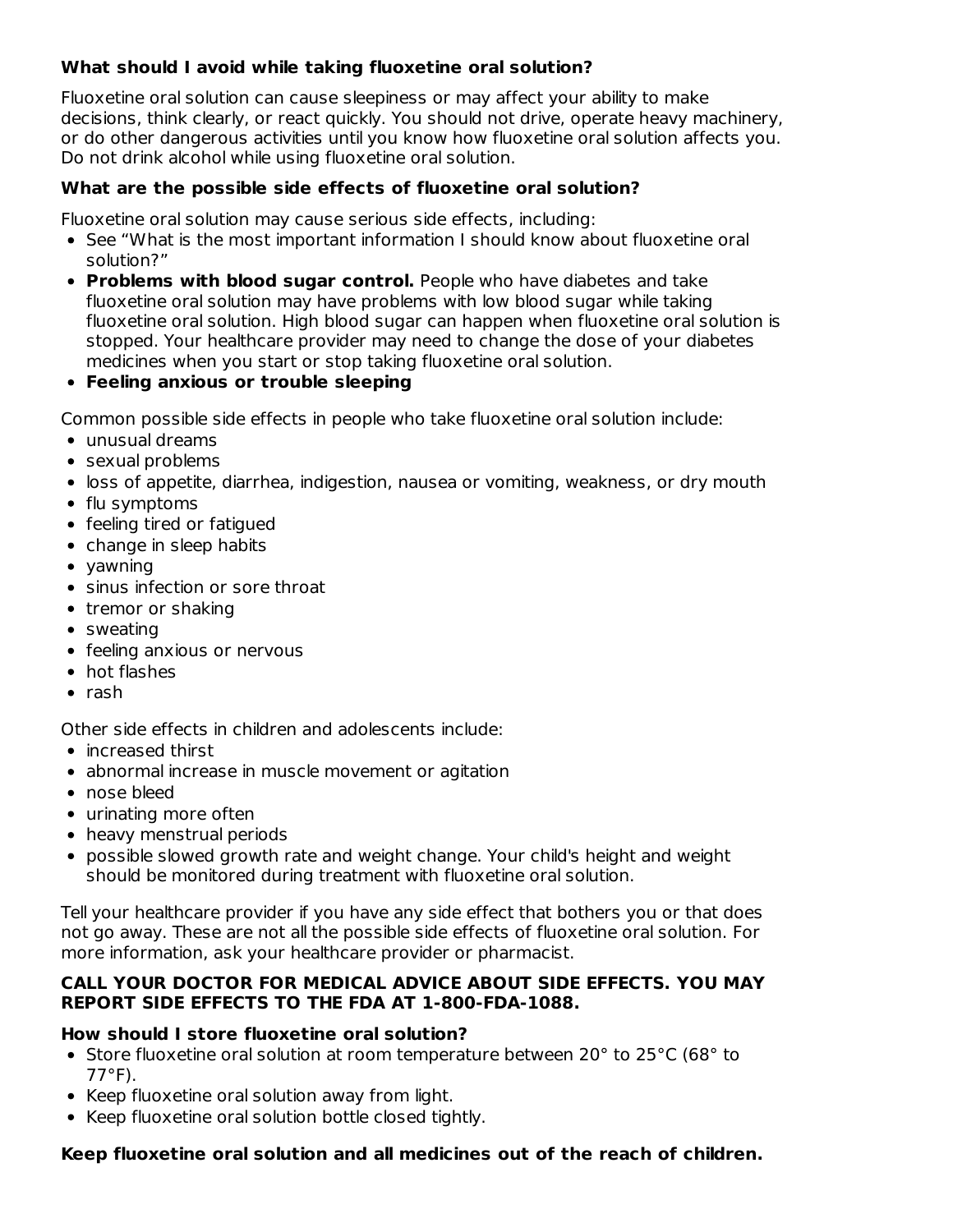### **General information about fluoxetine oral solution**

Medicines are sometimes prescribed for purposes other than those listed in a Medication Guide. Do not use fluoxetine oral solution for a condition for which it was not prescribed. Do not give fluoxetine oral solution to other people, even if they have the same condition. It may harm them.

This Medication Guide summarizes the most important information about fluoxetine oral solution. If you would like more information, talk with your healthcare provider. You may ask your healthcare provider or pharmacist for information about fluoxetine oral solution that is written for healthcare professionals.

For more information about fluoxetine oral solution call 1-844-834-0530 or visit www.lannett.com.

### **What are the ingredients in fluoxetine oral solution?**

Active ingredient: fluoxetine hydrochloride

Inactive ingredients: 0.23% alcohol, benzoic acid, spearmint flavor, glycerin, purified water, and sucrose.

This Medication Guide has been approved by the U.S. Food and Drug Administration.

All brand names are the trademarks of their respective owners.

Distributed by:

Lannett Company, Inc.

Philadelphia, PA 19136

10-1115

Rev. 06/2021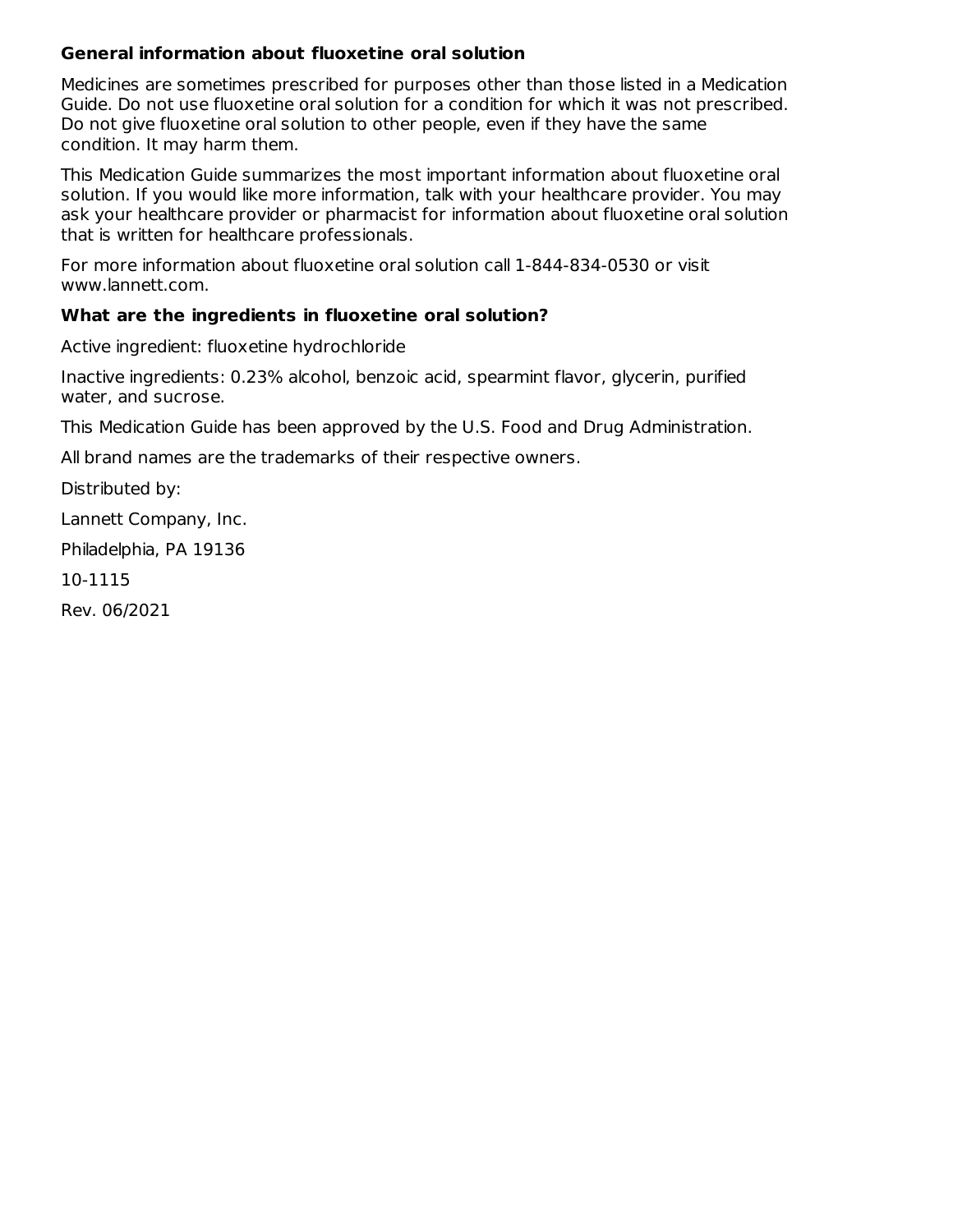

| <b>FLUOXETINE</b>                                                             |                                                                                 |                           |  |  |  |                              |  |
|-------------------------------------------------------------------------------|---------------------------------------------------------------------------------|---------------------------|--|--|--|------------------------------|--|
| fluoxetine hydrochloride liquid                                               |                                                                                 |                           |  |  |  |                              |  |
|                                                                               |                                                                                 |                           |  |  |  |                              |  |
| <b>Product Information</b>                                                    |                                                                                 |                           |  |  |  |                              |  |
| <b>Product Type</b>                                                           | HUMAN PRESCRIPTION DRUG                                                         | <b>Item Code (Source)</b> |  |  |  | NDC:54838-523                |  |
| <b>Route of Administration</b>                                                | ORAL                                                                            |                           |  |  |  |                              |  |
|                                                                               |                                                                                 |                           |  |  |  |                              |  |
| <b>Active Ingredient/Active Moiety</b>                                        |                                                                                 |                           |  |  |  |                              |  |
|                                                                               | <b>Basis of</b><br><b>Ingredient Name</b><br><b>Strength</b><br><b>Strength</b> |                           |  |  |  |                              |  |
| FLUOXETINE HYDROCHLORIDE (UNII: I9W7N6B1KJ) (FLUOXETINE -<br>UNII:01K63SUP8D) |                                                                                 | <b>FLUOXETINE</b>         |  |  |  | $20 \text{ mg}$<br>in $5 mL$ |  |
|                                                                               |                                                                                 |                           |  |  |  |                              |  |
| <b>Inactive Ingredients</b>                                                   |                                                                                 |                           |  |  |  |                              |  |
| <b>Ingredient Name</b>                                                        |                                                                                 |                           |  |  |  | <b>Strength</b>              |  |
| ALCOHOL (UNII: 3K9958V90M)                                                    |                                                                                 |                           |  |  |  |                              |  |
|                                                                               |                                                                                 |                           |  |  |  |                              |  |
| <b>BENZOIC ACID (UNII: 8SKN0B0MIM)</b>                                        |                                                                                 |                           |  |  |  |                              |  |